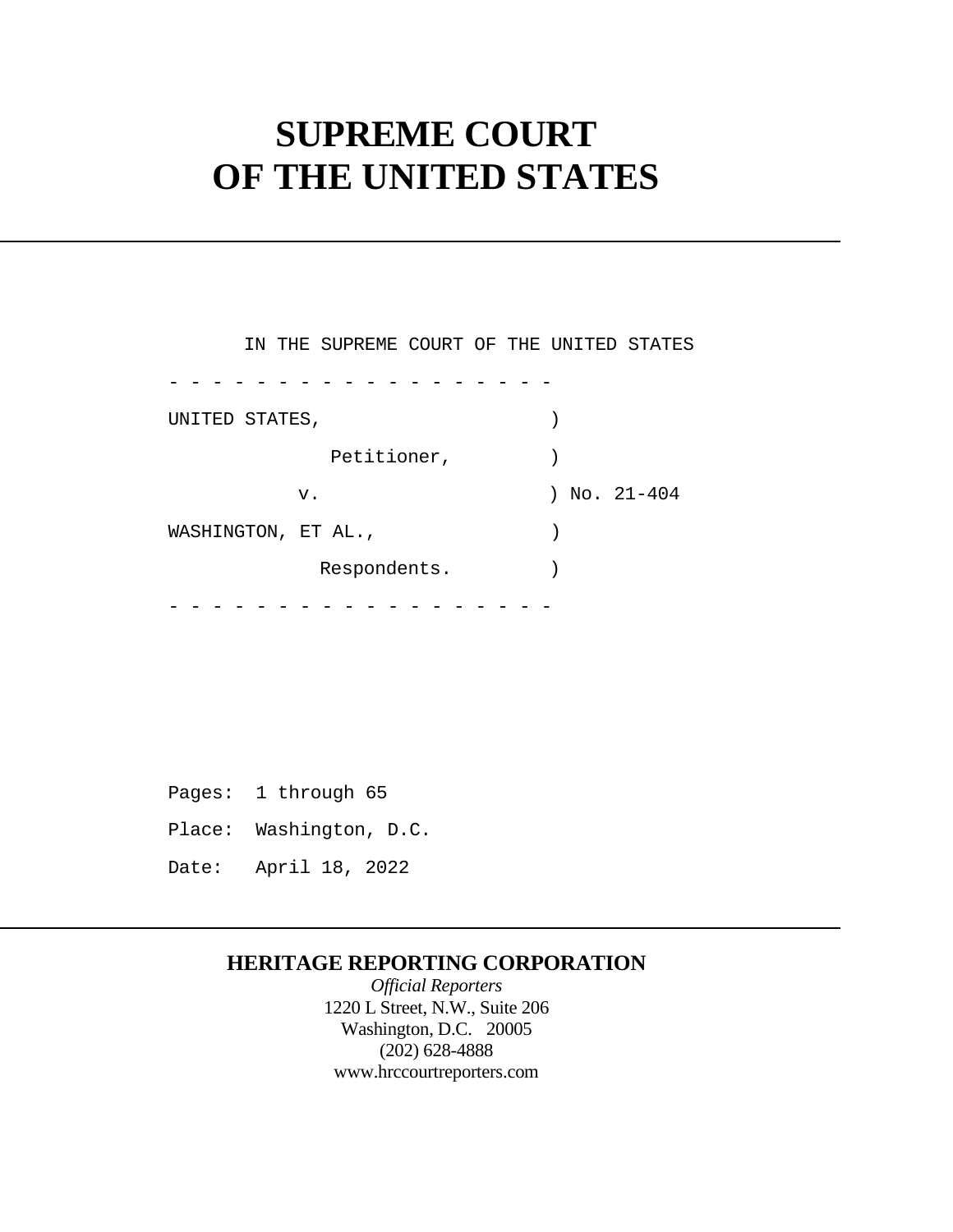1

1 2 3 4 5 6 7 8 9 10 11 12 13 14 15 16 17 18 19 20 21 22 23 24 25 - - - - - - - - - - - - - - - - - - - - - - - - - - - - - - - - - - - - IN THE SUPREME COURT OF THE UNITED STATES UNITED STATES,  $)$ Petitioner,  $)$  v. ) No. 21-404 WASHINGTON, ET AL.,  $)$ Respondents. Washington, D.C. Monday, April 18, 2022 The above-entitled matter came on for oral argument before the Supreme Court of the United States at 10:00 a.m. APPEARANCES: MALCOLM L. STEWART, Deputy Solicitor General, Department of Justice, Washington, D.C.; on behalf of the Petitioner. TERA M. HEINTZ, Deputy Solicitor General, Olympia, Washington; on behalf of the Respondents.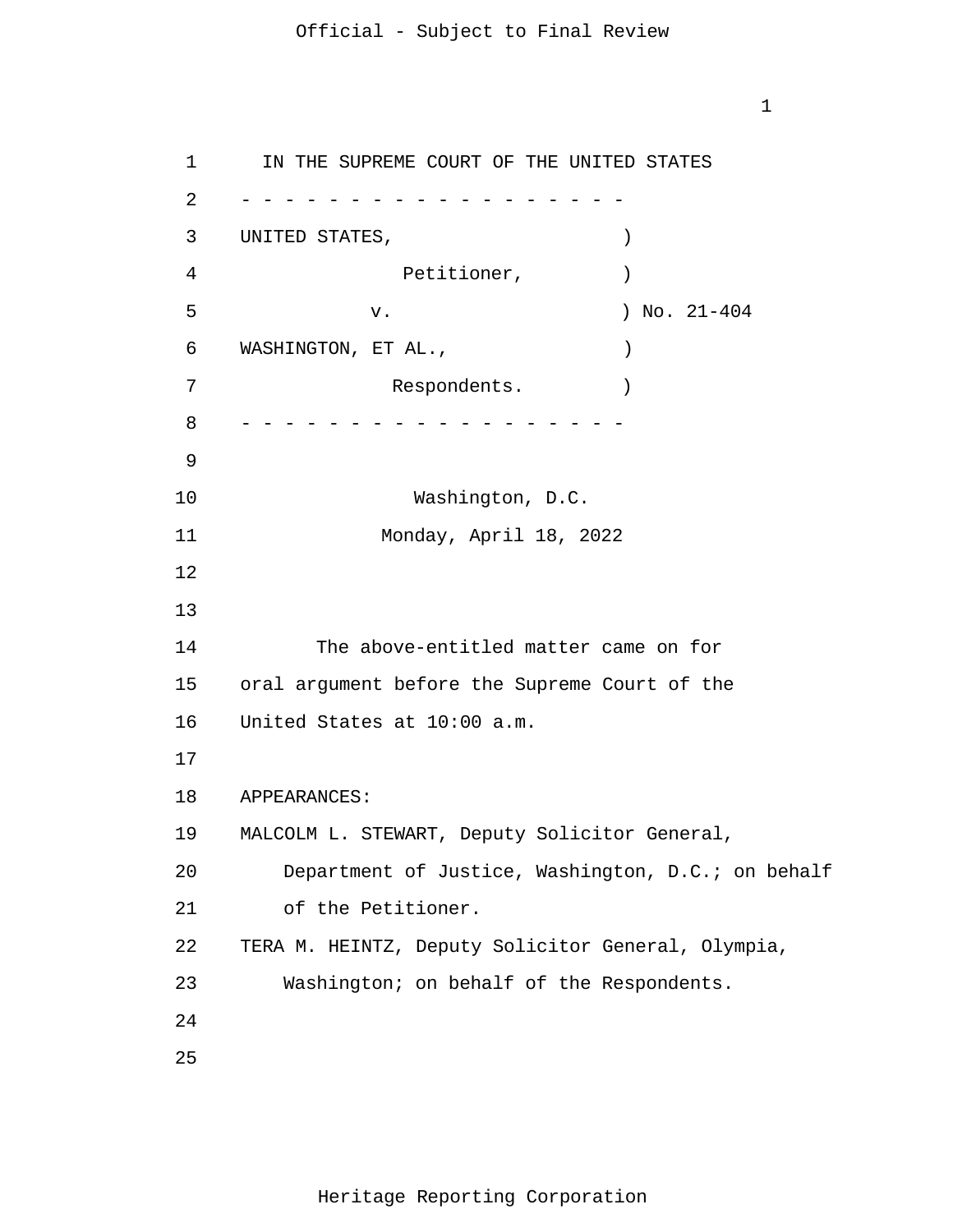| 1              | CONTENTS                     |       |
|----------------|------------------------------|-------|
| $\overline{2}$ | ORAL ARGUMENT OF:            | PAGE: |
| 3              | MALCOLM L. STEWART, ESQ.     |       |
| $\overline{4}$ | On behalf of the Petitioner  | 3     |
| 5              | ORAL ARGUMENT OF:            |       |
| $\epsilon$     | TERA M. HEINTZ, ESQ.         |       |
| 7              | On behalf of the Respondents | 29    |
| 8              | REBUTTAL ARGUMENT OF:        |       |
| 9              | MALCOLM L. STEWART, ESQ.     |       |
| 10             | On behalf of the Petitioner  | 61    |
| 11             |                              |       |
| 12             |                              |       |
| 13             |                              |       |
| 14             |                              |       |
| 15             |                              |       |
| 16             |                              |       |
| 17             |                              |       |
| 18             |                              |       |
| 19             |                              |       |
| 20             |                              |       |
| 21             |                              |       |
| 22             |                              |       |
| 23             |                              |       |
| 24             |                              |       |
| 25             |                              |       |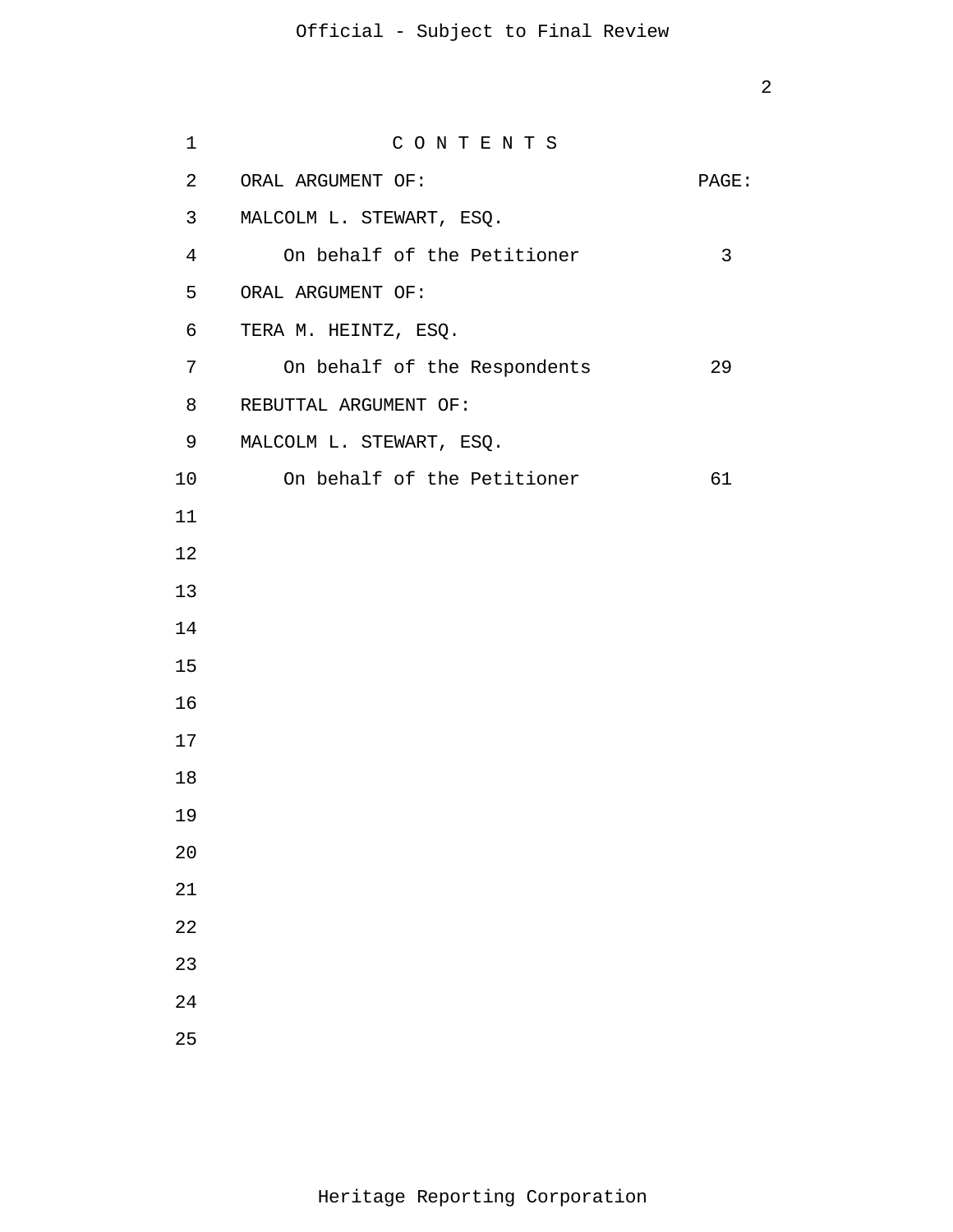1 2 3 4 5 6 7 8 9 10 11 12 13 14 15 16 17 18 19 20 21 22 23 24 25 P R O C E E D I N G S (10:00 a.m.) CHIEF JUSTICE ROBERTS: We will hear argument first this morning in Case 21-404, United States versus Washington. Mr. Stewart. ORAL ARGUMENT OF MALCOLM L. STEWART ON BEHALF OF THE PETITIONER MR. STEWART: Thank you, Mr. Chief Justice, and may it please the Court: First, this case is not moot. We acknowledge that Washington's recent enactment of SB 5890 makes it uncertain whether a decision invalidating HB 1723 will ultimately produce any financial benefit to the United States. Under this Court's precedents, however, the case is not moot so long as there is a reasonable possibility that such a benefit will ensue. Respondents have not carried their heavy burden of negating that possibility. Second, HB 1723 discriminates against the federal government and those with whom it deals. On its face, it is limited to a specific federal facility, and even within that facility, it applies only to workers engaged in the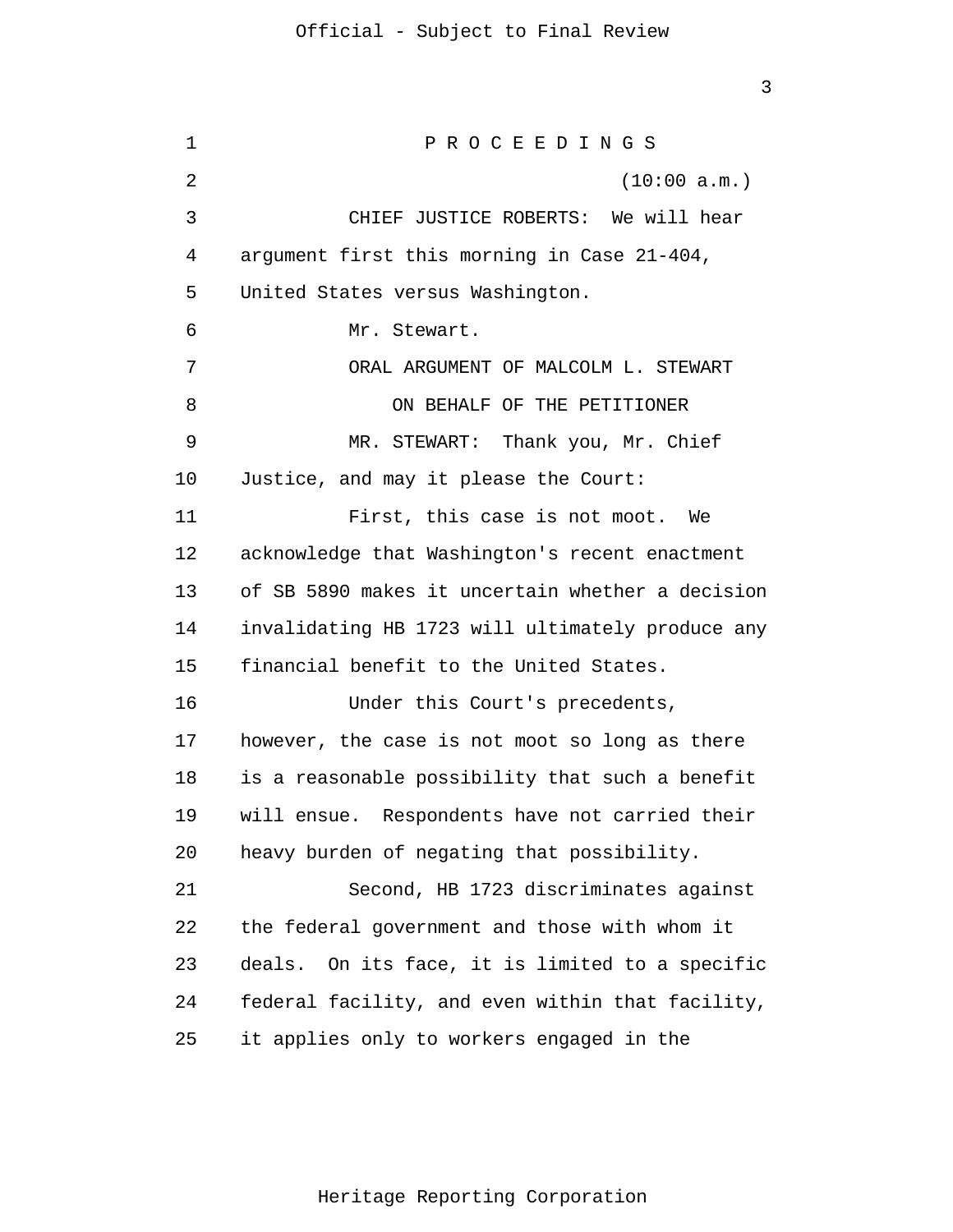4

| 1  | performance of federal contractors -- contracts, |
|----|--------------------------------------------------|
| 2  | not to state or purely private workers.          |
| 3  | Third, HB 3170 -- I'm sorry, 40 $U.S.C.$         |
| 4  | 3172(a) does not authorize that discriminatory   |
| 5  | treatment. Properly understood, Section 3172(a)  |
| 6  | authorizes Washington to apply evenhandedly to   |
| 7  | federal facilities the same workers'             |
| 8  | compensation laws that apply in other workplaces |
| 9  | in the state. It does not authorize Washington   |
| 10 | to subject federal contractors at the Hanford    |
| 11 | facility to uniquely onerous burdens.            |
| 12 | I welcome the Court's questions.                 |
| 13 | JUSTICE THOMAS: Mr. Stewart, could               |
| 14 | you give us a -- a more fulsome explanation of   |
| 15 | the financial interests of the United States in  |
| 16 | the case considering -- in the context of the    |
| 17 | mootness argument?                               |
| 18 | MR. STEWART: Well, before SB 5890 was            |
| 19 | passed, there was no question that the United    |
| 20 | States had a financial interest in the case.     |
| 21 | That is, even though the financial burdens would |
| 22 | fall in the first instance on the federal        |
| 23 | contractors, the United States has entered into  |
| 24 | various arrangements whereby it would absorb     |
| 25 | those costs. And, most significantly, it's       |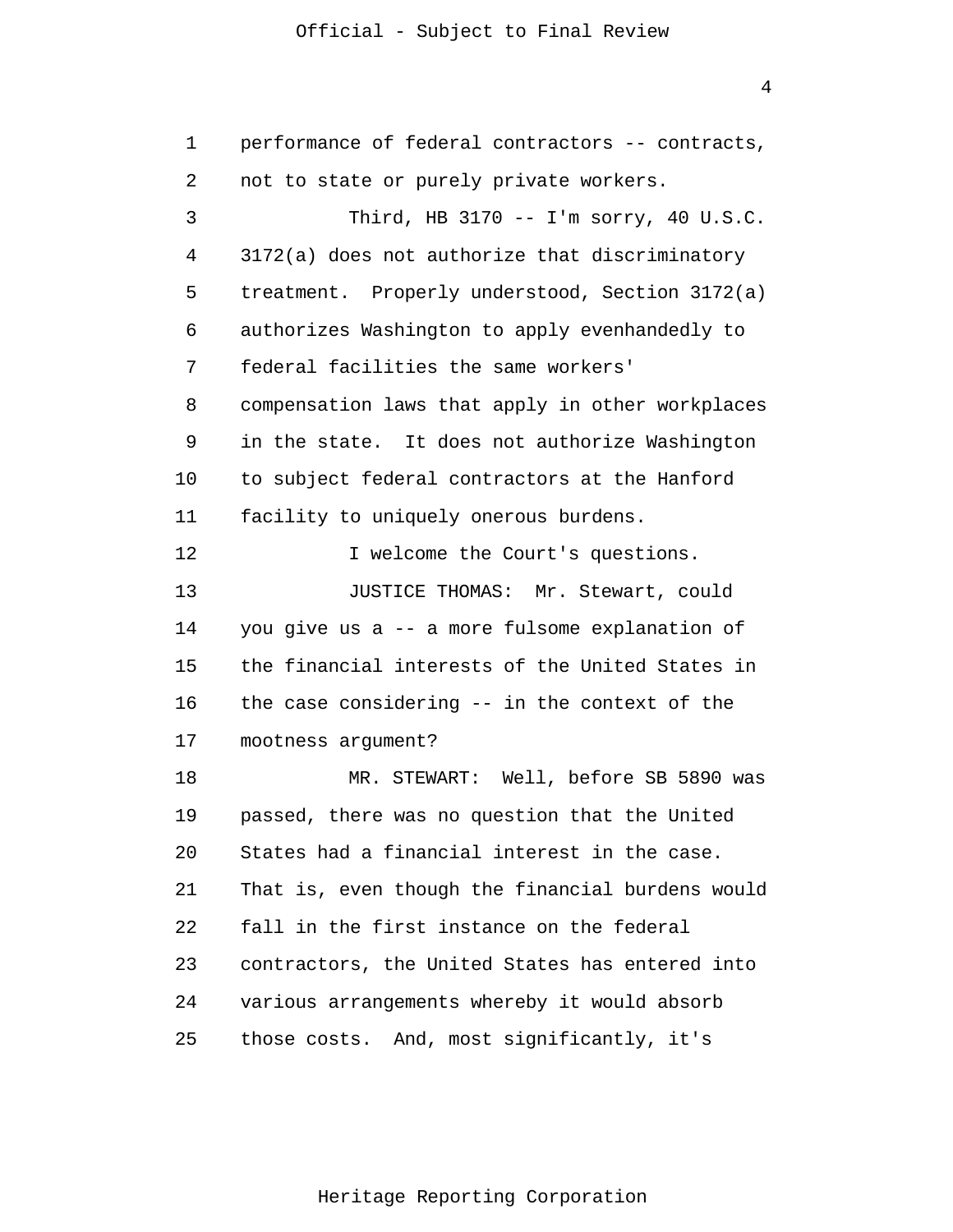5

1 2 3 4 5 6 7 8 9 10 11 12 13 14 15 16 17 18 19 20 21 22 23 24 25 entered into a memorandum of understanding with the state agency whereby it would act as a self-insurer and would pay any increased workers' compensation costs attributable to most of the federal contracts on the site. And so the question for purposes of mootness is whether the enactment of SB 5890 has effectively divested the United States of that financial interest, and the Respondents have identified two possible reasons that that might be so. First, they've said SB 5890 covers all of the workers who were previously covered by HB 1723 and some more as well, and, therefore, it says, even if we were able to get the worker's claim under SB 1723 declared invalid or set aside, it wouldn't produce any financial benefit for the United States because the worker could all -- always re-file under SB 5890 and could obtain the same benefits on the same terms. We think it's not a natural construction of the new statutory language to say that the coverage would be coextensive in that way. HB 1723 applied to all DOE Hanford facility workers at specified but broadly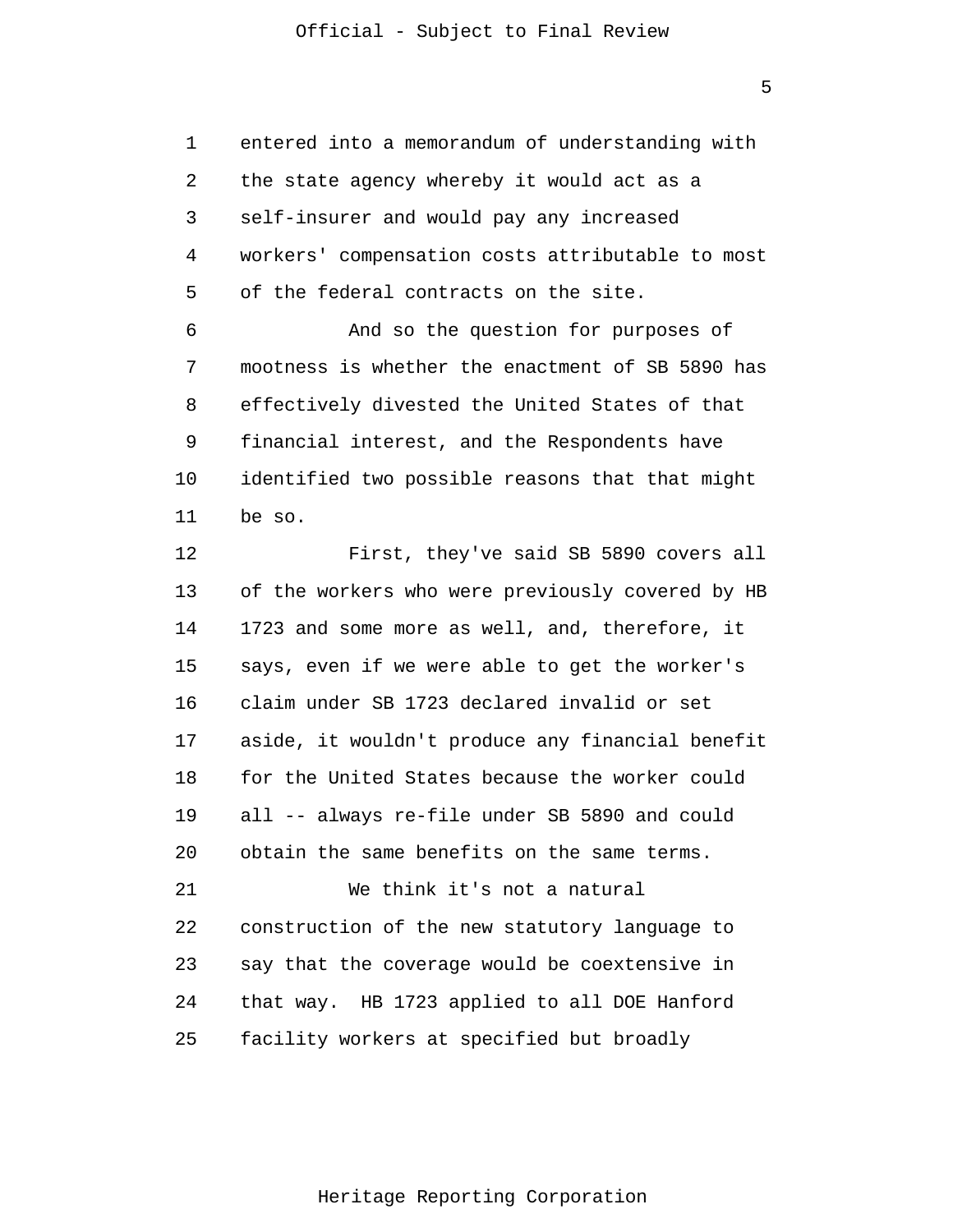1 2 3 4 defined locations within the Hanford site, without regard to the proximity of their work to the actual storage or treatment of hazardous waste.

5 6 7 8 9 10 11 12 And, by contrast, the crucial language in SB 5890 is "structures and their lands" where specified categories of waste are stored and disposed of. And the phrase "structures and their lands" is not self-defining, but you would imagine that the lands are areas outside the structure that are in fairly close proximity to the structure itself.

13 14 15 16 17 18 19 20 21 22 23 We've identified two types of structures. One is a waste treatment facility at the center of the site that is currently under construction, meaning that waste will ultimately be treated there, but that's not happening yet. And that -- workers at that facility would not naturally be said to be working on structures and their lands where wastes are being treated or disposed of. The same thing applies to some of the Hanford office workers, who worked in structures

25 So we think that there's at least an open

24

Heritage Reporting Corporation

where there are no -- were no hazardous waste.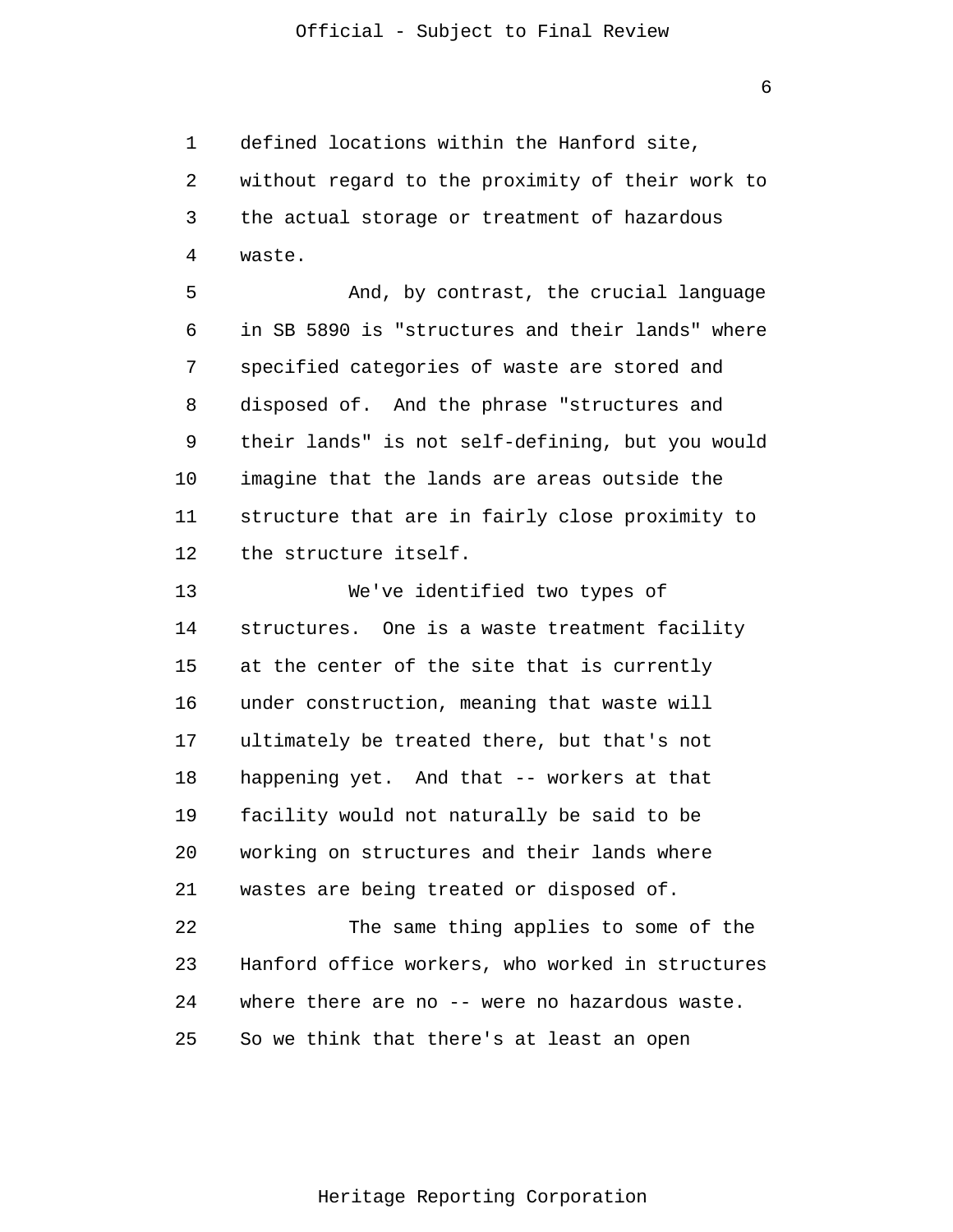7

1 2 3 4 5 6 7 8 9 10 11 12 13 14 15 16 17 18 19 20 21 22 23 24 25 question whether some of the workers who were covered by HB 1723 would be covered by SB 5890. The second mootness argument that the state has made in its letter of last Monday was that under the effective date provision of SB 5890, work -- that law will apply to all future stages in any pending controversy about a particular claimant's entitlement to benefits under the law. And so, for example, if a claimant was denied benefits by DOE and then has an appeal pending to the state industrial board, Washington's view of the law now is that if the claimant is not covered by -- even if the claim was submitted before SB 90 was enacted, if the claimant was covered by HB 1723 but not under the new law, the claimant will not be entitled to benefits because the new law will govern not only new claims but additional stages in the processing of an existing claim. And it's possible that the Washington courts will sustain that reading, but any claimant who was covered by the prior law and not by the new one can be expected to resist it. And so we think that there's at least a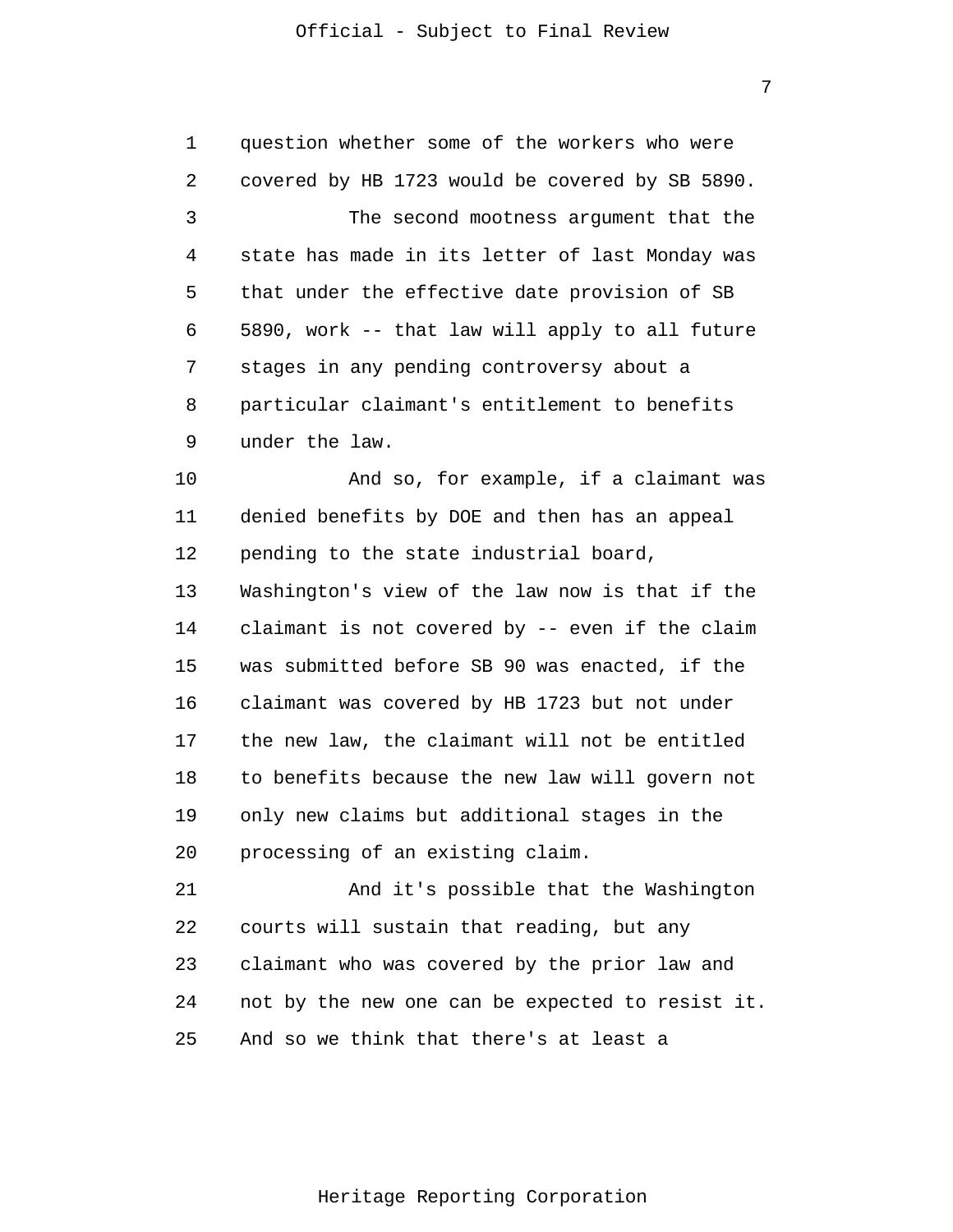1 2 3 4 5 6 7 8 9 10 11 12 13 14 15 16 17 18 19 20 21 22 23 24 25 reasonable possibility that the -- the courts would ultimately hold any claimant in that position would be entitled to benefits if HB 1723 remains operative. And so, to summarize, it was clear before the enactment of SB 5890 that the United States would suffer harm, financial harm, from this law, and the new developments that the state have -- has pointed to don't eliminate that possibility. JUSTICE KAGAN: Do you think, if this was the position you were in when you had to make a decision to file for a petition for certiorari, you would have filed? MR. STEWART: If -- if they had enacted the law between the time of the Ninth Circuit's decision and the time when a petition for certiorari had been due, we might not have filed. We might have filed but asked simply that the Court vacate the judgment below in light of the -- the reduced practical effect of the law even if we didn't think that the -- JUSTICE KAGAN: I guess that's what I'm asking. Isn't your real interest here to vacate the judgment below, you know, much more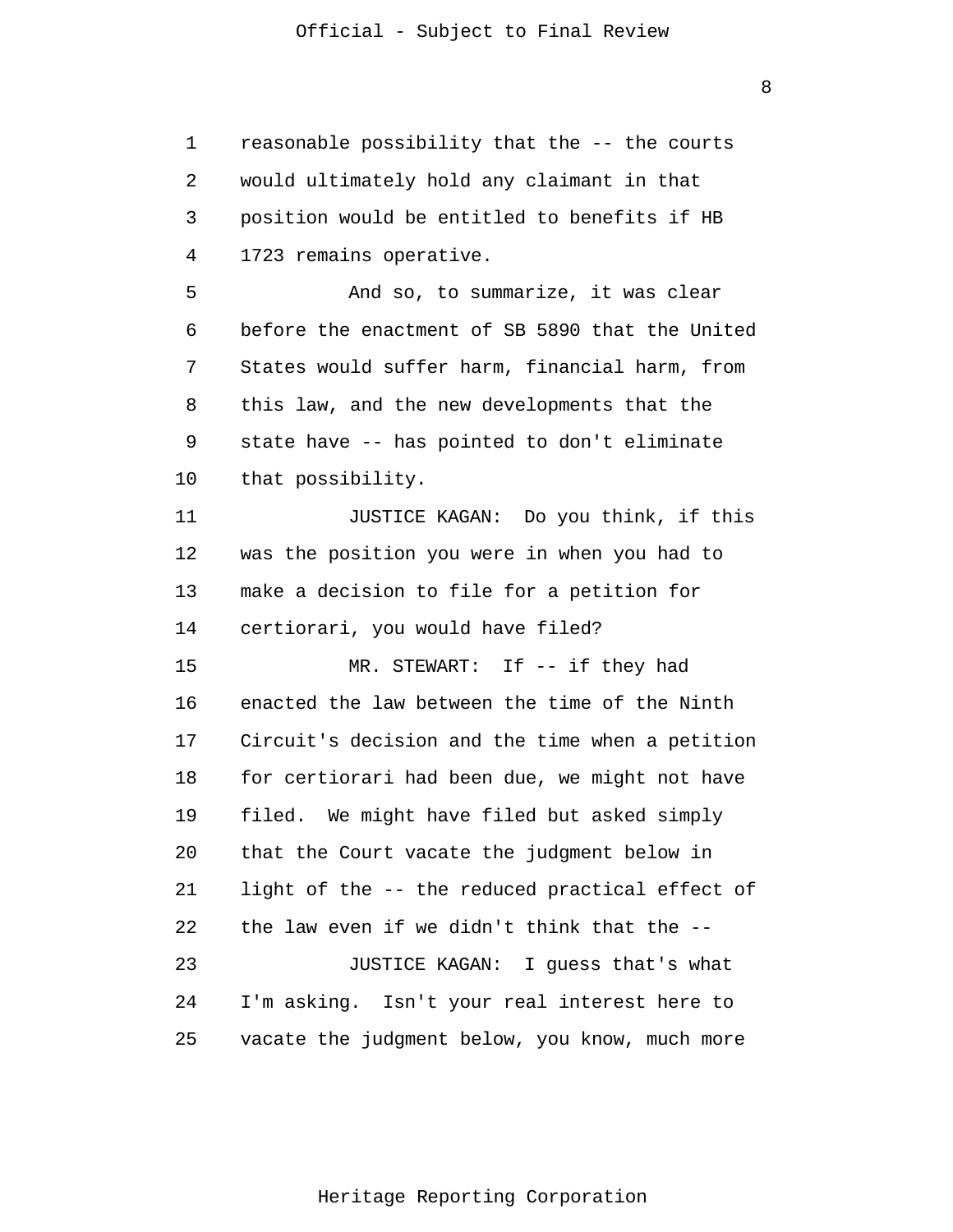1 2 3 than whatever residual possibility there are - there is that these claims will affect the government?

4 5 6 7 8 9 10 11 12 13 14 15 16 17 MR. STEWART: Well, we would certainly like to have the judgment below vacated, and we would also like for the Court to provide affirmative clarification as to the scope of  $3172(a)$ . And, certainly, when  $-$ - when a case is not technically moot, but the Court is deciding is this a wise use of our resources to issue a merits ruling, the Court would typically take into account how likely is it that the legal principles involved will bear on the resolution of future cases. That's not a basis for finding the case not to be moot, but if it isn't moot, it's a basis for exercising the Court's discretionary powers.

18 19 20 21 22 23 24 25 The second thing I would say is we also have an interest and we think the Court has an interest in avoiding the sorts of post-certiorari maneuvers that it's referred to in the past. That is, if a state, before a cert petition was due, had amended the law in the way that it has, it would have effectively been giving up on the possibility of applying HB 1723

Heritage Reporting Corporation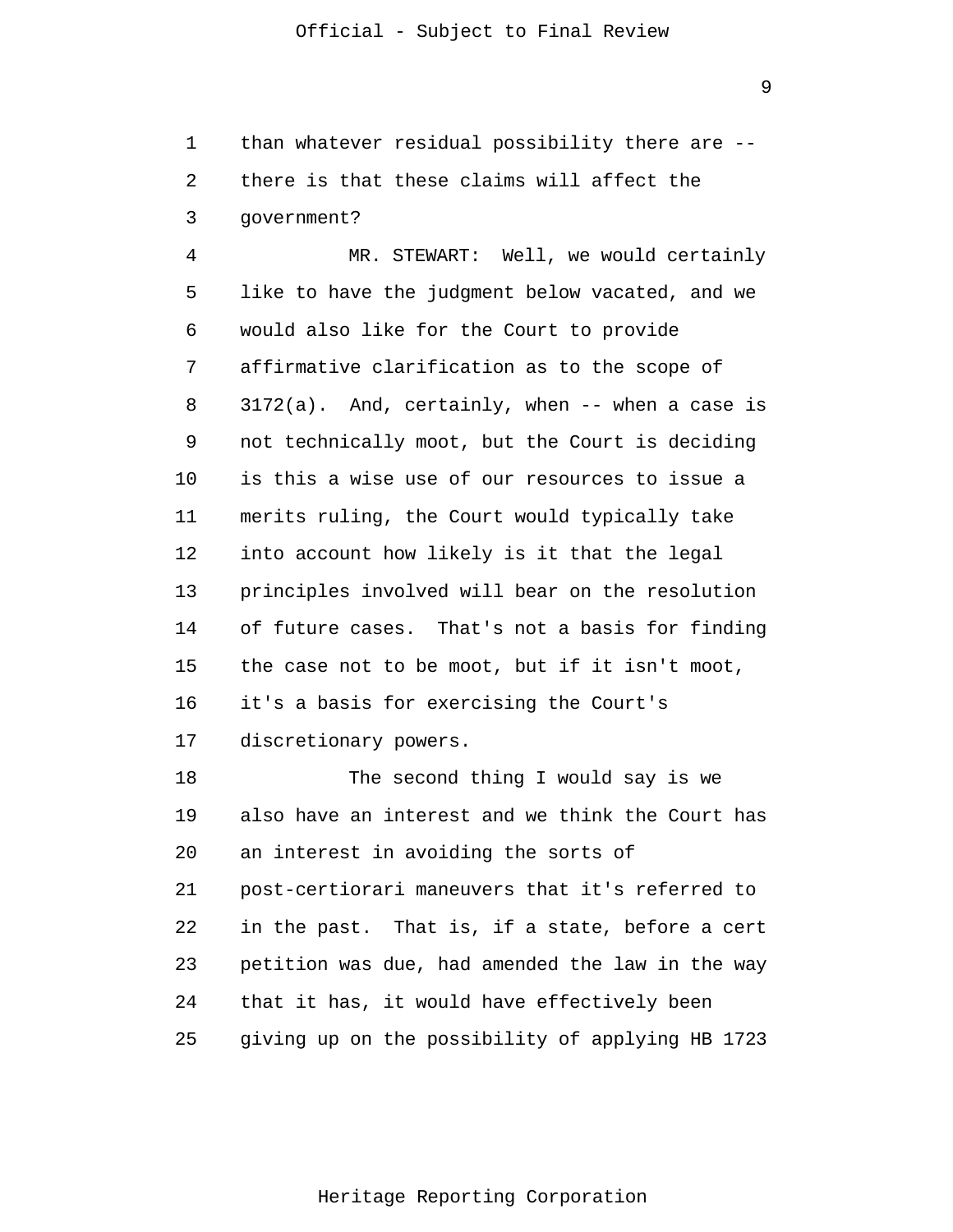1 2 3 4 5 6 7 8 9 10 11 12 13 14 15 16 17 18 19 20 21 22 23 24 25 on into the future with its full coverage. And the state was unwilling to make that sacrifice at the time whether -- when it was unclear whether this Court would grant review. And so we think that there is an interest in terms of the Court's sound management of its docket, again, if the case is not moot, in issuing a decision on the merits so that that sort of maneuver will be discouraged. CHIEF JUSTICE ROBERTS: Mr. Stewart, I have to say I'm not quite sure I understand how 3172 works. The question is whether or not, if the state owned the facilities, the workers' compensation law would still work the same way, right? That's where the antidiscrimination principle comes in? MR. STEWART: Yes. CHIEF JUSTICE ROBERTS: Well, how does that work? I mean, is there any doubt that if the state owned these facilities that they would apply the state workers' compensation rules to those -- to the -- the workers? MR. STEWART: Well, the -- the language refers at the outset not to the state legislature but to the state authority charged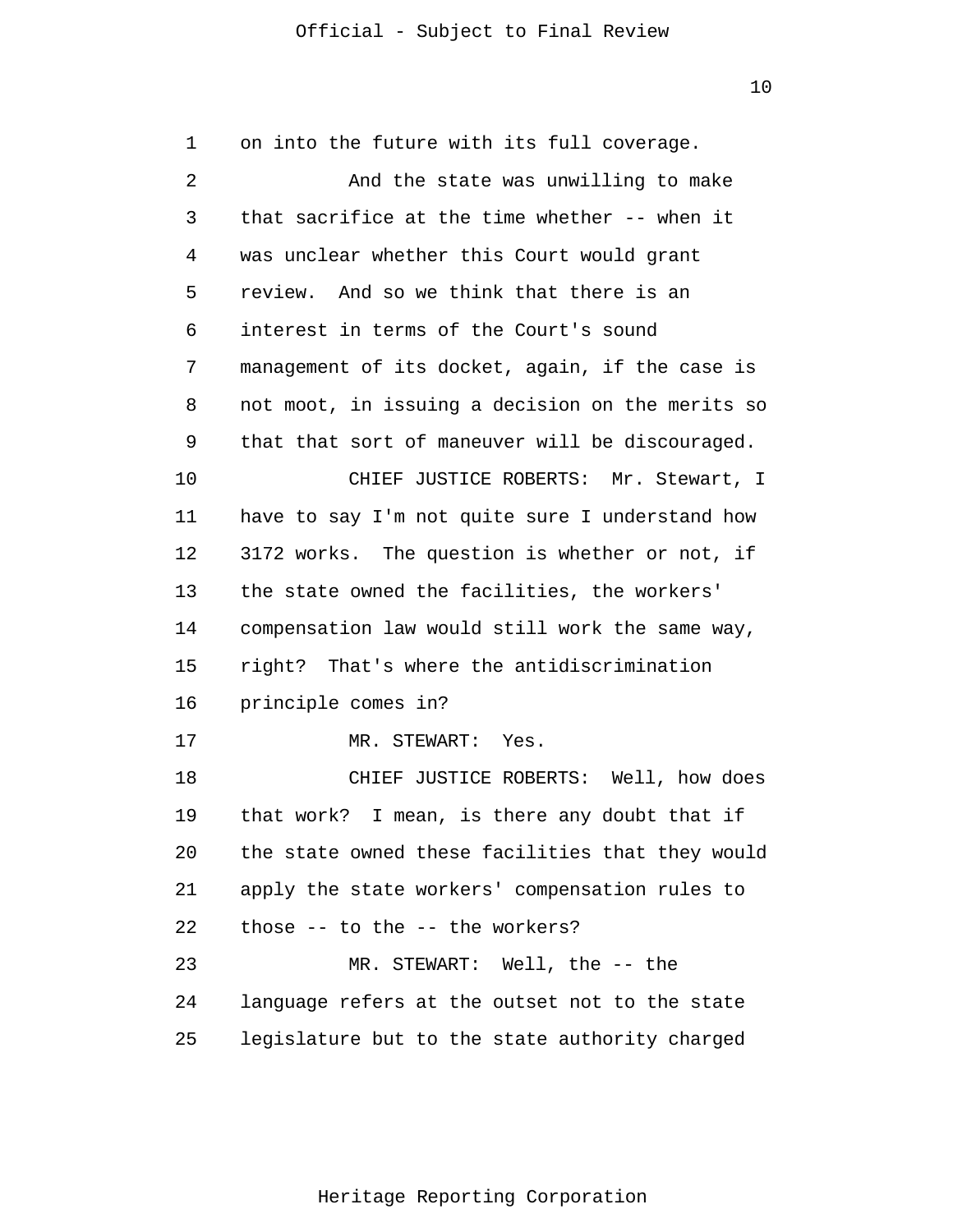11

| 1  | with enforcing and requiring compliance with the |
|----|--------------------------------------------------|
| 2  | state workers' compensation laws, and, here,     |
| 3  | that's Washington's Department of Labor &        |
| 4  | Industries, which is referred to as L&I.         |
| 5  | And then it says it can apply those              |
| 6  | laws in the same way and to the same extent to   |
| 7  | the federal -- to federal facilities as if the   |
| 8  | premises were under the exclusive jurisdiction   |
| 9  | of the state. And with respect to HB 1723, the   |
| 10 | presumptions of workplace causation that it      |
| 11 | adopts, these are not substantive rules that L&I |
| 12 | could apply to any other facilities anywhere     |
| 13 | else within the State of Washington.             |
| 14 | CHIEF JUSTICE ROBERTS: I'm sorry,                |
| 15 | could you break that down? $I$ -- I know that's  |
| 16 | what it says, but I don't understand -- I don't  |
| 17 | understand why, if there weren't a federal       |
| 18 | facility here, but it was a state facility,      |
| 19 | would those workers be covered by state workers' |
| 20 | compensation laws?                               |
| 21 | MR. STEWART: Yes, that's -- that's               |
| 22 | correct, and the state could have adopted a law  |
| 23 | that applied the HB 1723 presumptions throughout |
| 24 | the state. And if $-$ if a state had done that,  |
| 25 | then 3172(a) would have authorized those         |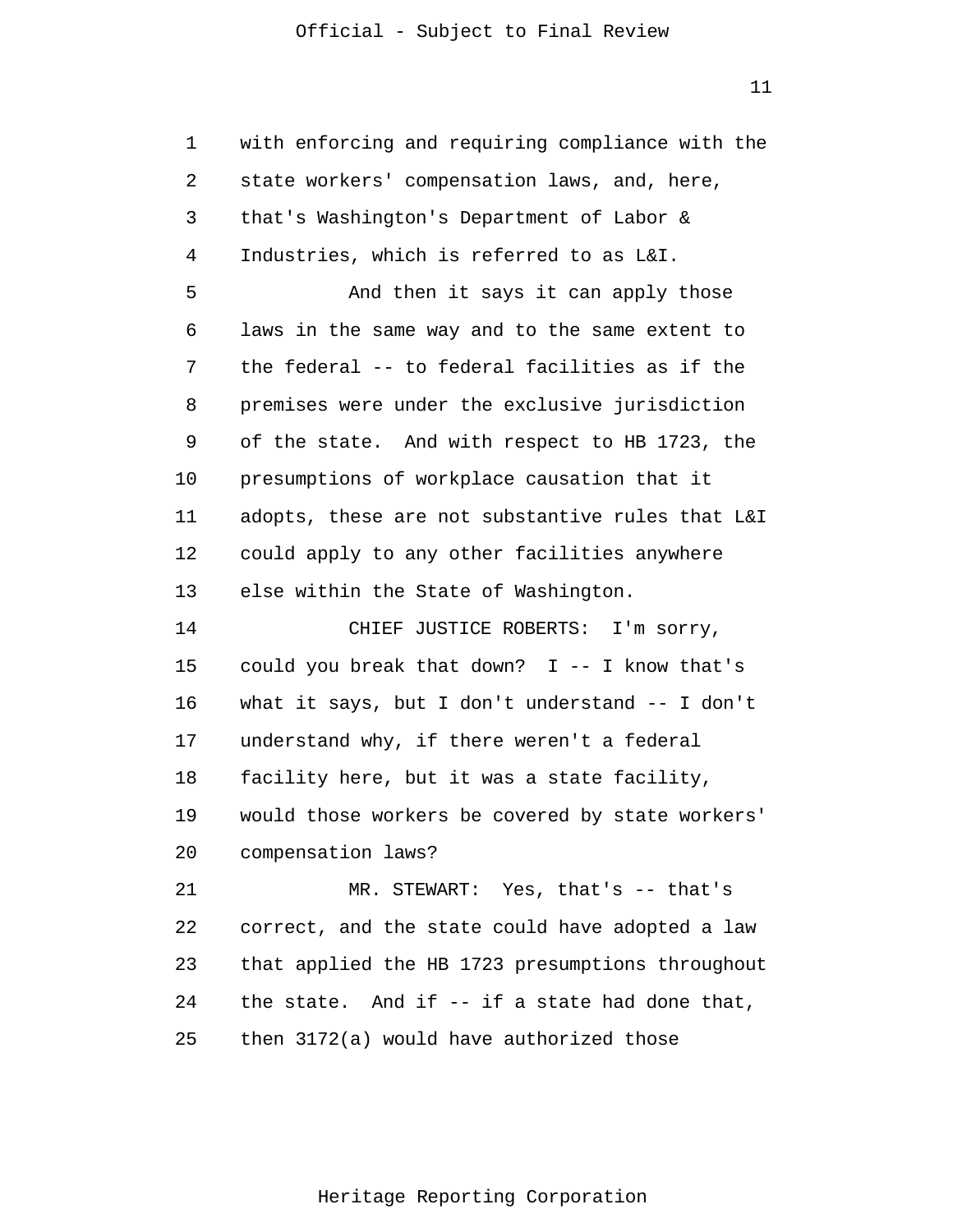1 2 presumptions to be adopted at the federal facility.

3 4 5 6 7 8 9 10 11 12 13 But the -- the impetus behind the enactment of the statute was a decision of this Court in Murray in 1934 which said because a particular accident occurred on a federal enclave and because the Federal Enclave Doctrine said state laws enacted after the property was ceded to the federal government can't be applied to -- to the federal facility, the worker's survivor was not able to obtain survivor's benefits under the generally applicable state law.

14 15 16 17 18 19 20 21 22 23 24 25 And so what Congress decided to do was to pass a law that said whatever you are doing in the rest of the state you can do on the federal facility. And the way that the Court in Goodyear Atomic described it was to say, on its face, 3172(a) allows the worker -- it dictates the same treatment of workers at the federal facility that they would receive on -- JUSTICE KAGAN: I guess, I mean -- CHIEF JUSTICE ROBERTS: I'm -- I'm sorry, I was just going to say I didn't quite -- I mean, you talked about what the impetus of it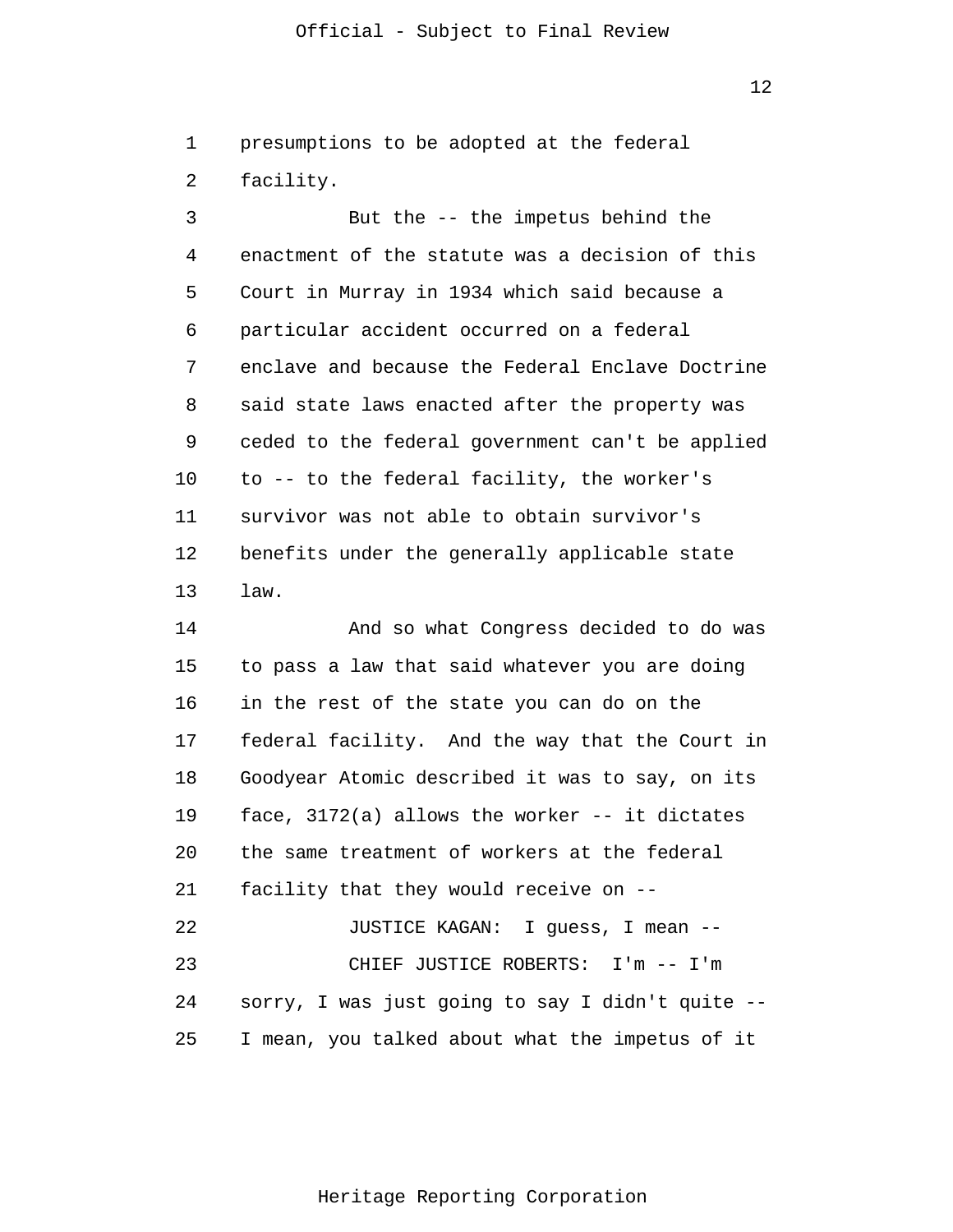1 2 3 4 5 6 7 8 9 10 11 12 13 14 15 16 17 18 19 20 21 22 23 24 25 is, but if you look at the language, it says, I mean, if this were a state facility, would the workers there be subject to the state workers' compensation laws? MR. STEWART: I think you can do - yes. I think that you can do the comparison in either of two ways. You could ask if Hanford - well, if Hanford were operated by the state, then the state could do it. But, if the question is what would the state authority be able to do on other land within Washington that was subject to the exclusive jurisdiction of the state, the answer to that question would be no, nothing in HB 1723 authorizes L&I to apply these presumptions of workplace causation to land anywhere else in Washington. And to the extent that the language is ambiguous, then reading it to -- CHIEF JUSTICE ROBERTS: You'll give me at least that? MR. STEWART: I would -- yes, I'll give you that it's ambiguous. I -- I wouldn't acknowledge that their -- the other side's reading is as strong as ours because I think, if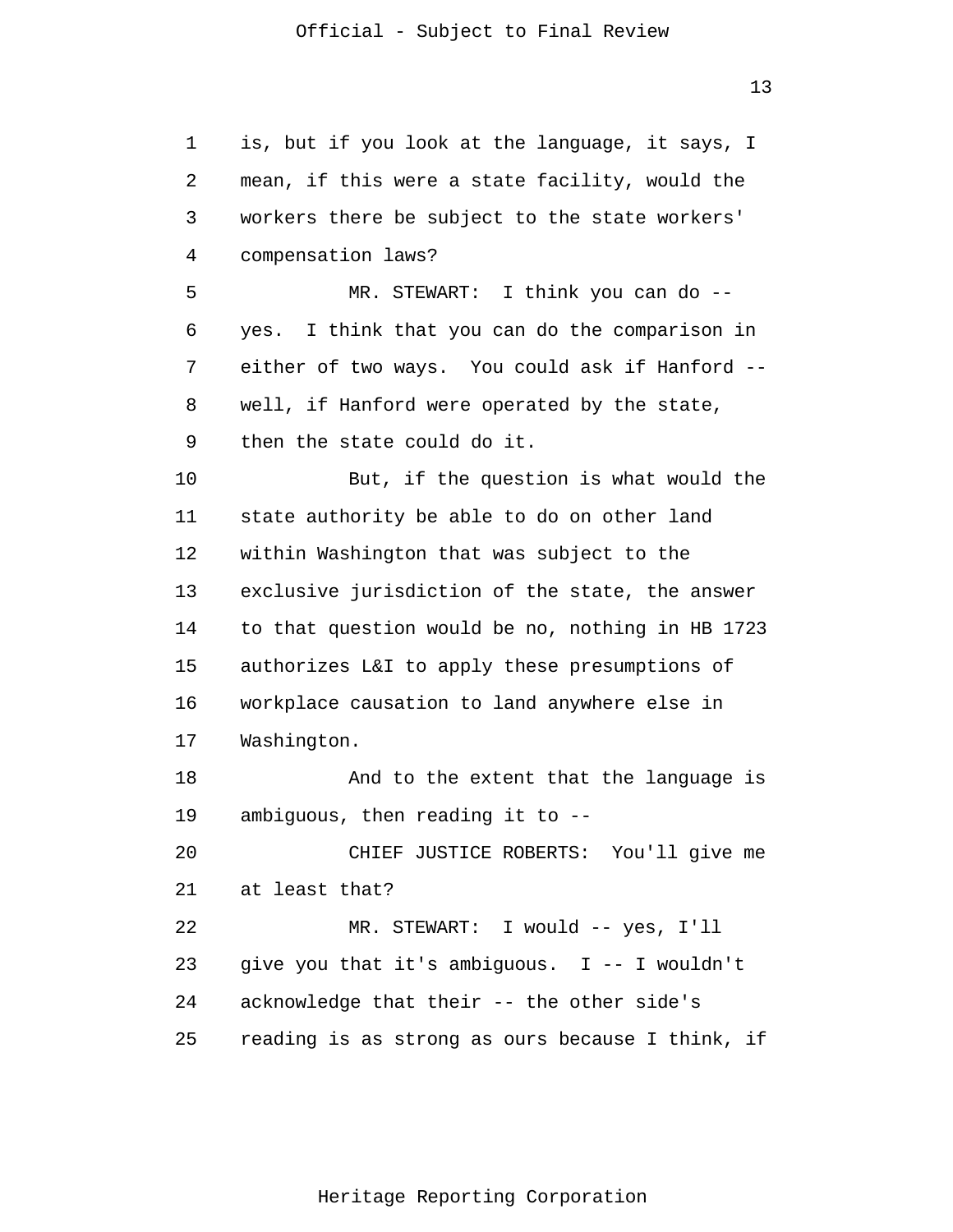1 2 3 4 5 6 7 8 9 10 11 12 13 14 15 16 17 18 19 20 21 22 23 24 25 you look at Goodyear Atomic, if you look at what precipitated this, if you look at kind of the distinctly disfavored nature of laws that discriminate against the federal government, it would really be a stretch to read this language to say that even though Washington is not doing this anywhere else in the state, it can do it at the Hanford facility because it would be able to do this if no question of intergovernmental immunity were posed. JUSTICE KAGAN: But -- JUSTICE ALITO: I had the same problem as the Chief Justice, and I still don't understand the answer. I don't understand what the counterfactual is. This is the closest I could come, but this is probably off the mark, and you'll tell me why. Imagine it's a state facility, it's owned by the state, but there are federal contractors working there. Is that the situation we have to imagine? MR. STEWART: No. I think, when -when they talk about land under the exclusive jurisdiction of the state and -- the Court in Goodyear Atomic said, on its face, the federal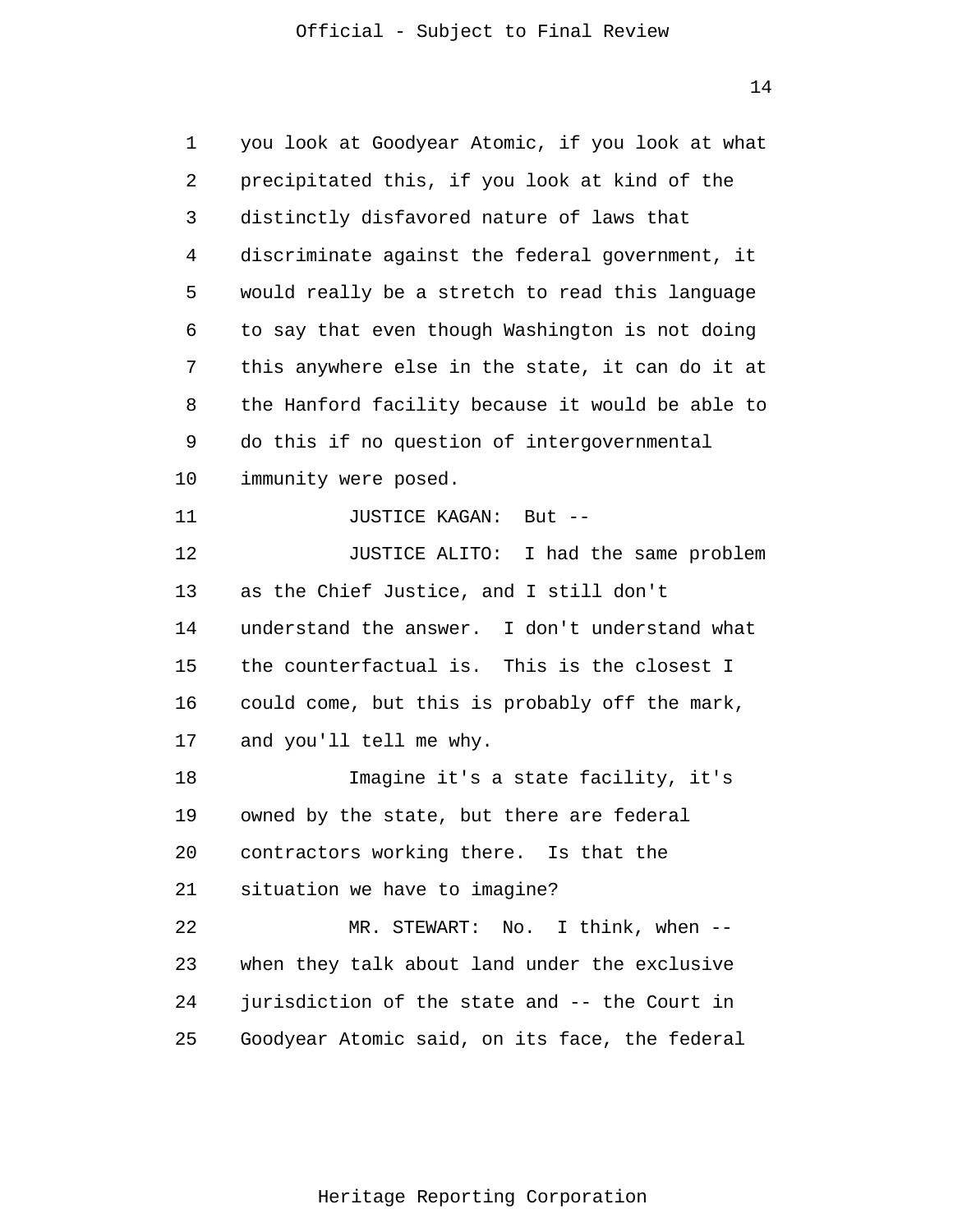| 1  | law requires the application of the same laws    |
|----|--------------------------------------------------|
| 2  | that would apply to purely private facilities    |
| 3  | within the same state, in that case, Ohio.       |
| 4  | And so I think the relevant comparator           |
| 5  | is not what if we were looking at the same tract |
| 6  | of land, the Hanford facility, but asking what   |
| 7  | could the state do if this were under its own    |
| 8  | exclusive jurisdiction. It's what rules could    |
| 9  | L&I apply to other tracts of land in Washington  |
| 10 | that are, in fact, within the exclusive          |
| 11 | jurisdiction of the state.                       |
| 12 | And that's $--$ it's consistent with the         |
| 13 | -- it may not be the only reading of the text,   |
| 14 | but it's consistent with the impetus for         |
| 15 | enactment of the law. It's consistent with the   |
| 16 | nondiscrimination principle. It's consistent     |
| 17 | with the Court's characterization of the effect  |
| 18 | of 3172(a) in Goodyear Atomic.                   |
| 19 | JUSTICE KAGAN: But then, I mean --               |
| 20 | JUSTICE BARRETT: Mister --                       |
| 21 | JUSTICE KAGAN: -- all your stronger              |
| 22 | arguments, I think, are non-textual arguments.   |
| 23 | I mean, Goodyear -- Goodyear is a -- is a        |
| 24 | sentence in a case that was not about            |
| 25 | discrimination at all, so I think I'm going to   |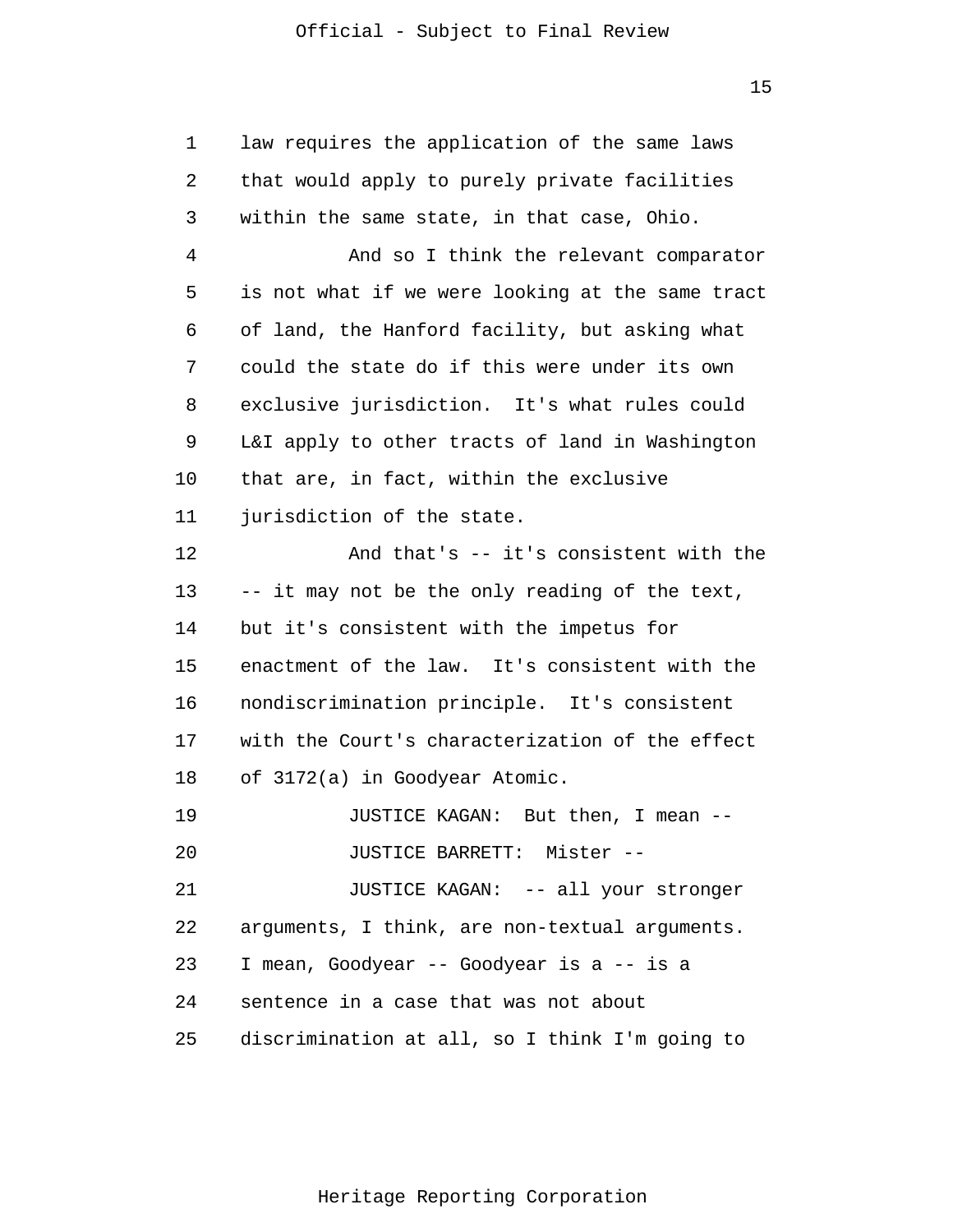1 put that to one side at least.

| $\overline{2}$ | You have very strong arguments about             |
|----------------|--------------------------------------------------|
| 3              | the impetus of the law and you have very strong  |
| 4              | arguments about, if this were read as the state  |
| 5              | wants it to be read, it would stretch quite      |
| 6              | broadly and -- and -- and -- and maybe just      |
| 7              | seems like not the kind of thing that Congress   |
| 8              | would do.                                        |
| 9              | But, if you look at the text here, I             |
| 10             | mean, I'm sort of struggling to read it your     |
| 11             | way. It -- it -- as the Chief Justice says, it   |
| 12             | just says, if the state were in charge, could    |
| 13             | the state do it, and, obviously, the state       |
| 14             | could.                                           |
| 15             | MR. STEWART: Well, again, the -- the             |
| 16             | law is -- is not directed at the state           |
| 17             | legislature. It doesn't talk about what the      |
| 18             | state legislature could enact. It's addressed    |
| 19             | to the state authority charged with enforcing    |
| 20             | and requiring compliance.                        |
| 21             | And so L&I's authority is limited to             |
| 22             | the enforcement of laws that actually exist, and |
| 23             | so, if you ask what could L&I do on premises     |
| 24             | within the exclusive jurisdiction of the state,  |
| 25             | if the point of reference is other places within |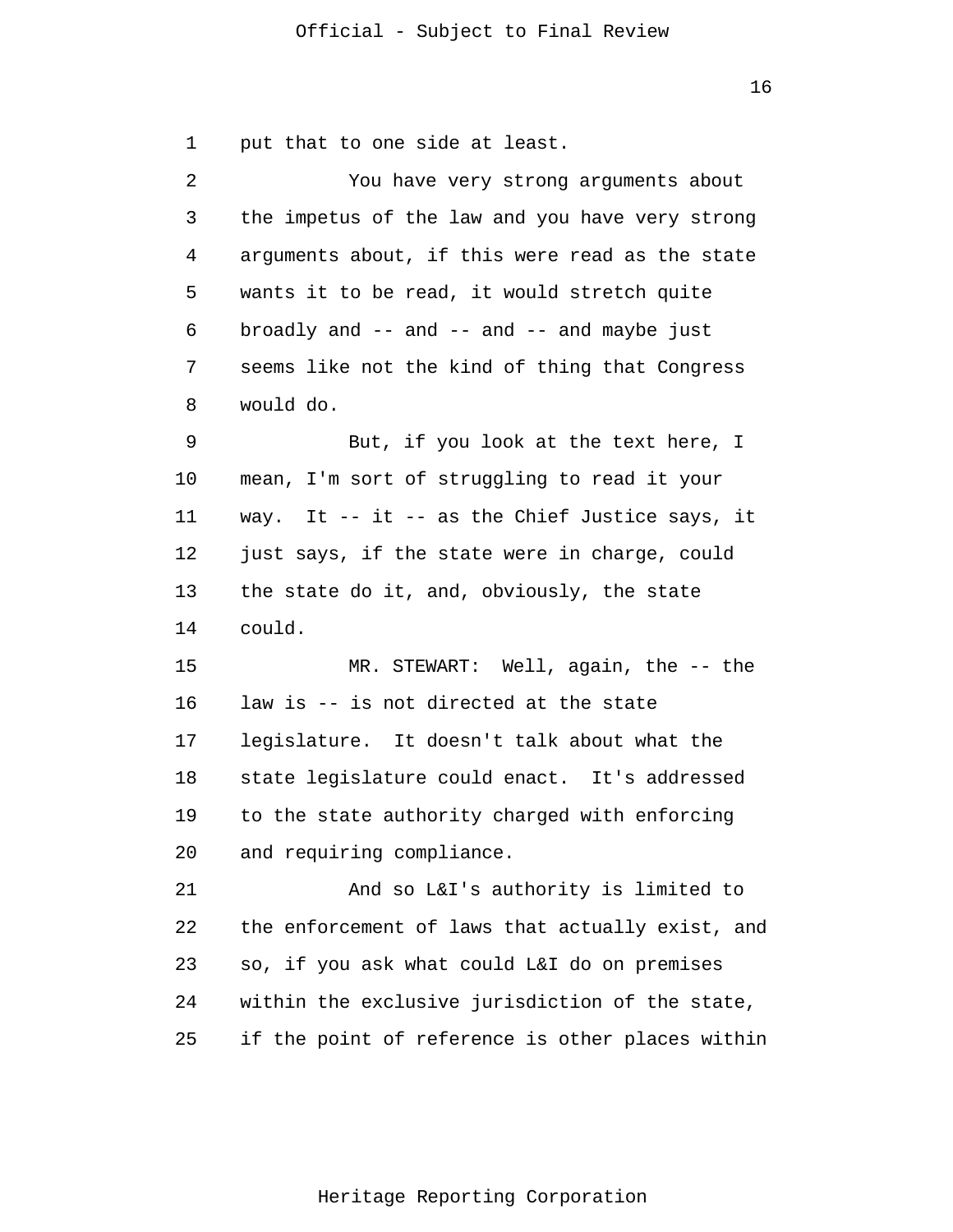17

| 1  | the State of Washington outside the Hanford      |
|----|--------------------------------------------------|
| 2  | facility, it is -- it -- it could not apply      |
| 3  | presumptions of this sort because there's no     |
| 4  | state law that authorizes it to do so.           |
| 5  | Even if you're talking about the                 |
| 6  | circumstances in which you had a hypothetical    |
| 7  | Hanford facility that it was on the same tract   |
| 8  | of land but did not use federal contract         |
| 9  | workers, used exclusively state and private      |
| 10 | workers, L&I couldn't in any meaningful sense    |
| 11 | enforce the presumptions as they are set forth   |
| 12 | in HB 1723 because HB 1723 by its terms refers   |
| 13 | to DOE Hanford site workers.                     |
| 14 | Even within that site, it's limited to           |
| 15 | the federal contract workers on that site.       |
| 16 | JUSTICE ALITO: To what extent does               |
| 17 | your argument depend on identifying it as a      |
| 18 | federal facility?                                |
| 19 | Suppose -- excuse me -- there is one             |
| 20 | facility in a state where the -- the risk is     |
| 21 | much higher than anyplace else in the state,     |
| 22 | and, therefore, there's a justification for      |
| 23 | flipping the causation requirement. And it just  |
| 24 | so happens that the only workers working on that |
| 25 | site are federal workers, so the site is not     |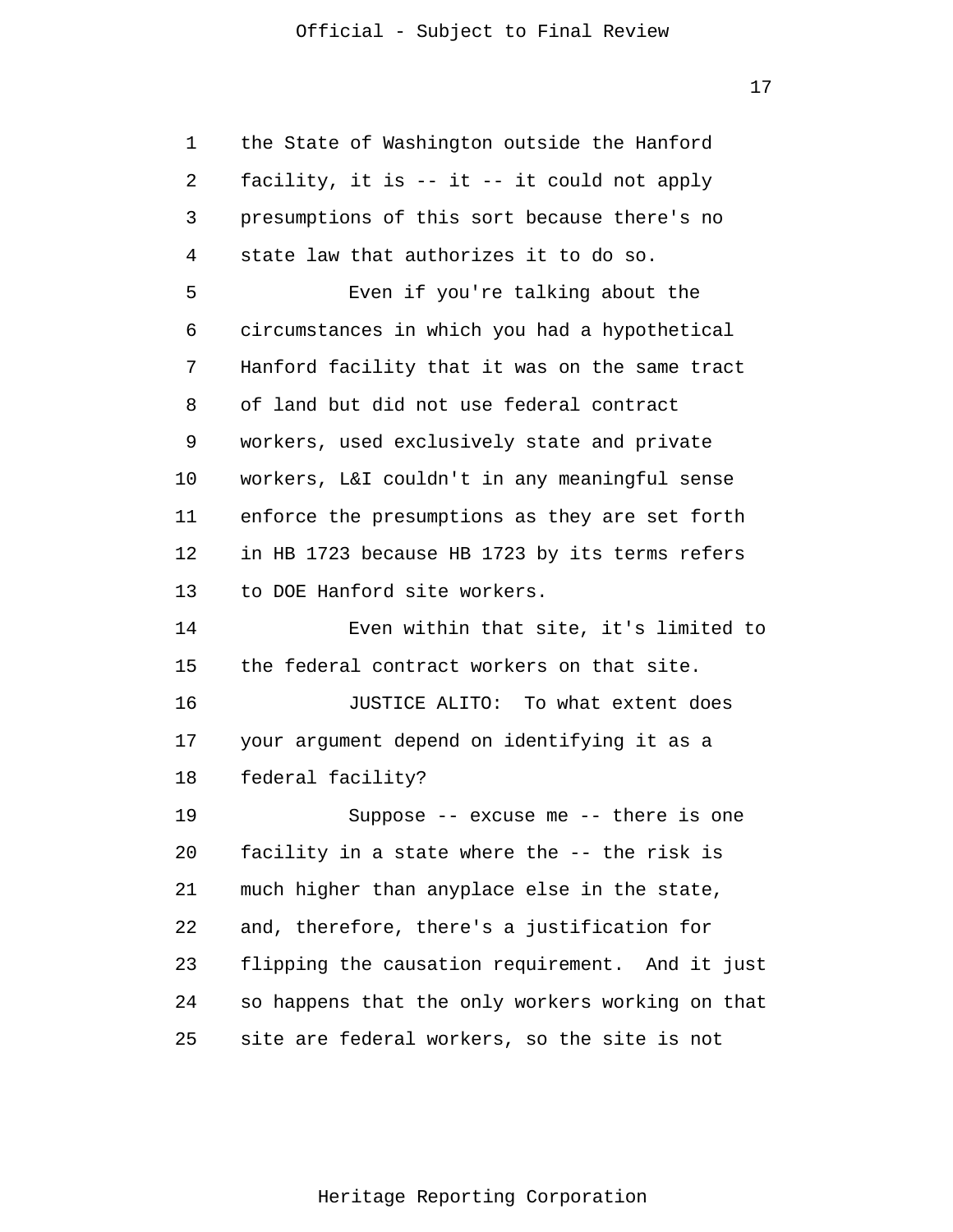1 2 3 4 5 6 7 8 9 10 11 12 13 14 15 16 17 18 19 20 21 22 23 24 25 identified as a federal facility by name. It's identified based on the characteristics of the site that are thought to justify the change in the causation rule. Would there be a problem there? MR. STEWART: I think there would be a potential problem, but it's a much harder case. And one of the things we would like to know in that circumstance is, did the state single out that facility because it was a federal facility, or did it single it out because it truly believed that the risks there were higher than anywhere else? And so, for -- JUSTICE ALITO: Yeah, okay, so it's - it comes down to a question of legislative intent? MR. STEWART: I think, again, in those circumstances. For -- to -- to take another hypothetical, if a state imposed a -- a special tax, a higher corporate income tax on profits that private firms earned -- earn by producing and supplying military equipment. Now a law like that might not refer specifically to the federal government, but it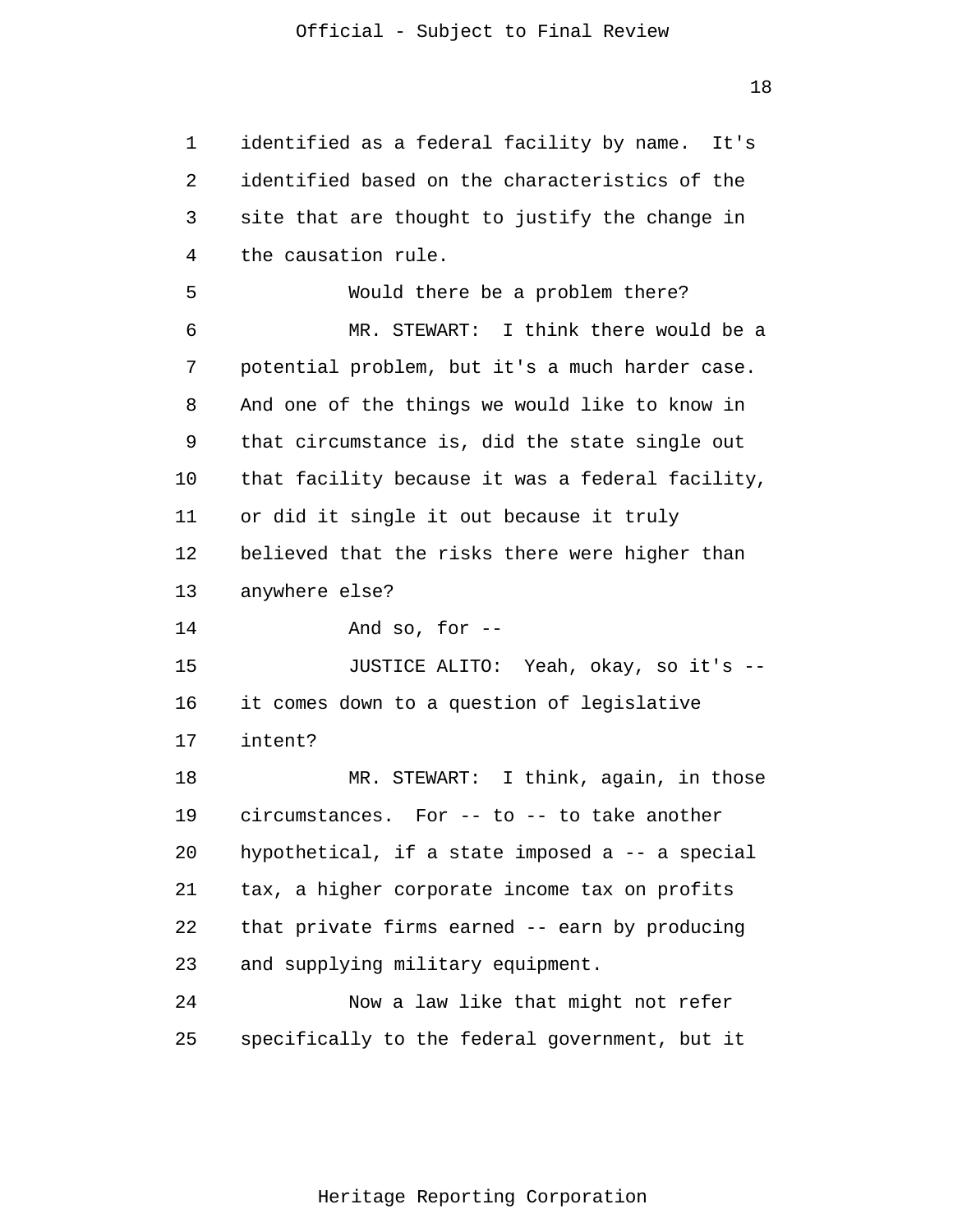1 2 3 4 5 6 7 8 9 10 11 12 13 14 15 16 17 18 19 20 21 22 23 24 25 would have an evident likelihood of discriminating against federal contractors because military equipment is most likely to be bought by the federal government. Now, if a state legislature tweaked the definition of military equipment to ensure that it swept in a little bit of stuff that was typically bought by civilians, that shouldn't be good enough to save it. But we acknowledge that the law with respect to those types of statutes is underdeveloped. They pose much harder problems. I think the reason that we have pursued this case so vigorously is that it seemed to us the easy case. It seemed to us a case in which there were two forms of explicit discrimination against the federal government. JUSTICE BARRETT: On -- JUSTICE KAVANAUGH: What -- JUSTICE BARRETT: I'm sorry. Well, this problem that Justice Alito is hypothesizing and your answer goes to the potential problems that you reserved in your breach -- brief with respect to the new law, right? MR. STEWART: Yes.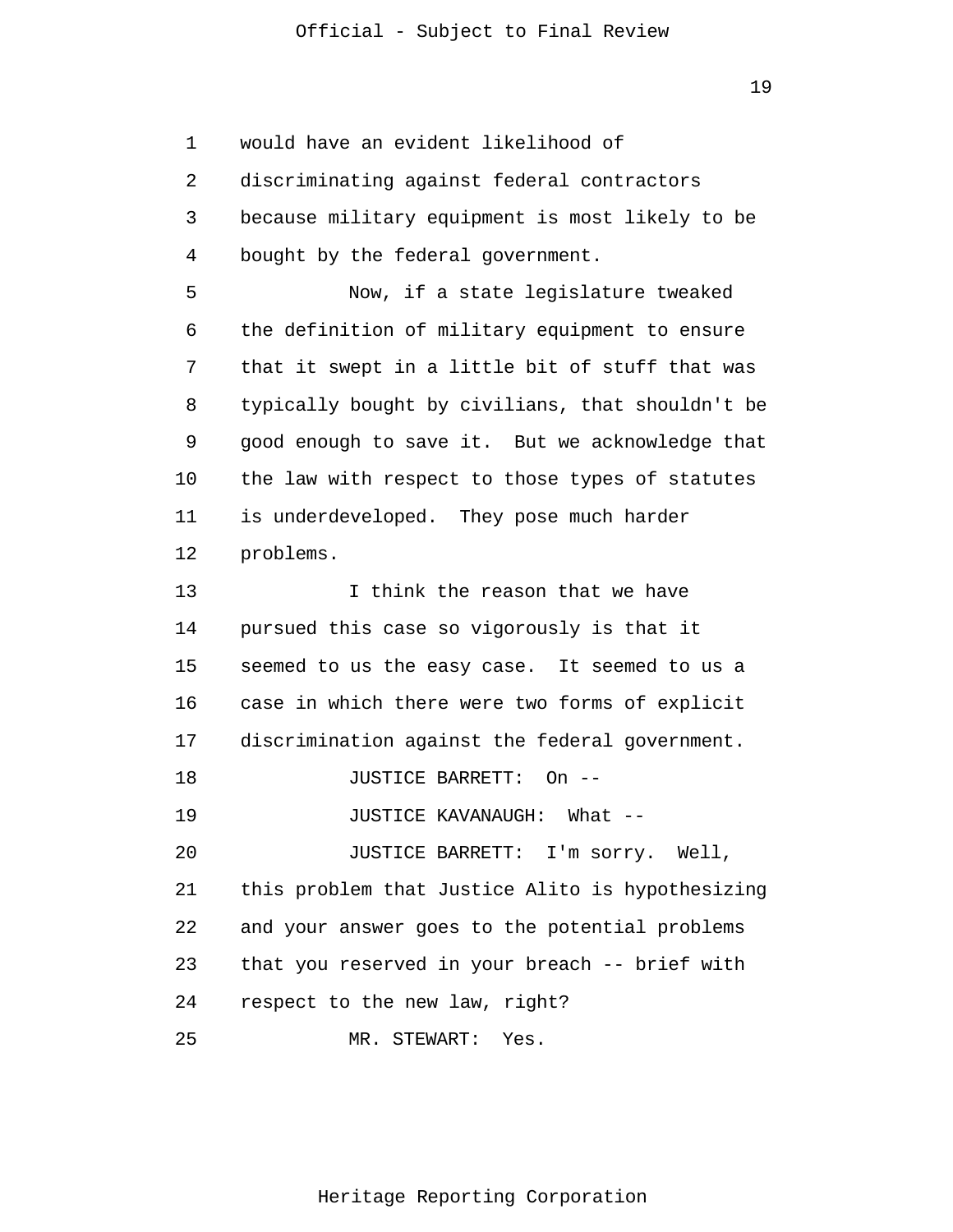1 2 3 4 5 6 7 8 9 10 11 12 13 14 15 16 17 18 19 20 21 22 23 24 25 JUSTICE BARRETT: As if you're treating -- and it's not a question of legislative intent, right? It's a question of looking at the facial classification and saying are the desk workers at this site subject to any greater risk than, say, firefighters or miners? And it's -- it's a question of identifying the relevant categories of risk? MR. STEWART: That -- that would be important, but it might also turn on legislative intent. For example, in -- in the equal protection area, even where it is necessary that a plaintiff show intentional discrimination, I was subject to adverse treatment because of my race or sex, a plaintiff can sometimes make that showing by establishing that the state adopted a facial -- facially neutral criterion but adopted it because it correlated with race or sex. And that, I think, is rarely successful, but it is commonly understood to be an available method of proof even in equal protection cases where the plaintiff has to show intentional discrimination. So I think at least part of the inquiry with respect to SB 5890 would be did the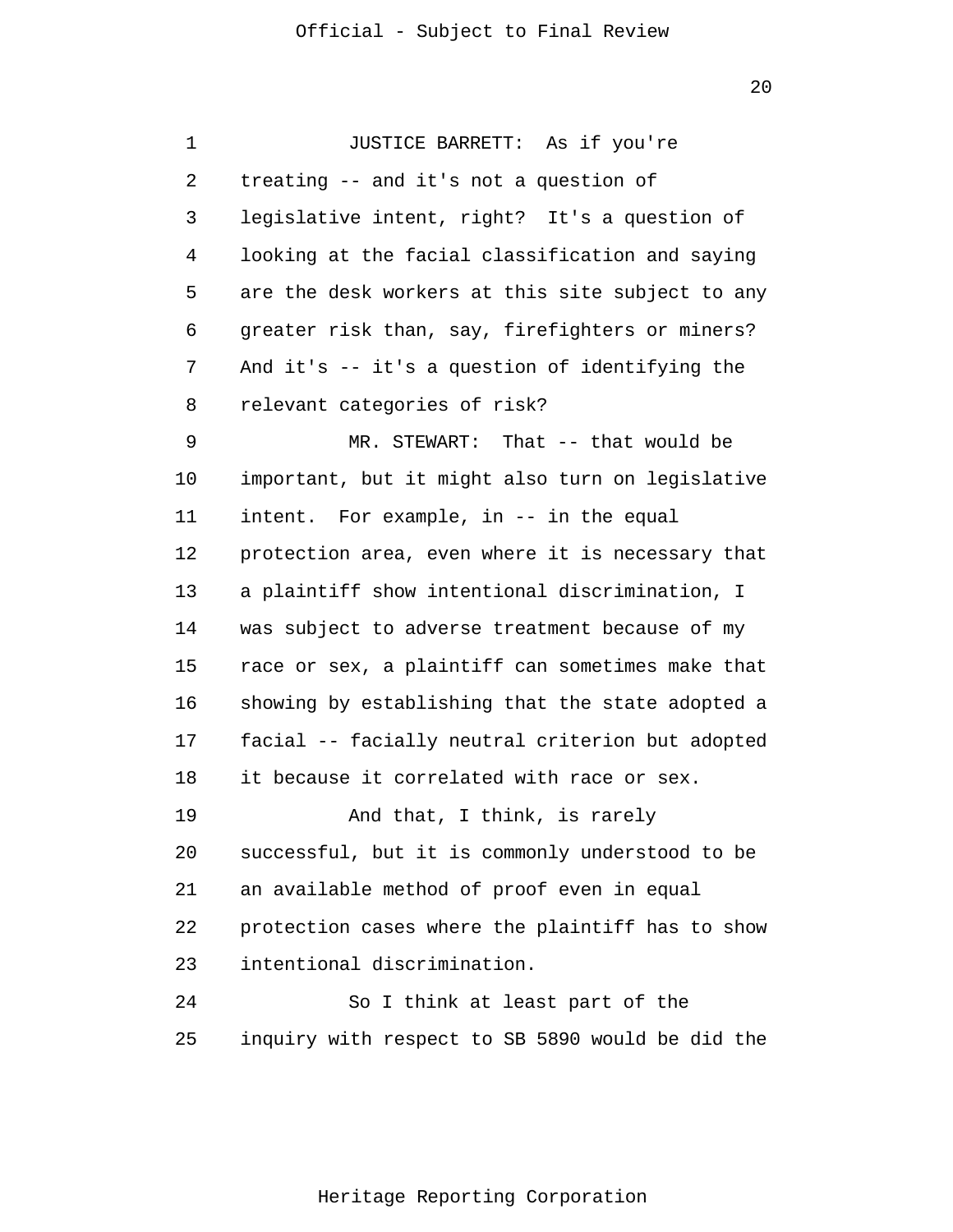1 2 3 4 5 6 7 8 state single out this particular category of workers because it understood that the large majority of them would be federal contract workers, or did it enact the law because it was concerned with the dangers imposed by these occupations without regard to the identity of the -- the entity that would ultimately bear the financial loss.

9 10 11 12 13 14 15 JUSTICE SOTOMAYOR: Counsel, you have a presumption in your favor, the presumption that a waiver has to clearly and unambiguously waive governmental immunity. As my colleagues have pointed out, the language here is a waiver of immunity, but there is some ambiguity as to what the extent of that waiver is.

16 17 18 19 20 21 22 23 24 25 And so, given that your -- that your opposing counsel points to a number of statutes that very clearly say you can't discriminate against the federal facility or federal employees, they have very express language about being treated equally, which this statute doesn't, why doesn't that show us, if it's an ambiguity as to the scope, that the scope is as broad as the language supports? MR. STEWART: Well, first, I think the

Heritage Reporting Corporation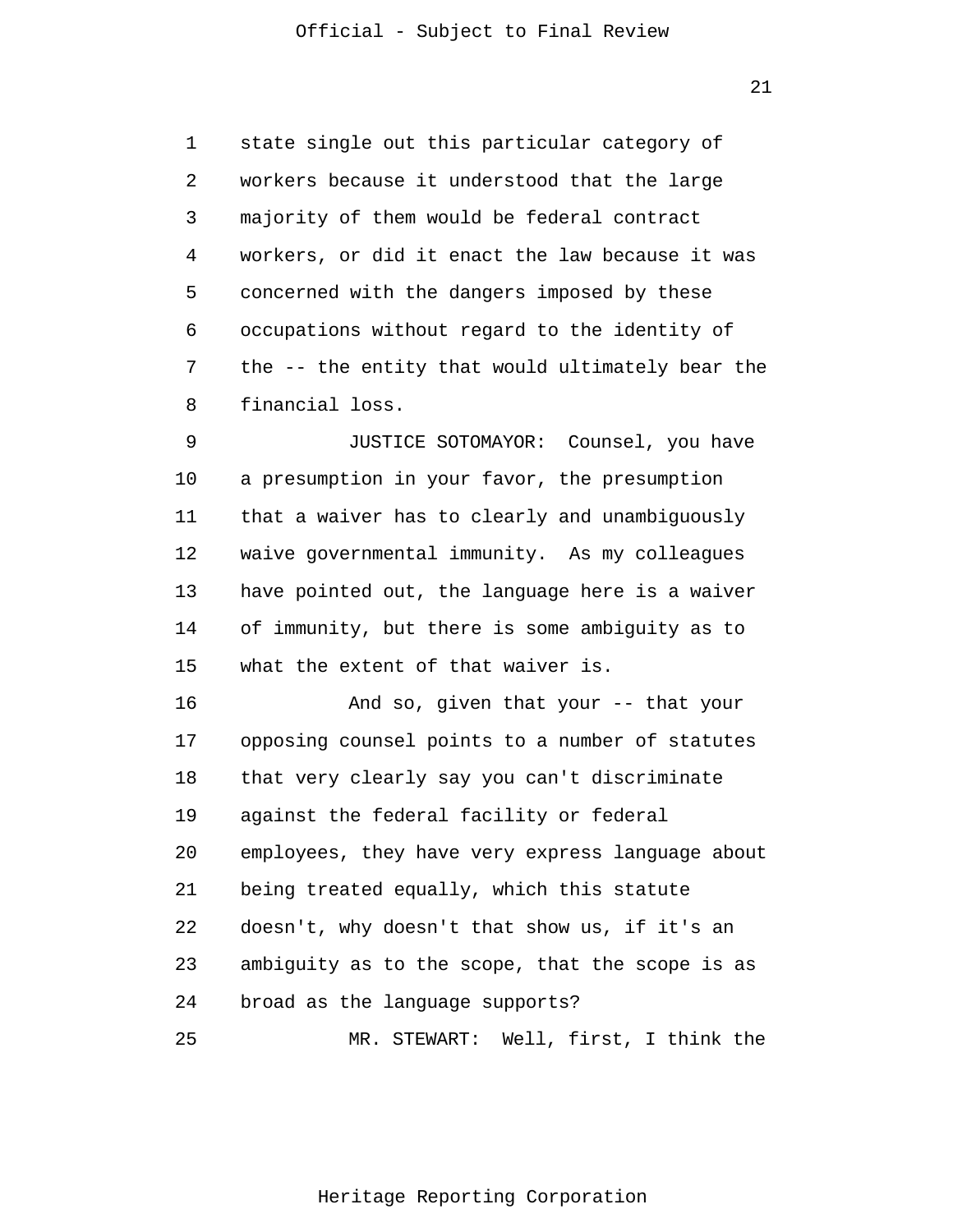22

1 2 3 4 5 6 7 8 9 general rule -- and this is not just with respect to intergovernmental immunity. It applies to immunities from suit generally under decisions like FAA versus Cooper. The general rule is even when Congress has clearly manifested its intention to waive immunity to some degree, disputes about the scope of that waiver are themselves subject to the clear statement requirement.

10 11 12 13 14 15 16 17 18 19 20 21 22 The second thing is we do think that Congress manifested an intent to import a principle of nondiscrimination into the statute. That is, it defined what the state agency can do on federal facilities with respect to what -- by reference to what the state agency could do on premises within the exclusive jurisdiction of the state. And so we think it's natural to say that was importing the nondiscrimination requirement that has always been central to the Court's intergovernmental immunity decisions. The third thing I would say is we went for 80 years after this statute was enacted

24 authorize the sort of targeting of federal

before any state appears to have read it to

23

25 facilities that Washington has done here. And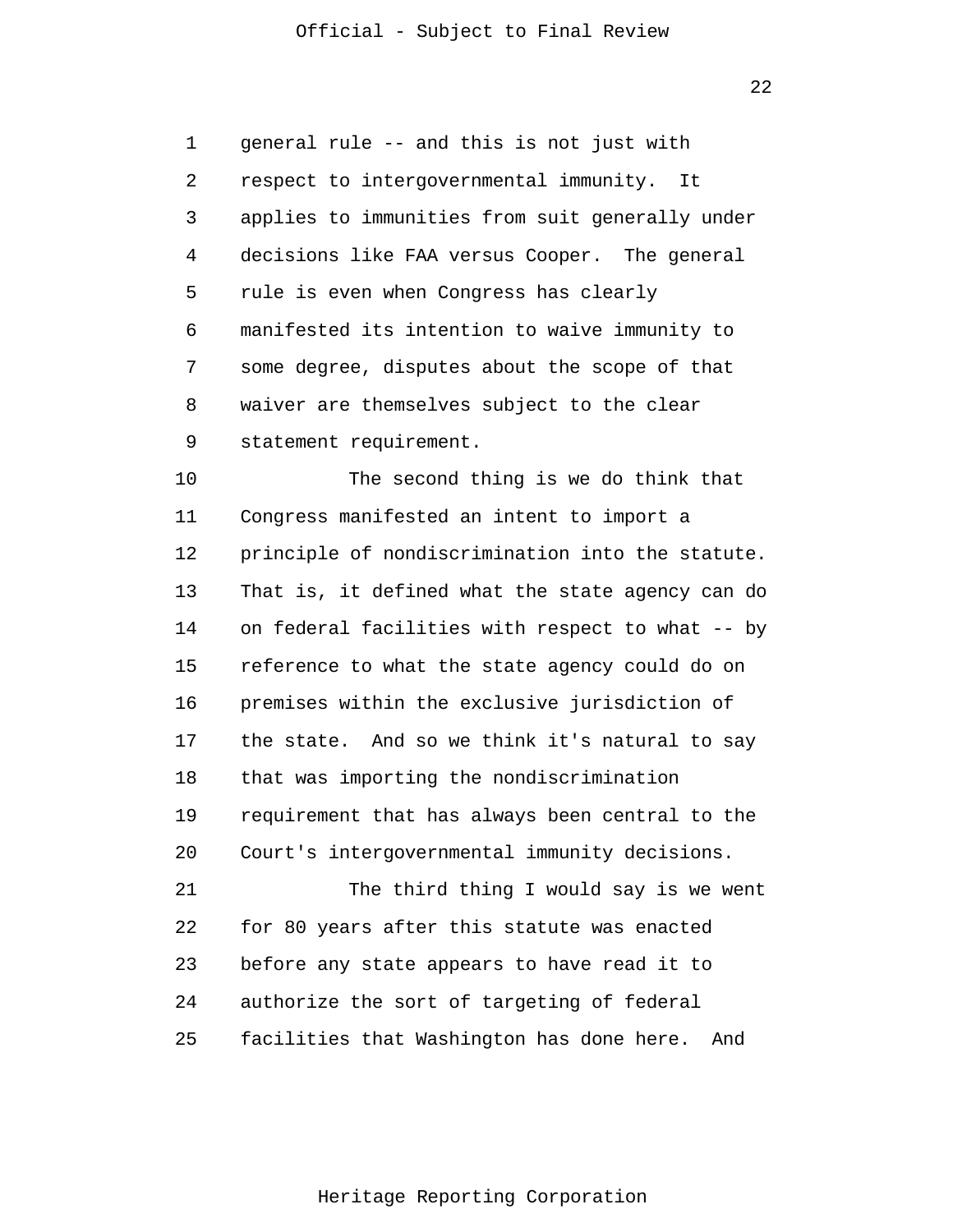1 2 3 4 5 6 7 8 9 10 11 12 13 14 15 16 17 18 19 20 21 22 23 24 25 so, if the law were truly ambiguous or if the better reading of the law were as the state represents, we would have expected states to explore their options before that time. The fourth -- CHIEF JUSTICE ROBERTS: Well, but, I mean, maybe it has to do with the fact that there aren't very many places like Hanford, right, where you have a situation where basically anybody there is certainly subject to great concern, unlike other places. I mean, is -- are there analogous places in the rest of the country where a state might be concerned about the workers' compensation regime -- MR. STEWART: I mean -- CHIEF JUSTICE ROBERTS: -- because it's a particularly hazardous environment that -- that people have been working in? MR. STEWART: -- I don't know of specific analogues to Hanford. Now Congress has enacted a statute of its own, the EEOICPA, which is not Hanford-specific, but it's specific to workers in the atomic weapons sector. It -- it encompasses people like some of the Hanford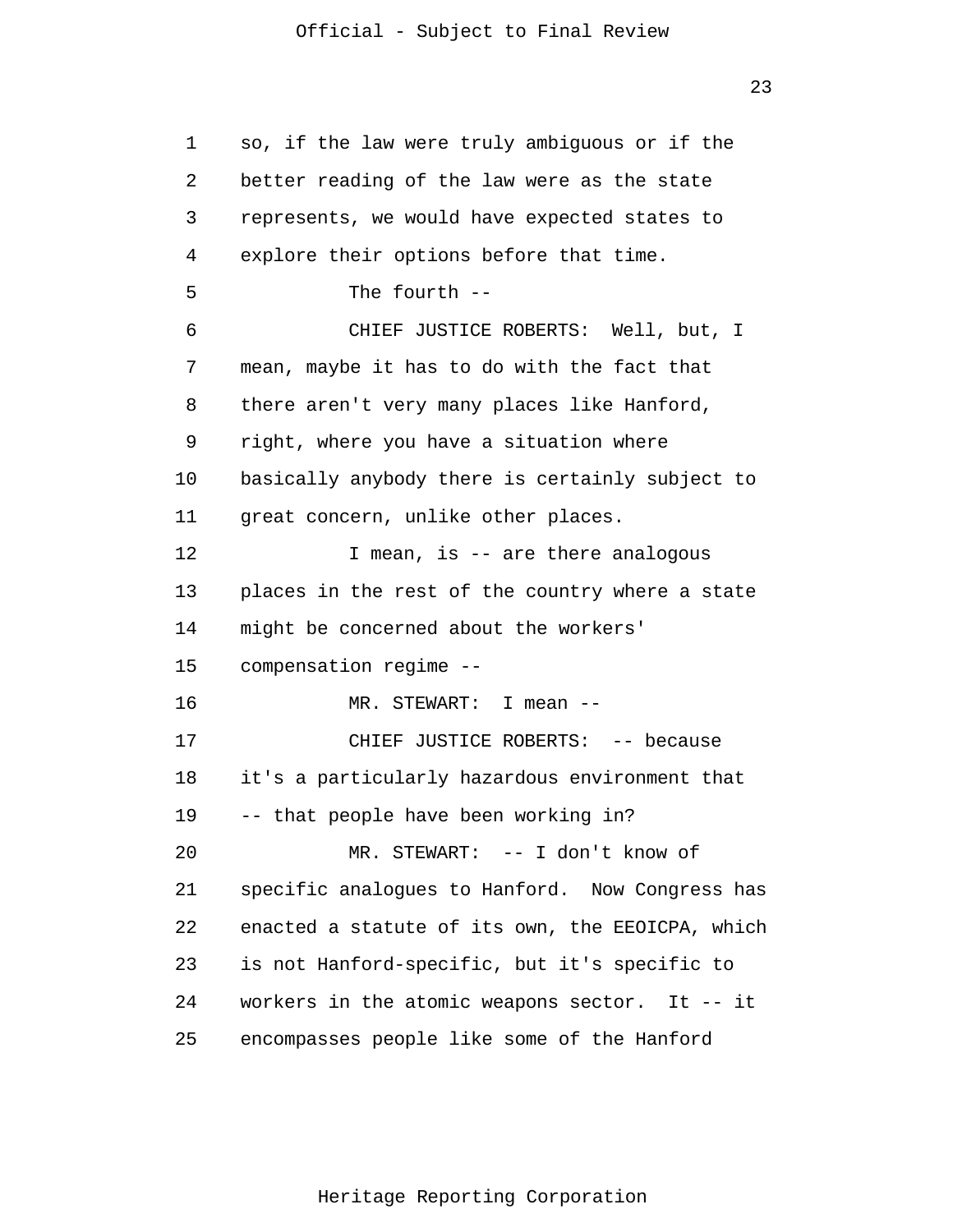1 2 3 4 5 workers. It also encompasses people engaged in uranium milling or mining. So there certainly are other workplaces within the country that - where workers are subject to some of the same dangers.

6 7 8 9 10 11 12 13 14 But the -- the whole point of the antidiscrimination principle is that in circumstances where it's apparent that the federal government is going to be fitting the bill, states may often feel a temptation to kind of benefit some class of their own residents to an exorbitant degree with the understanding that they won't be -- the state itself won't be required to absorb the costs.

15 16 17 18 19 20 21 22 23 24 25 The last thing I would say about Goodyear Atomic -- and I agree with you, Justice Kagan, that the point at issue in that case was not whether a discriminatory state law would pass constitutional review. Nevertheless, the fact that this was this Court's instinctive reaction to what the language meant should tell you that it's at least a plausible reading. And I'd also point out that Congress re-codified the provision with some minor changes in the interval within -- between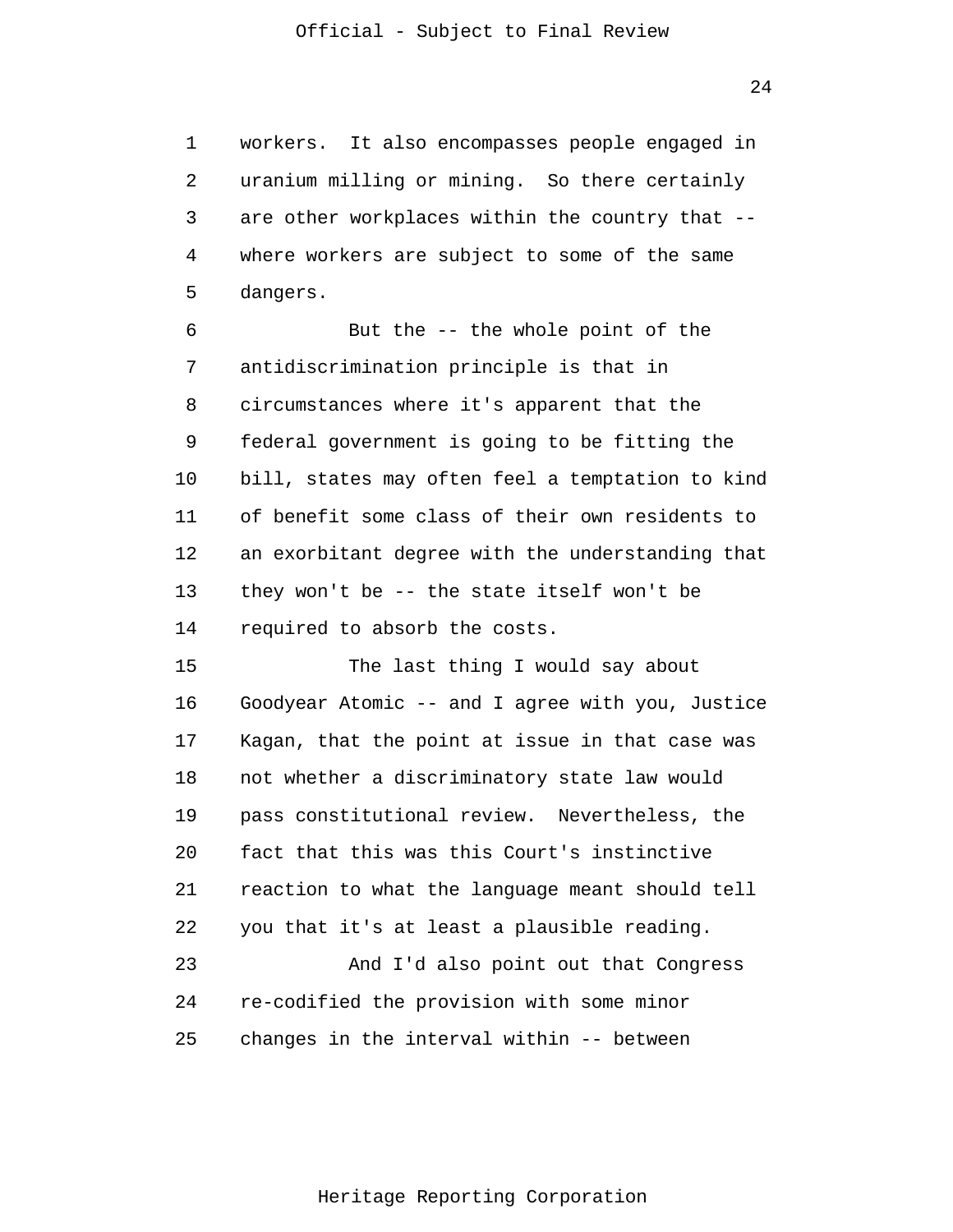1 2 3 4 5 6 7 8 9 10 11 12 13 14 15 16 17 18 19 20 21 22 23 24 25 Goodyear Atomic and the present, suggesting that Congress was satisfied to read the statute as imposing a non-discrimination requirement. JUSTICE KAGAN: What -- what do you think this statute would have to look like for it to mean what the State of Washington says this one means? MR. STEWART: I mean, I think it would have to say something like the state legislature and/or the state authority can impose on facility -- federal facilities or facilities within the exclusive jurisdiction of the government whatever workers' compensation laws they choose, and to make doubly sure, it might say without regard to principles of intergovernmental immunity. And I think that's another textual point, that under the state's view of the law, it's really not clear what work the -- the language about "in the same way and to the extent" as if the premises were within the exclusive jurisdiction -- JUSTICE KAGAN: I mean -- MR. STEWART: -- of the state to do it.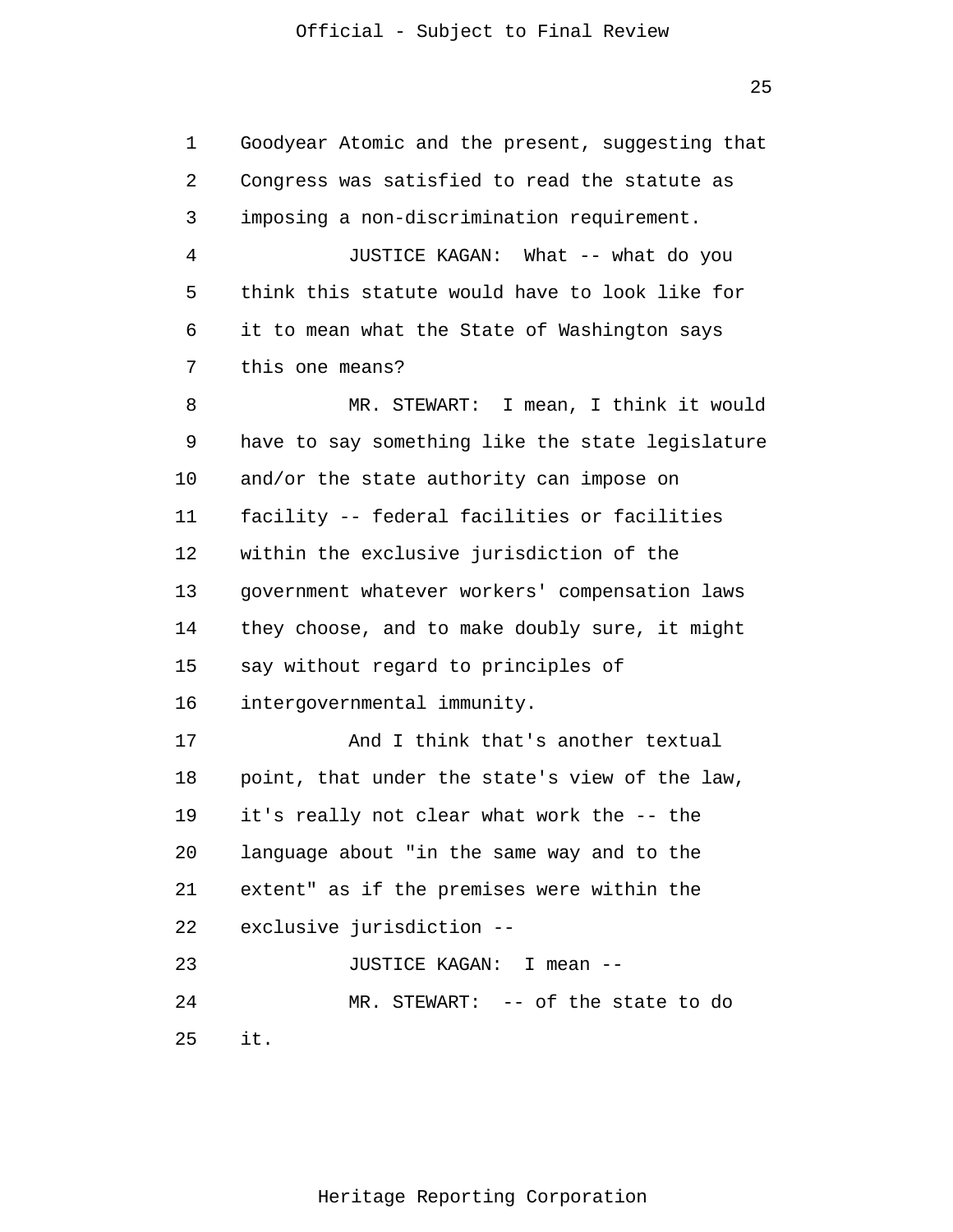1 2 3 4 5 6 7 8 9 10 11 12 13 14 15 16 17 18 19 20 21 22 23 24 25 JUSTICE KAGAN: -- when you said especially, you know, to be double sure, it has to refer to a waiver of immunity, I mean, do you think that the statute basically, given the breadth of this  $-$  of  $-$  of what the State of Washington is saying here, that there has to be an express waiver of immunity? MR. STEWART: Well, I think, with regard to antidiscrimination in particular, that is, it's relatively commonplace for the United States to engage in the sort of waiver that we think it engaged in here, namely, a -- an authorization for the state to apply -- apply certain of its own laws evenhandedly to federal facilities, it requires some express congressional authorization, but it's not especially unusual. We don't know of any analogue to a hypothetical version of 3172(a) that would tell the state: You can impose discriminatory workers' compensation laws on federal facilities. CHIEF JUSTICE ROBERTS: Thank you, counsel. Justice Thomas, anything?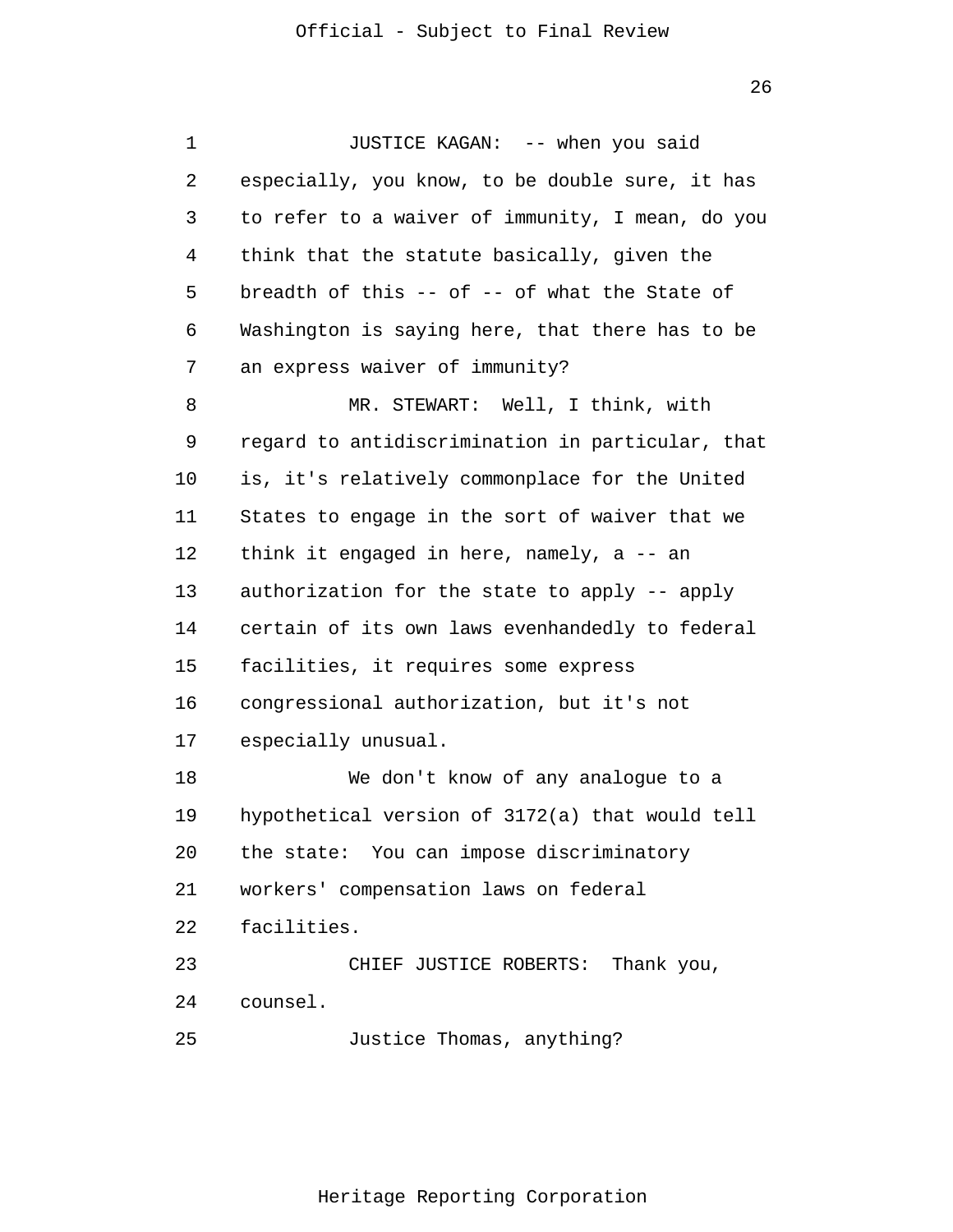1 2 3 4 5 6 7 8 9 10 11 12 13 14 15 16 17 18 19 20 21 22 23 24 25 Justice Breyer? Justice Alito? Justice Sotomayor, anything? Justice -- JUSTICE BARRETT: I do have one. Mr. Stewart, I just want to make sure that I understand the textual hook because it's been pointed out the statute's not a model of clarity, but I guess, for one, I do see a textual hook for your argument, and I want to be sure that I'm correctly understanding it. You say that 3172 is aimed at the executive essentially, not at the legislature. And you get that from this language that says state authority charged with enforcing and requiring appliance -- compliance with, in the beginning, and then awards of the authority may apply the laws of all land -- to all land and premises in the state which the federal government controls. So yours isn't completely unmoored from the statute and rooted in purposes, right? MR. STEWART: Yes. I mean, I think -- I think what -- what it is saying is the state authority here, L&I, can apply whatever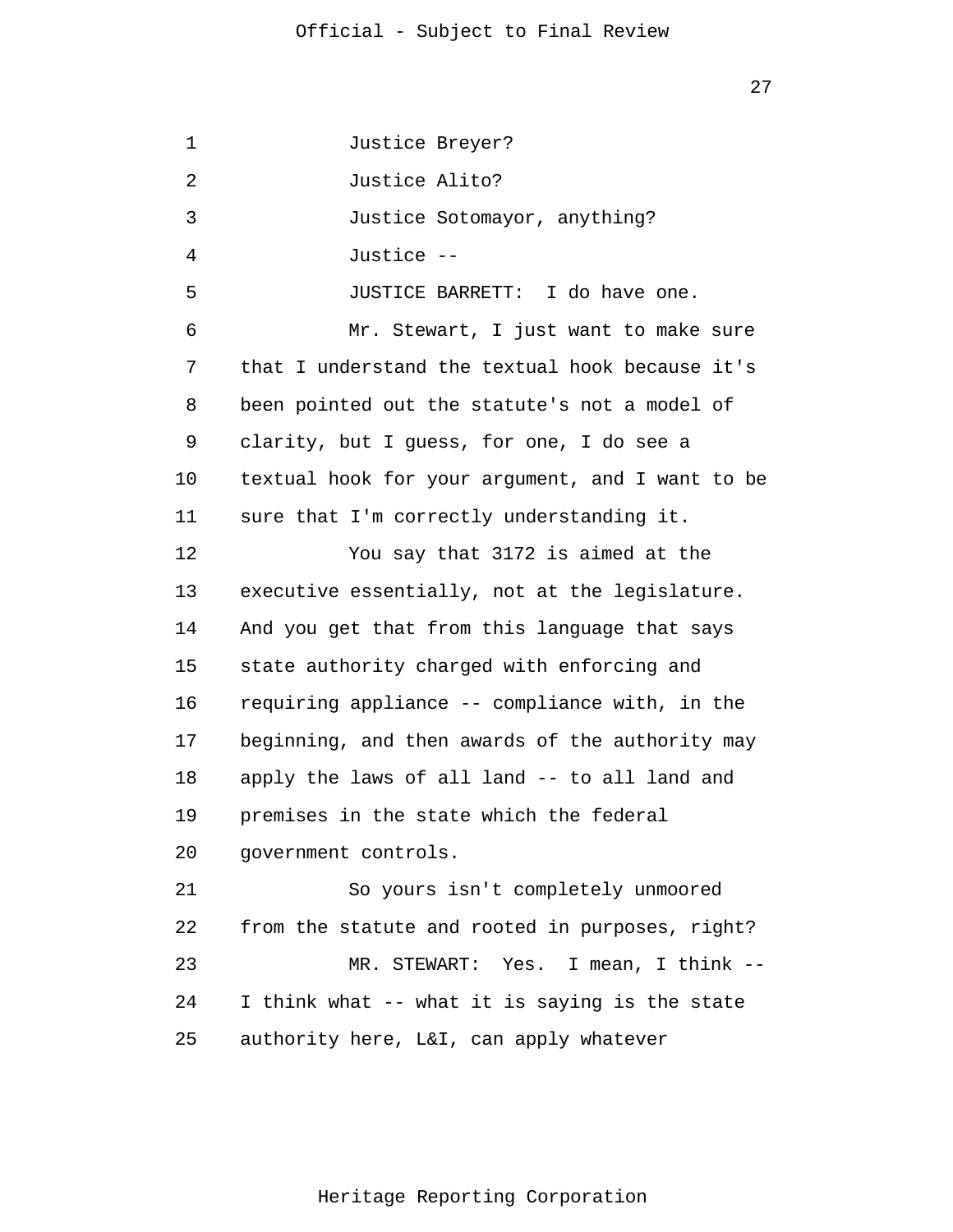28

1 2 3 4 5 6 7 8 9 10 11 12 13 14 15 16 17 18 19 20 21 22 23 24 25 substantive body -- can apply to the federal facility whatever substantive body of worker compensation rules it could apply in the other parts of Washington that are within the exclusive jurisdiction of the state. JUSTICE BARRETT: So the limitation - so your position is that if there's an otherwise existing extant body of generally applicable law, the Washington agency charged with enforcing that law can apply that extant body of law to federal facilities and that that's what 3172 authorizes by that language that I just quoted? MR. STEWART: Yes. And the only clarification I would make is, when we say "extant," certainly, Washington could update its state laws even after 3172(a) was enacted. It's not like the Federal Enclave Doctrine, where you look at a certain point in time and you ask -- JUSTICE BARRETT: Right. MR. STEWART: -- what state laws were in effect there. But so long as it does that on an even-handed basis, the Washington administrative agency can apply to the federal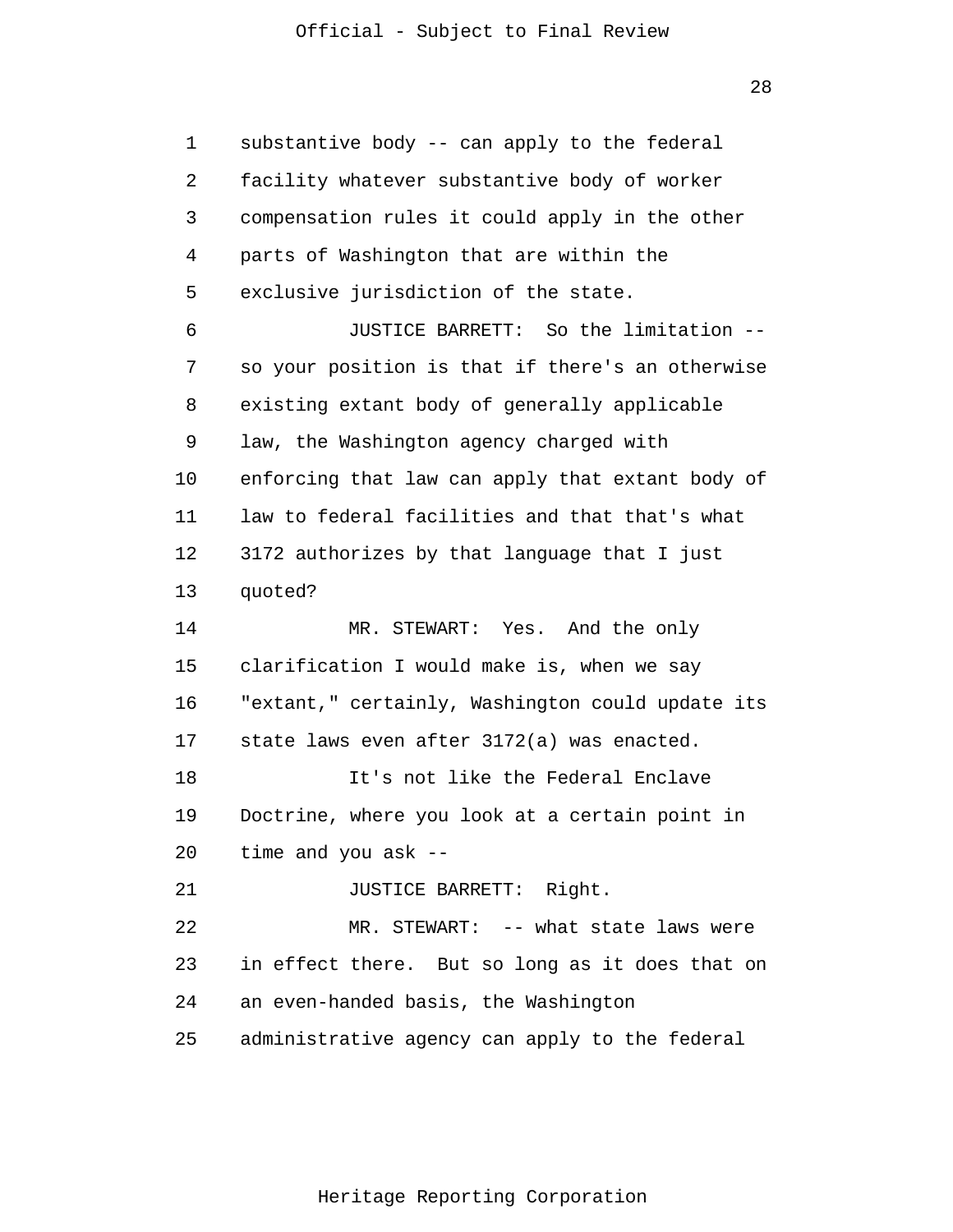```
1 
 2 
 3 
 4 
 5 
 6 
 7 
 8 
 9 
10 
11 
12 
13 
14 
15 
16 
17 
18 
19 
20 
21 
22 
23 
24 
25 
      facility the same laws it is authorized to apply 
      in the rest of the state.
                 JUSTICE BARRETT: Thank you.
                 CHIEF JUSTICE ROBERTS: Thank you,
       counsel.
                 MR. STEWART: Thank you, Mr. Chief
       Justice.
                 CHIEF JUSTICE ROBERTS: Ms. Heintz.
                    ORAL ARGUMENT OF TERA M. HEINTZ 
                    ON BEHALF OF THE RESPONDENTS 
                MS. HEINTZ: Mr. Chief Justice, and 
      may it please the Court: 
                To protect workers on federal projects 
      like the Hanford cleanup, Congress passed a 
      waiver statute that allows states to regulate 
      federal contractors using all the same tools we 
      can use as to any private actor. 
                That waiver allowed Washington's 
      former law that is challenged here. But, 
      ultimately, this Court need not decide this 
      issue because this case is moot. 
                The federal government is asking you 
      to issue a constitutional ruling invalidating a 
      state law that no longer exists and that has no 
      ongoing effect.
```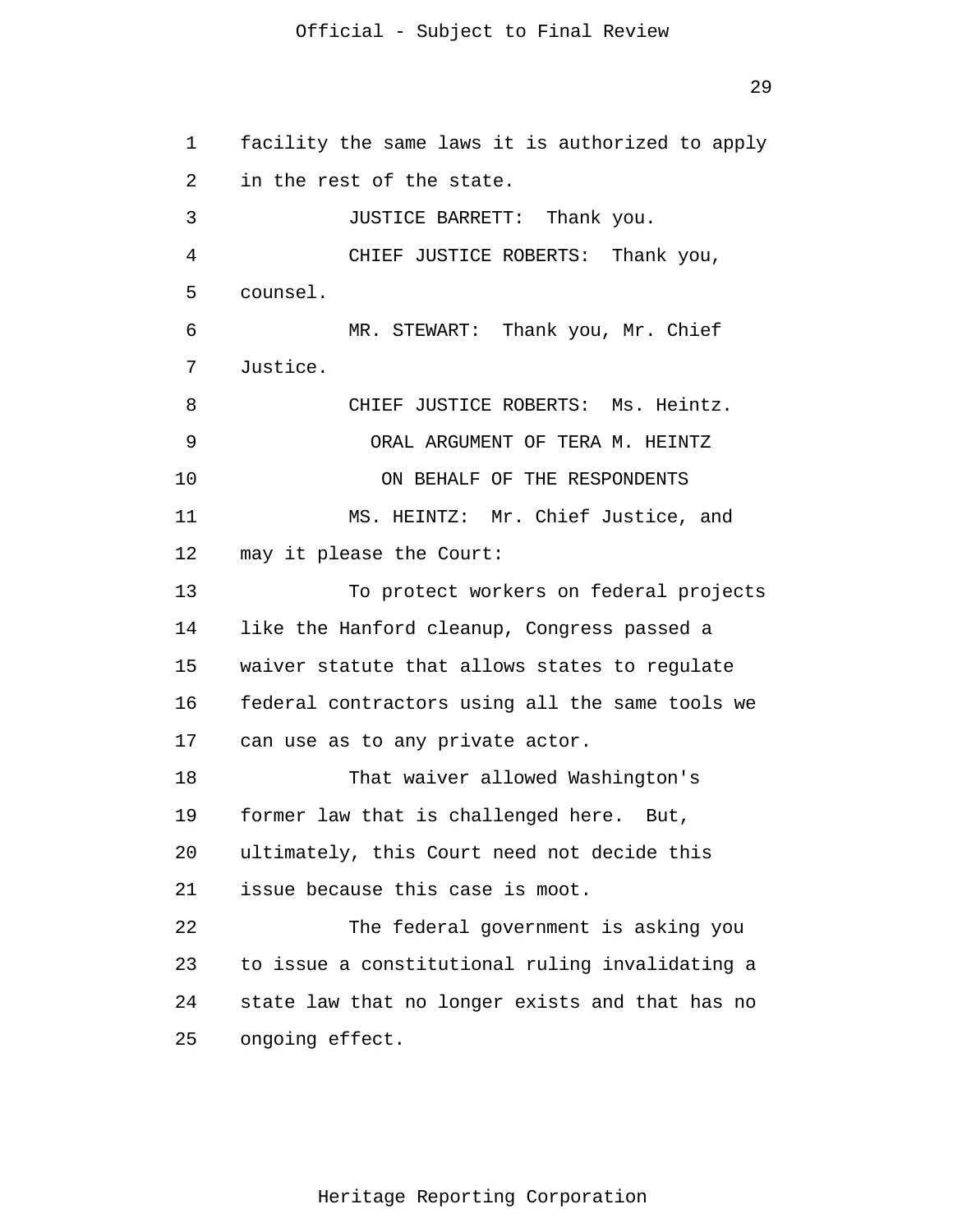1 2 3 4 5 6 7 8 This Court should decline and should instead vacate the decisions below and remand for further proceedings. The government concedes that there is no prospective relief that this Court can grant as to Washington's former law because the state has already eliminated the provisions that are challenged here.

9 10 11 12 13 14 The only reason the government argues that there is still a live controversy is because it assumes that invalidating Washington's former law could still impact the small number of pending claims that were initially filed under the old law.

15 16 17 18 19 That is incorrect. Washington's presumption statute applies retroactively, so the revised law will govern any pending claims for benefits initially filed under the former law, even those cases on appeal.

20 21 22 23 24 25 The government speculates that there may be individuals whose pending claims were filed under the old law and that would not be covered under Washington's revised statute. But even if that were true, those claims would now be rejected under Washington's revised statute.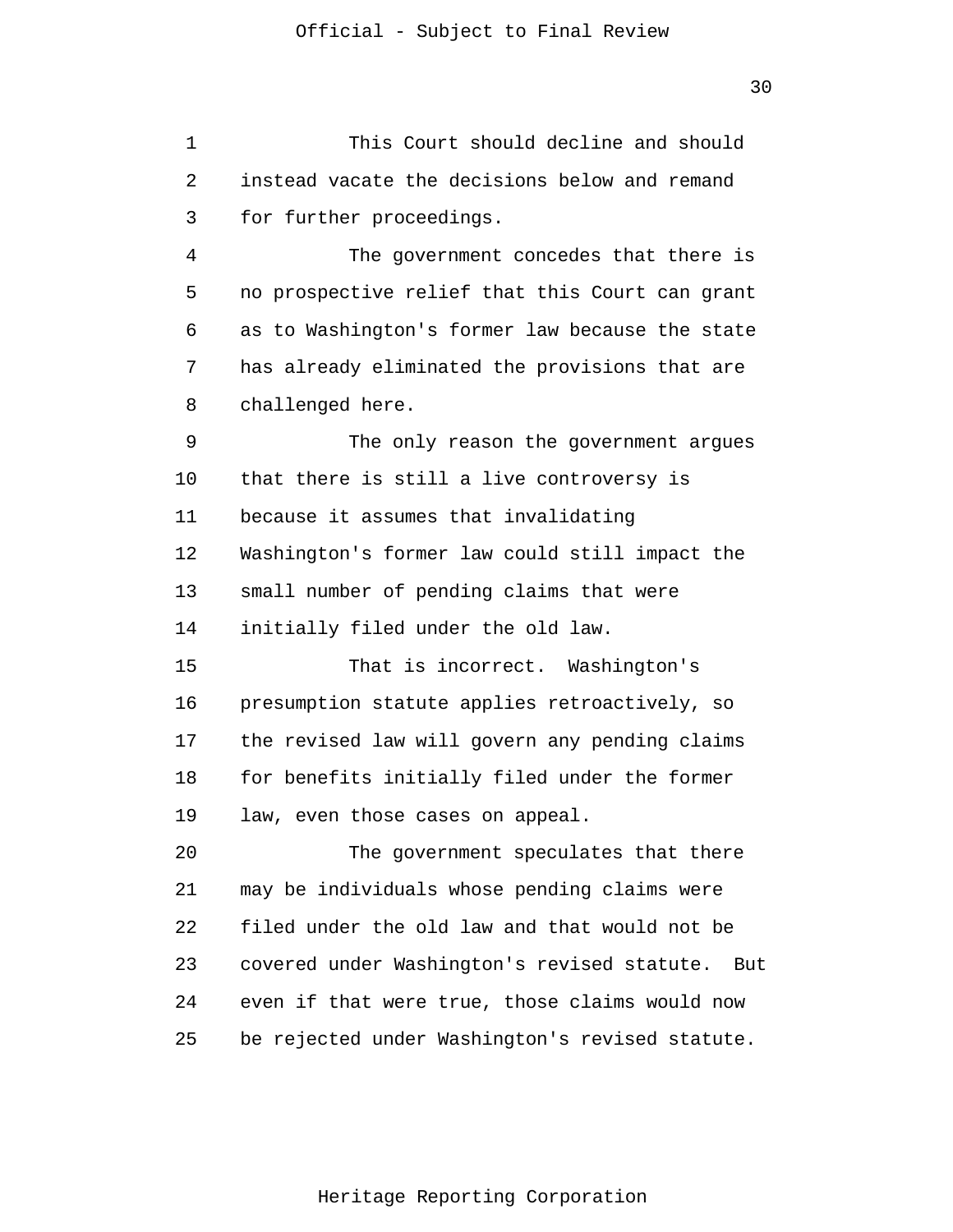1 2 3 4 5 6 7 8 9 10 11 12 13 14 15 16 17 18 19 20 21 22 23 24 25 Thus, if this Court were to reach the merits and either uphold or invalidate Washington's former law, it will have absolutely no effect on any workers' right to benefits or the government's finances. This case is moot. I welcome the Court's questions. JUSTICE THOMAS: Counsel, wouldn't your case be much stronger if what you just said had been found to be the case by the Supreme Court of Washington? MS. HEINTZ: Your Honor, what I did say has been found at least in principle by the Washington State Supreme Court. JUSTICE THOMAS: No, I mean in the context of the statutes that we're talking about. MS. HEINTZ: Certainly. If the Supreme Court had issued a ruling directly on point in this case, it would be stronger. But what we're asking this Court to acknowledge is settled principles of Washington and federal law that when a statute is retroactive -- and the statute here is expressly retroactive -- when it is retroactive, then courts have an obligation to the legislature or Congress to honor that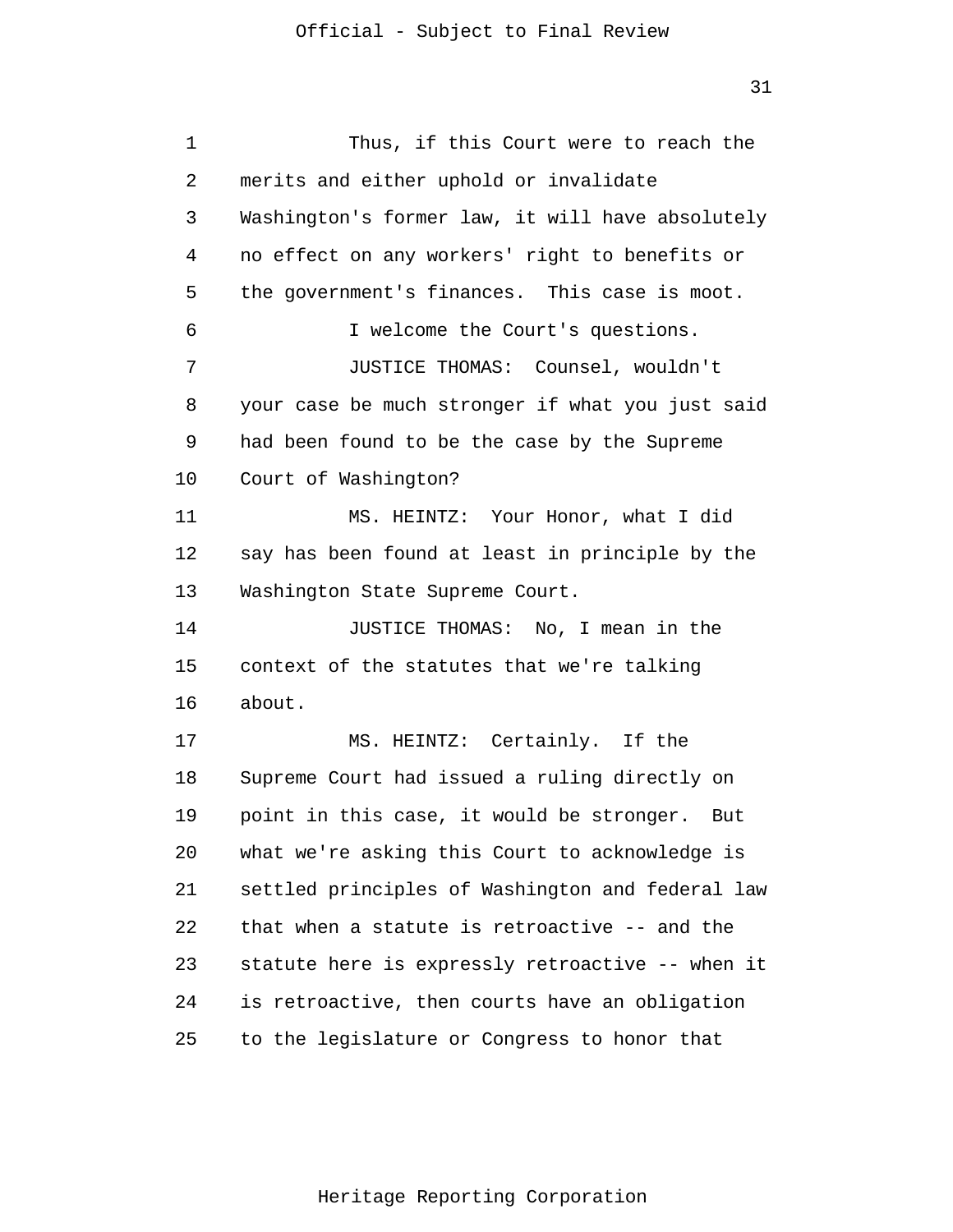1 2 3 retroactive intent and to apply that law to all pending cases, even if it ultimately changes the outcome.

4 5 6 7 8 9 10 11 12 13 14 15 16 17 18 19 20 21 22 23 24 JUSTICE THOMAS: But do -- do you think  $a$  --  $a$  --  $a$  -- someone who has benefitted from the old law and who would like their benefits updated for changed circumstances would agree with you, or would they rather simply pursue their case under the law -- under the old law, which was the basis for their benefits in the first -- in the first instance? MS. HEINTZ: Your Honor, I have two points. First, a -- a worker that had previously had a claim under the old law would not have a vested right to fight a retroactive application of the new law until there has been a final judgment. Once there's a final judgment, then there's a due process right that is vested and there can be an argument by the worker. But, as to all pending claims, there is no such vested right, and so there is no argument by the worker that the law cannot retroactively apply to those

25

claims.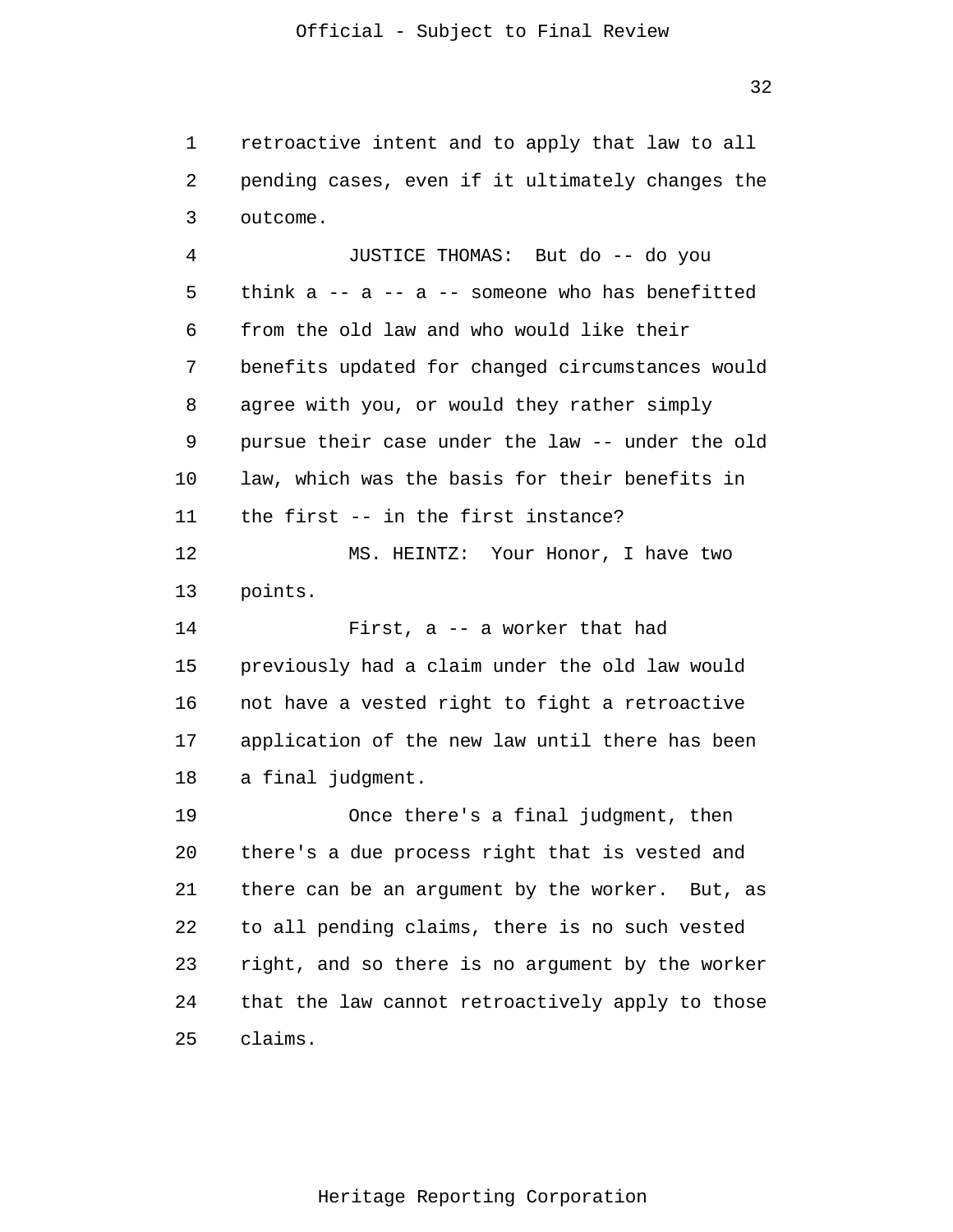1 2 3 4 5 6 7 8 9 10 11 12 13 14 As to the closed claims -- and there's about 160 of those claims -- approximately, sorry, 140 of those claims -- those claims have been adjudicated now to final judgment. The federal government had every opportunity to challenge the constitutionality of the old law in those cases. It chose not to do so, and those claims are now final. So there is no ability by the federal government to relitigate the constitutionality of the old law in those cases. There is a small exception under Washington law that allows a worker to reopen only the amount of the benefits or the need for additional medical services, but

15 16 17 that does not allow relitigation of the determination that they suffered an occupational injury.

18 19 20 21 22 23 24 25 Res judicata would still bar relitigation and the federal government challenging the underlying statute so that if this Court issues a constitutional ruling, it will have no impact either on the pending claims or on the claims that are already closed, which is a closed universe of only 200 claims total, 66 which are pending and approximately 140 that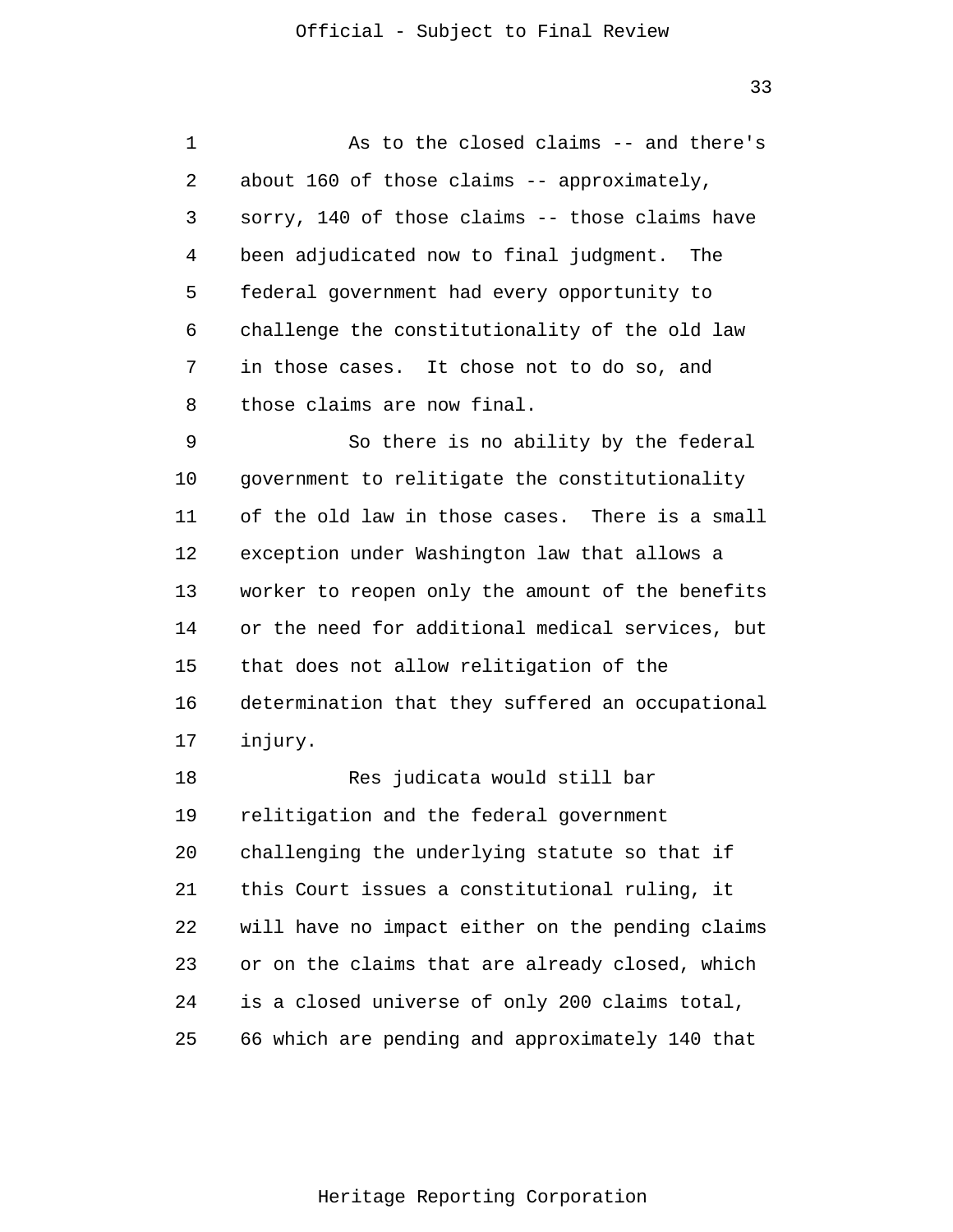1 are closed.

2 3 4 5 6 7 8 9 10 11 12 13 14 15 16 17 18 19 20 21 22 23 24 25 JUSTICE THOMAS: Thank you. CHIEF JUSTICE ROBERTS: Well, I mean, your argument depends upon a prediction about what the Washington State Supreme Court is going to do. MS. HEINTZ: Yes, Your Honor, to some extent, but this is settled law. We're not asking you to accept our opinion on the issue. The Supreme -- State Supreme Court has been very clear in Estate of Hemberton, and it follows settled federal law on this issue that when legislation is enacted and it is intended and explicitly retroactive, the courts have an obligation to the legislature to apply that law retroactively. CHIEF JUSTICE ROBERTS: Well, but we have pretty rigorous standards when, particularly after a grant of certiorari, the respondent undertakes certain efforts to moot out the case. It has to be -- I forget what our language is -- you know, beyond any doubt or something like that. And I think, as you just candidly acknowledged, there are a number of cases where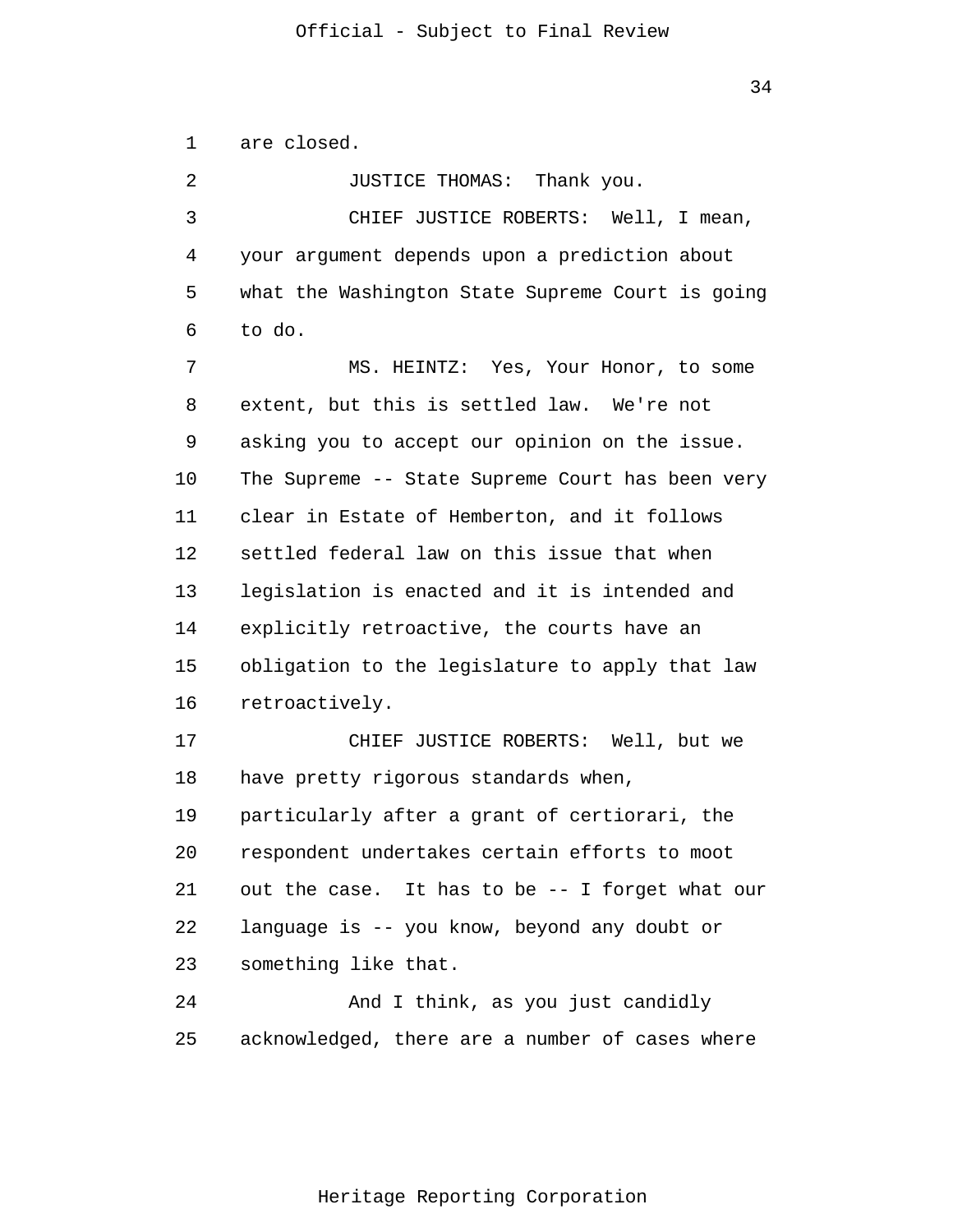1 2 3 4 5 6 7 8 9 10 11 12 13 14 15 16 17 18 19 20 21 22 23 24 25 the issue would still be alive, and however confident you are about your prediction of your state supreme court, you know, sometimes predictions don't pan out. Courts do unusual things. MS. HEINTZ: Understood. CHIEF JUSTICE ROBERTS: So isn't that -- isn't that enough of a continuation of the impact of the controversy given the rigorous nature of our standards? I mean, I -- I don't -- I don't want to suggest that the legislature is engaging in some kind of a gambit, but maybe it was a sincere effort to make our workload better, but it -- it -- it is not totally -- the case is not totally out of, you know, any significance at all, I don't think. MS. HEINTZ: Your Honor, I would have two responses. First, I would just point out that Washington's legislature is just a part-time legislature. They only meet for a couple of months each year. And so, since the last time the legislature met and the legislation - legislative session that started earlier this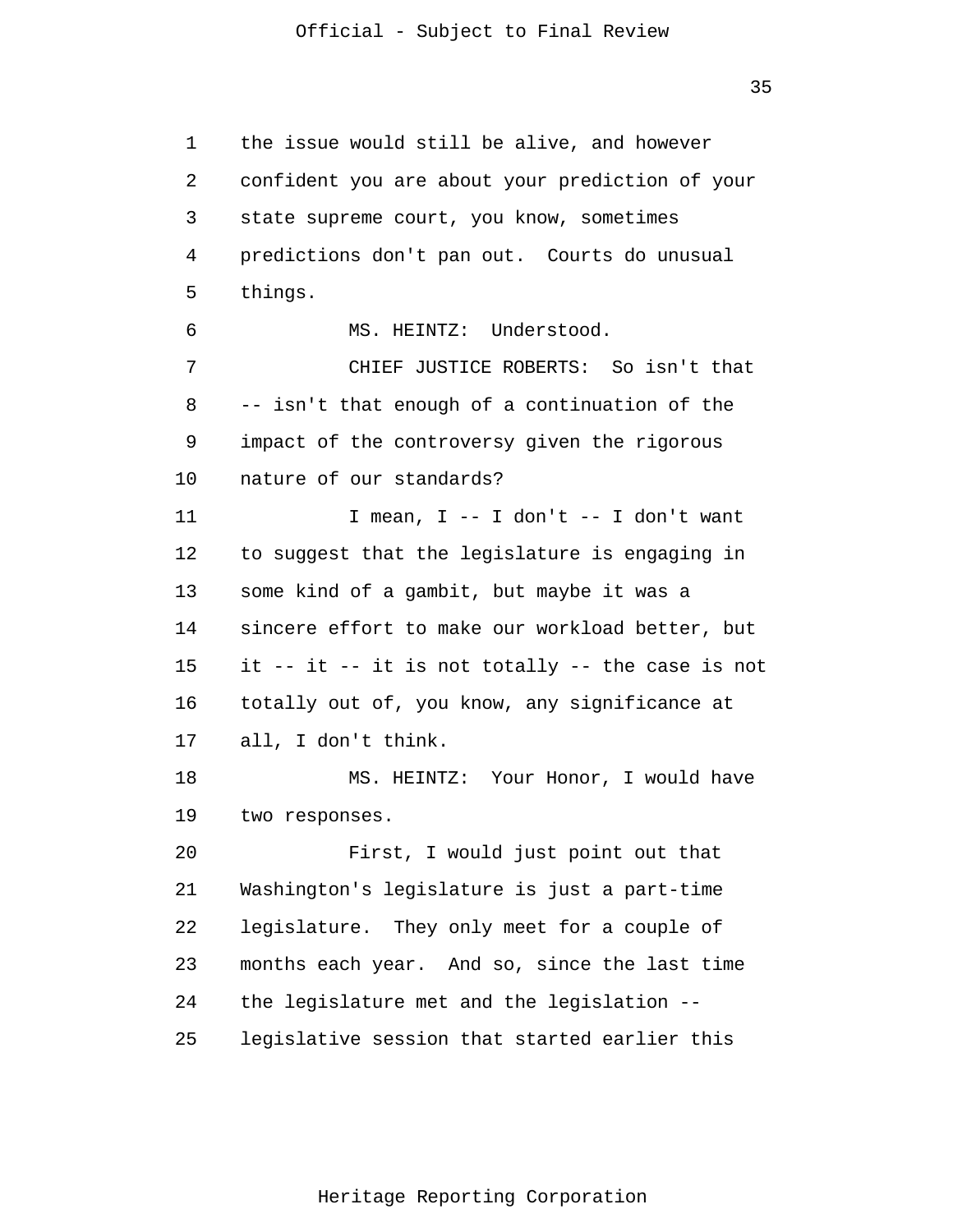1 2 3 4 5 6 7 8 9 10 11 12 13 14 15 16 17 18 19 20 21 22 23 24 25 year, there have been a number of significant events that have crystallized and narrowed the federal government's complaints -- claims. And so the state legislature was responding in good faith to those developments and -- and trying to ensure the continuity of benefits. But, as to your other question, Your Honor -- my apologies, your other question was about the state -- CHIEF JUSTICE ROBERTS: Don't expect me to remember it. (Laughter.) MS. HEINTZ: When the state legislature acts here or about the retroactive application. CHIEF JUSTICE ROBERTS: Right. MS. HEINTZ: This is a much more attenuated case than this Court considered in the New York State Rifle Association. Here, there is no claim of a live controversy in the case-in-chief. The federal government only sought an invalidation and a declaratory judgment. They asserted no damages here. They're not claiming they can assert damages. So they're talking about potential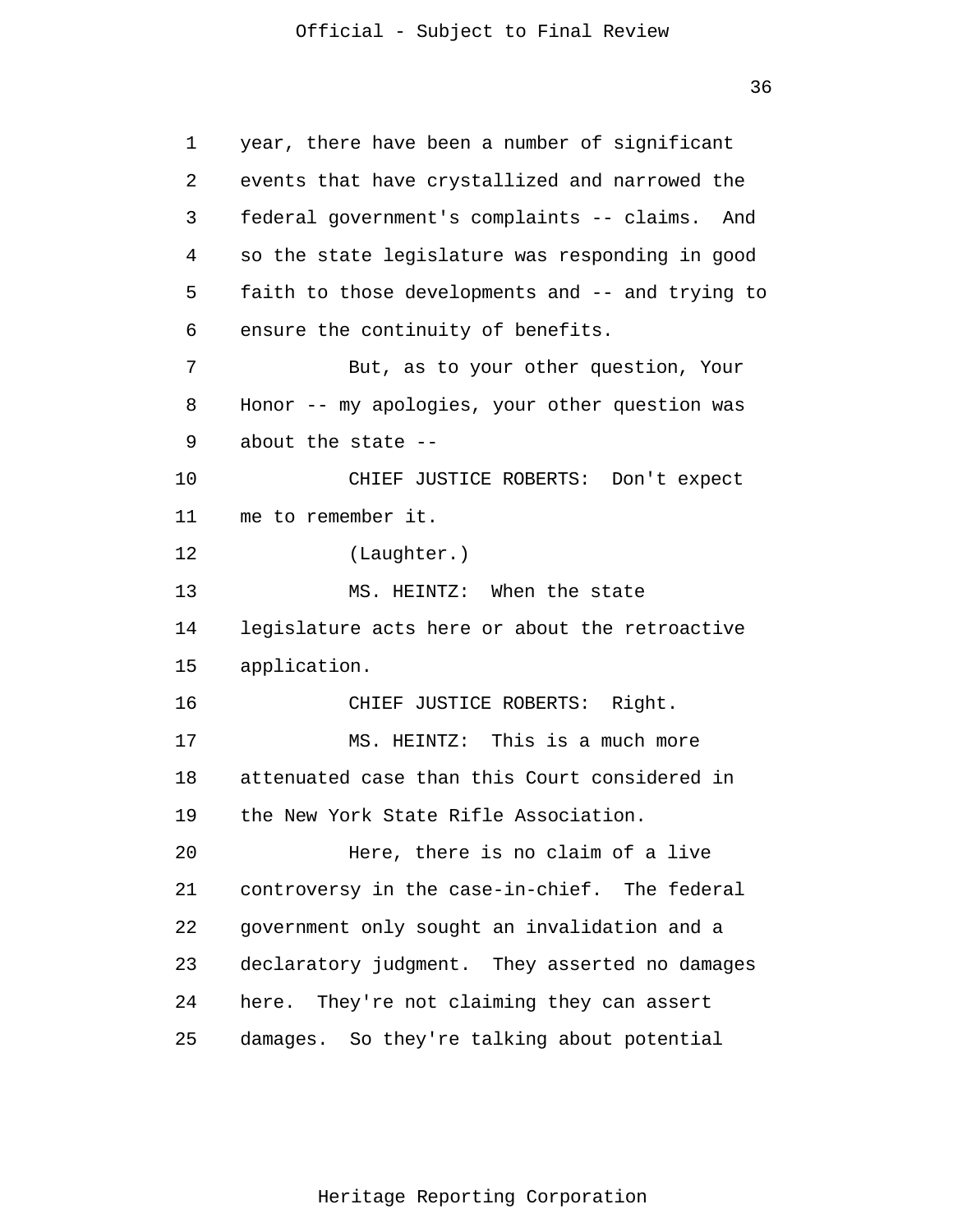1 2 3 collateral consequences in other cases that are based on a number -- a series of speculative events that might occur in the future.

4 5 6 7 8 9 10 11 12 If a office worker tries to reopen their case, if the Washington courts determine that there is no -- that the statute -- the new statute and the old statute are not coextensive, if that office worker's claim falls within the gap of the coverage, if Washington courts do not apply res judicata to preclude relitigation of their claims, then maybe there might be some ongoing application.

13 14 15 16 But that is not the type of live case or controversy and present controversy that this Court has ever held as sufficient for Article III purposes.

17 18 19 20 21 22 23 24 25 JUSTICE BARRETT: Counsel, if you say it's so clear, I mean, I thought the government made what I thought was a decent point in its letter response. You didn't identify this retroactivity argument until your fourth submission regarding mootness. And if it was that clear, why did you wait so long to make it? MS. HEINTZ: Yes, Your Honor. And the state sincerely regrets that and wishes that we

37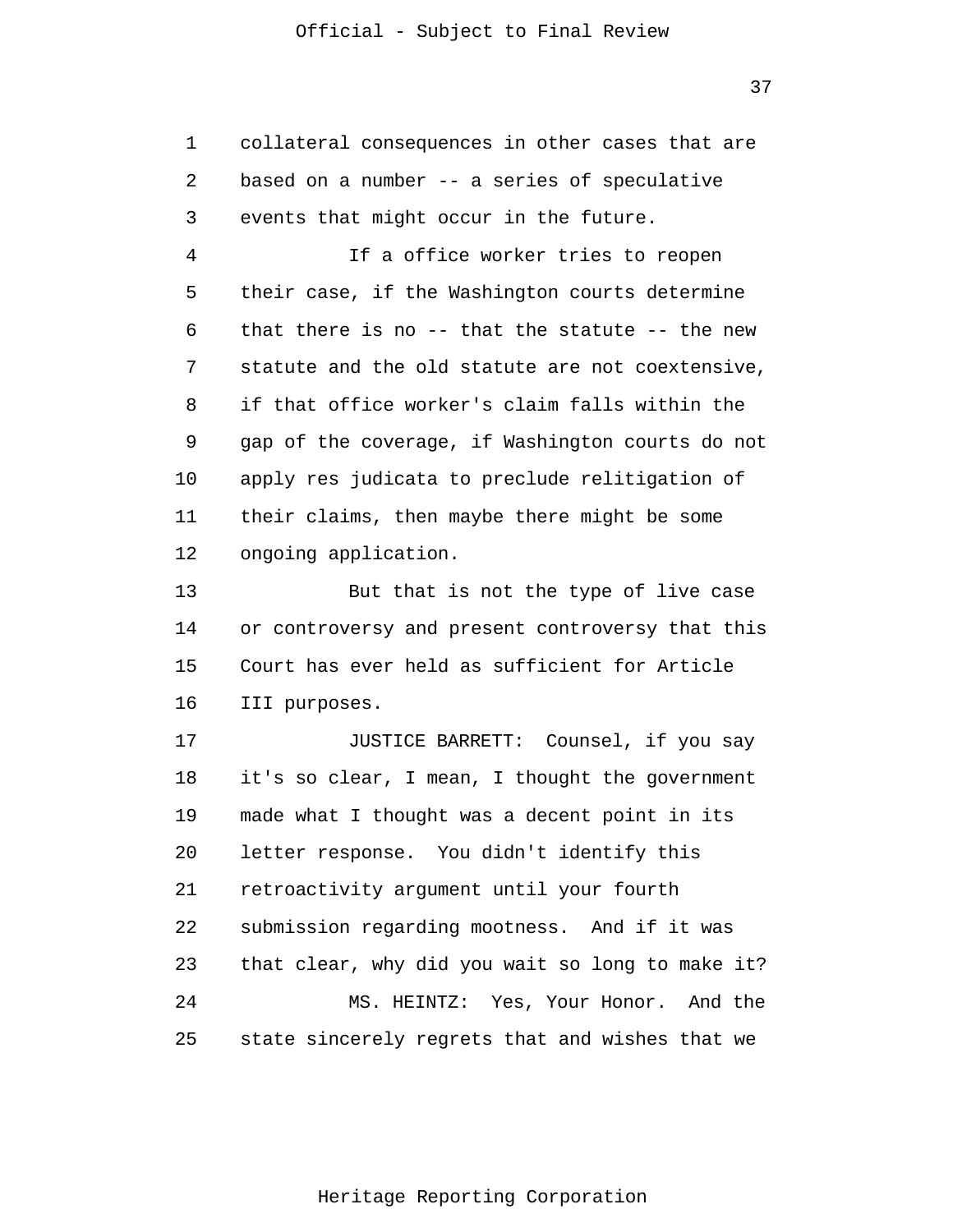1 had raised that issue sooner.

| 2  | To be clear, the state understood                  |
|----|----------------------------------------------------|
| 3  | immediately that this statute was retroactive.     |
| 4  | What took a little longer to understand and        |
| 5  | which we learned in the course of implementing     |
| 6  | the law was that the state courts would apply      |
| 7  | this retroactive legislation to all pending        |
| 8  | claims on appeal, even if it means changing the    |
| 9  | outcome of the litigation.                         |
| 10 | And that was an oversight, but there               |
| 11 | is no uncertainty in the state of that law.        |
| 12 | That is settled Washington law. It follows         |
| 13 | settled federal law. There is no real ambiguity    |
| 14 | about the application of that law.                 |
| 15 | JUSTICE KAGAN: Well, one of the                    |
| 16 | arguments you make in your briefing is that even   |
| 17 | if we find that this does not raise to our very    |
| 18 | high bar of mootness that we should vacate this    |
| 19 | case. And I want to know whether you found any     |
| 20 | precedent for us to do something like that at      |
| 21 | this stage.                                        |
| 22 | MS. HEINTZ: Well, Your Honor, there                |
| 23 | is certainly precedent that the Court has broad    |
| 24 | jurisdiction to -- to decide the issues that       |
| 25 | sort of merit this Court's consideration.<br>And I |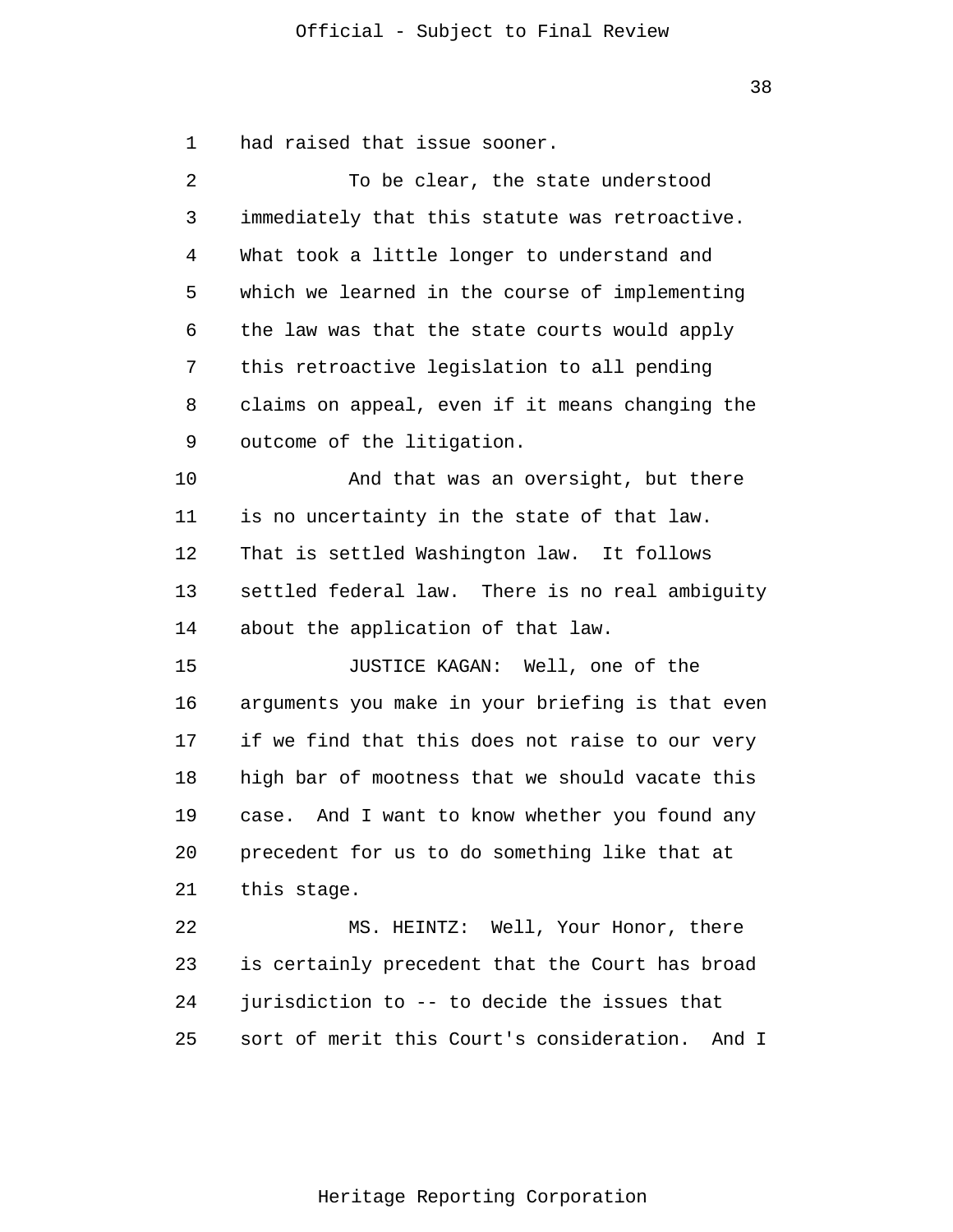39

1 2 3 4 5 6 7 8 9 10 11 12 13 14 15 16 17 18 19 20 21 22 23 24 25 think particularly where, as here, it would require invalidating the laws of a sovereign state, there are factors that would suggest that this Court, even if it doesn't find it moot, certainly finds that the stakes have been substantially decreased, and it does not warrant invalidating a state statute. JUSTICE GORSUCH: I -- I --MS. HEINTZ: Part -- JUSTICE GORSUCH: -- I understand the argument that we might dismiss the case if -- if it's not moot but -- but for some reason no longer of great significance. And I -- I think that was your response to Justice Kagan. But you're asking us to vacate a judgment, and if it isn't moot and it isn't wrong, on what authority could we do so? MS. HEINTZ: Because that is what the Court has done in the past when there's been a change of the legislative scheme. That is the reason that the case has been mooted out. So -- JUSTICE GORSUCH: Well, moot - mootness, yes. MS. HEINTZ: Yeah. Oh -- JUSTICE GORSUCH: But I think Justice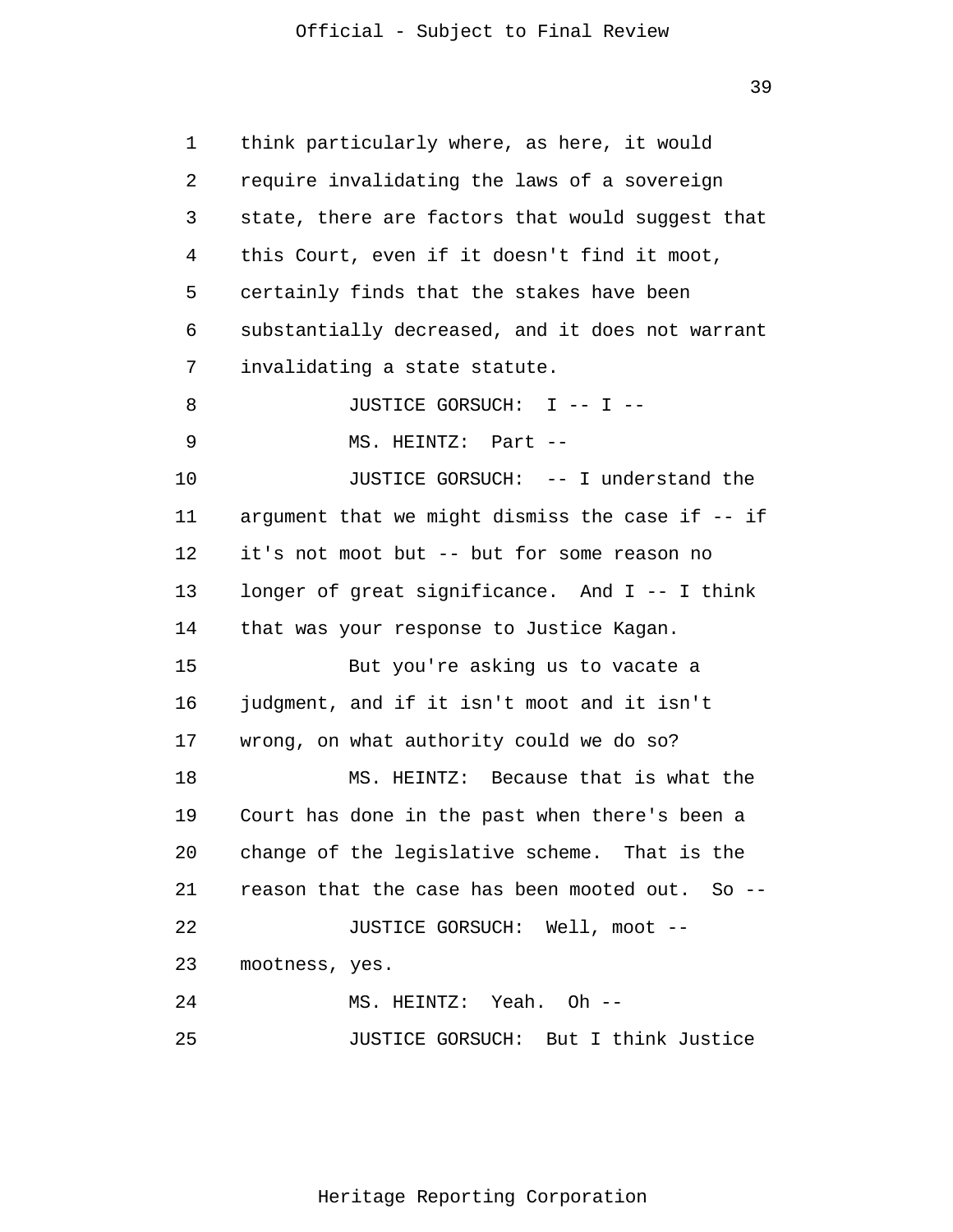40

1 2 3 4 5 6 7 8 9 10 11 12 13 14 15 16 17 18 19 20 21 22 23 24 25 Kagan's question -- and this is -- this is why I'm -- I'm popping up -- is I think Justice Kagan's question, if I understand it correctly, is suppose it isn't moot. Suppose we have a live controversy, small though it may be, some still live, all right, and suppose we think the judgment below is correct. How can we vacate it? MS. HEINTZ: The Court would have -- I don't know the -- the grounds on which this Court would vacate it. JUSTICE GORSUCH: Neither do I. That's why I'm asking you. (Laughter.) MS. HEINTZ: Understood. Understood, Your Honor. JUSTICE GORSUCH: Okay. All right. If you don't know the answer to that question, good. That makes me feel better because I don't either. All right. MS. HEINTZ: Thank -- JUSTICE BREYER: Can I ask you, what they say -- and, look, there are -- we assume this new law sweeps back and avoids this problem, okay? But they say there are 66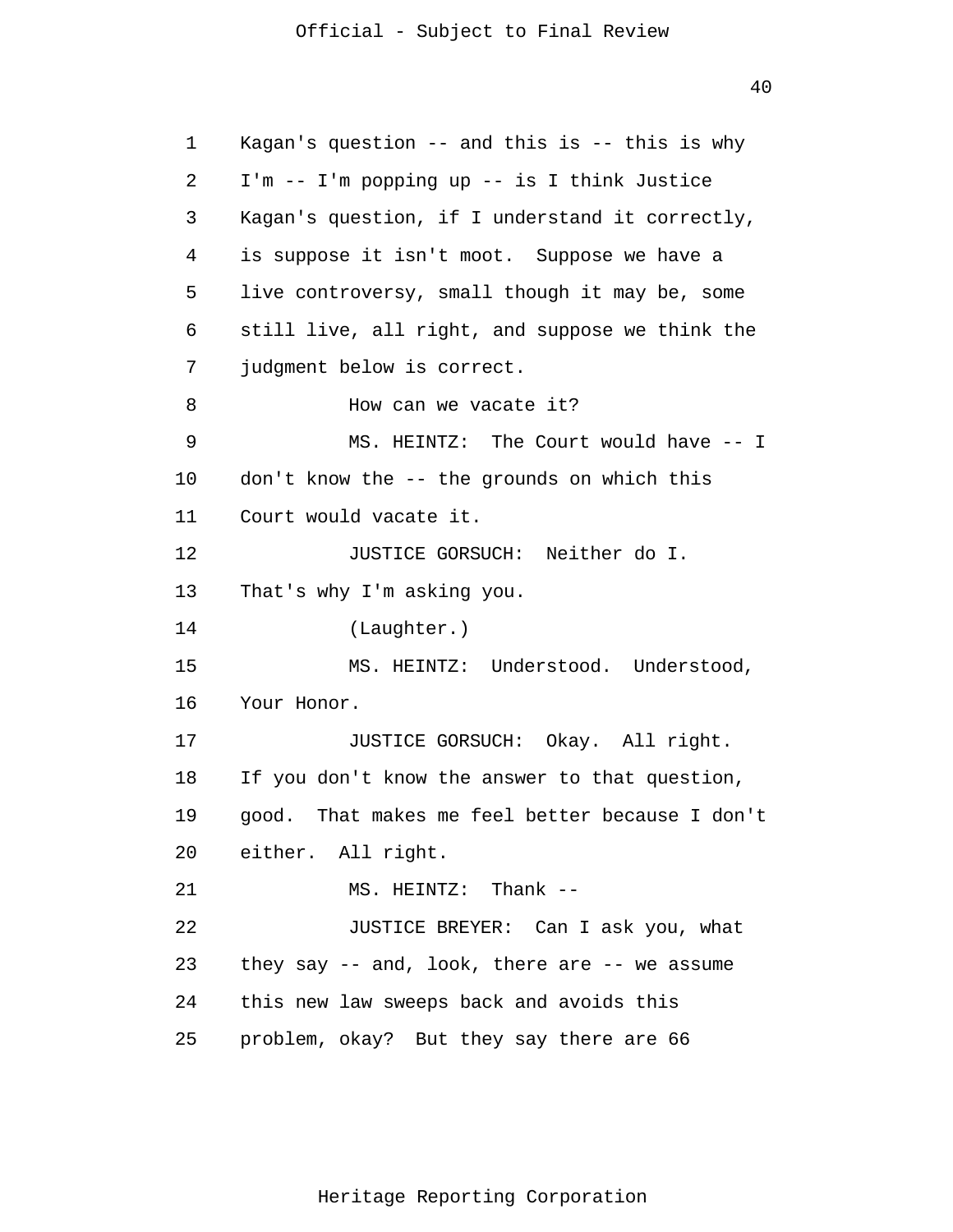1 2 3 4 5 people, maybe there are a few more, a few less, there's 66 people who worked at Hanford. They sued under the own -- old law. They got compensated under the Washington statute and those are on appeal.

6 7 8 9 10 And you say do not worry because, as to those 66 cases, this new law will come along, and since it says it's retroactive, it will apply to them too, and they'll follow that and the thing will be wiped out.

11 12 13 14 15 16 17 18 19 20 21 22 23 24 25 All right. But they say: Read the new law and read the old law. The old law applies where there is -- what is it? It's - it's -- it's geographically defined the area where it applies, it's Hanford's decision, geographic areas which collectively span hundreds of miles. The new law applies to workers who work at any structure and its lands. So, when I read that, I think maybe there are several federal workers who are busy on a river at Hanford cleaning out muskrat nets -- nests, okay, and they are nowhere near a structure where particular forms of waste are disposed of, expect -- except by the muskrats, which have nothing to do with this, okay?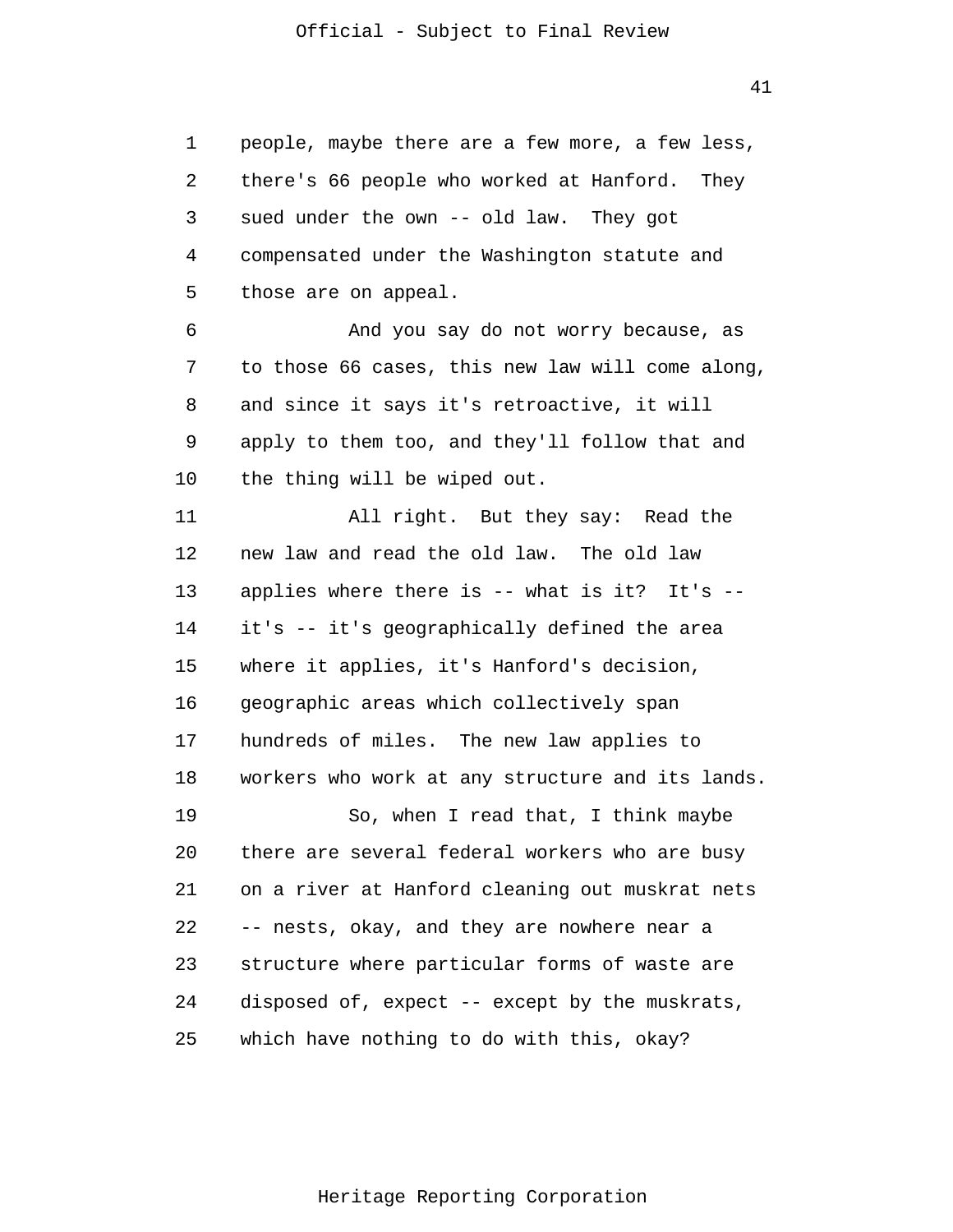1 2 3 4 5 6 7 8 9 10 11 12 13 14 15 16 17 18 19 20 21 22 23 24 25 So they say: Well, how do we know they're going to be wiped out? And you say: Well, because there's clear Washington law on that subject. I would be willing to bet that there isn't clear law on the geographical scope of muskrat nets -- nests in the State of Washington. So, when I read that, I thought: I don't know. And, therefore, I couldn't. Now that's my problem with your argument, and if it's a real problem, well, then I can't really say it's moot. MS. HEINTZ: I understand, Your Honor, and there are actually two separate mootness arguments here. The much more straightforward argument is that because this law applies retroactively, whether or not the worker who has a pending claim, whether they can continue to assert that claim under the new law will be determined solely by application of that new law. It requires no reference to the old law at all. You just have to look at the geographic scope of the new law. If they have a claim --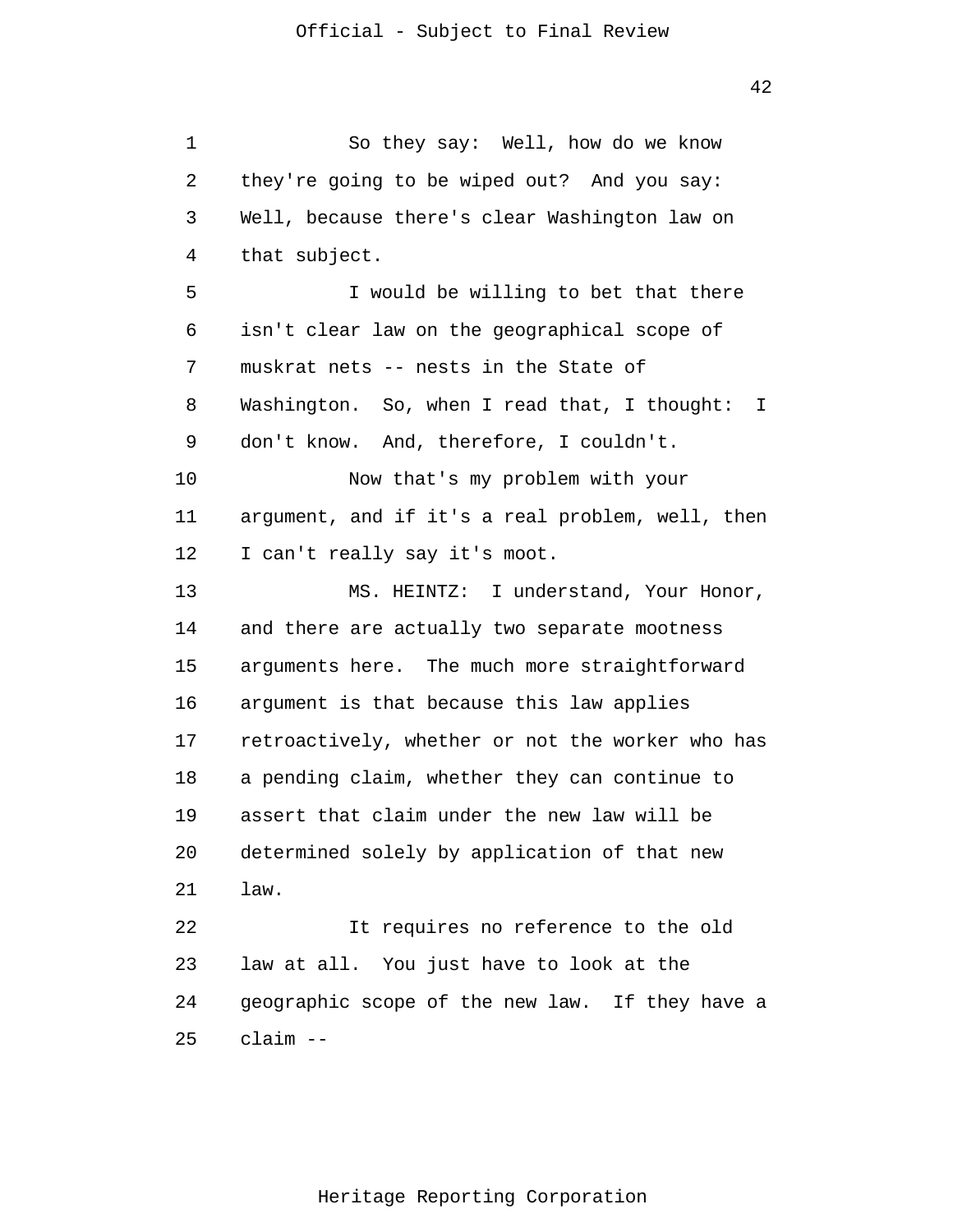| 1  | JUSTICE BREYER: These claims they                |
|----|--------------------------------------------------|
| 2  | already got. They were paid. And the             |
| 3  | government wants its money back.                 |
| 4  | MS. HEINTZ: Yes, Your Honor, but the             |
| 5  | retroactive application means that it says, oh,  |
| 6  | the new law didn't -- the old law doesn't exist. |
| 7  | And so, if they have a claim under the new law,  |
| 8  | they can proceed. If they don't, they -- they    |
| 9  | can't.                                           |
| 10 | JUSTICE BREYER: Oh, I get it. Okay.              |
| 11 | MS. HEINTZ: Yeah.                                |
| 12 | JUSTICE BREYER: So your point is                 |
| 13 | Washington law is absolutely clear. This is a    |
| 14 | situation, it said, retroactive in the new law.  |
| 15 | So even if you won in 14 courts in -- because    |
| 16 | they're stacked up there in Washington, and      |
| 17 | you're now at Court Number 13 and, yeah, you     |
| 18 | won, you won, you won, bad luck, the             |
| 19 | government's going to come in and we will say in |
| 20 | -- the government will say only the new law      |
| 21 | applies; it doesn't matter whether you're        |
| 22 | working on muskrat nests or any -- either you    |
| 23 | were or you weren't. And if you were, then bad   |
| 24 | luck. And if you weren't -- okay.                |
| 25 | MS. HEINTZ: Exactly.                             |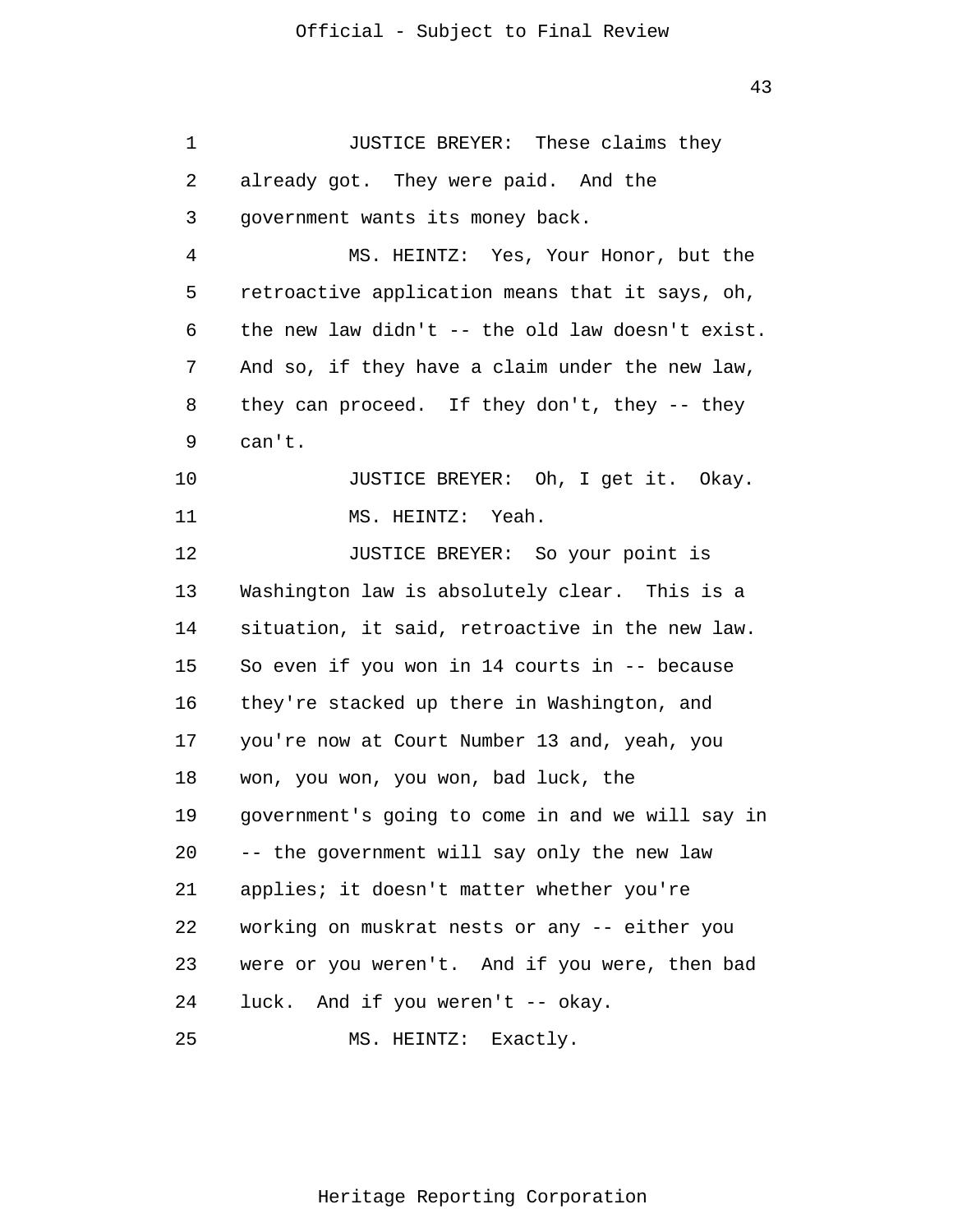1 2 3 4 5 6 7 8 9 10 11 12 13 14 15 16 17 18 19 20 21 22 23 24 25 JUSTICE BREYER: And the authority for that under Washington law is? MS. HEINTZ: Estate of Hemberton, which follows the Pluit case. JUSTICE BREYER: Okay. Look at -- MS. HEINTZ: And that is settled law, and it's settled in multiple different cases. JUSTICE BREYER: Got it. MS. HEINTZ: So these are two separate mootness arguments. JUSTICE ALITO: I -- I appreciate your concern that we not exceed our Article III jurisdiction and decide something that's not a live case or controversy. But, other than that abstract concern, why do you care? If this old law is void, dead, has no effect, why are you fighting so hard to prevent us from considering its status? MS. HEINTZ: Your Honor, I mean, the state has an interest in ensuring that this Court address live cases or controversies. And -- and we do still believe that the way -- the old law fell within the scope of the waiver. It's just no longer a live case or controversy. But, as acknowledged, the waiver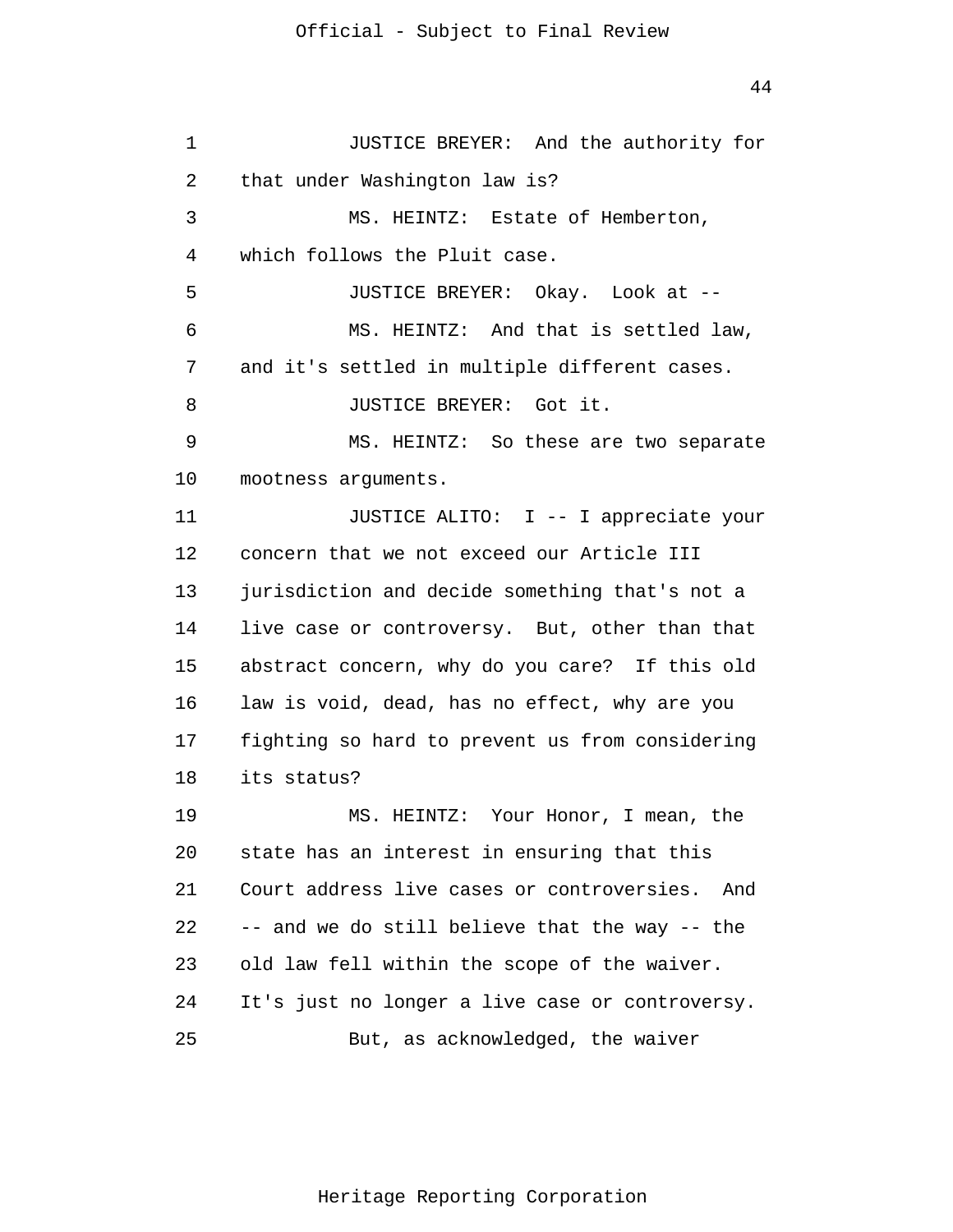45

1 2 3 4 5 6 7 8 9 10 11 12 13 14 15 16 17 18 19 20 21 22 23 24 25 language is very broad. It uses the term "exclusive jurisdiction of the state." That language does not really permit distinguishing between different types of intergovernmental immunity, as -- as would be suggested by the government. JUSTICE ALITO: Well, do you think it allows -- it allows a state to single out a federal facility by name? MS. HEINTZ: Your Honor, it could do that -- if the state could do that with respect to a private actor, which we think the state could, then it is permitted by -- under this waiver provision. And I would just note that at the time that this waiver statute was initially passed in 1936, states had already adopted workers' compensation schemes that chose -- that treated different employers differently based on their circumstances. JUSTICE ALITO: Well, the state could single out a private facility, and that -- the only -- what would be the defense against that? A rational basis economic -- equal protection review. That's it. So, basically, you think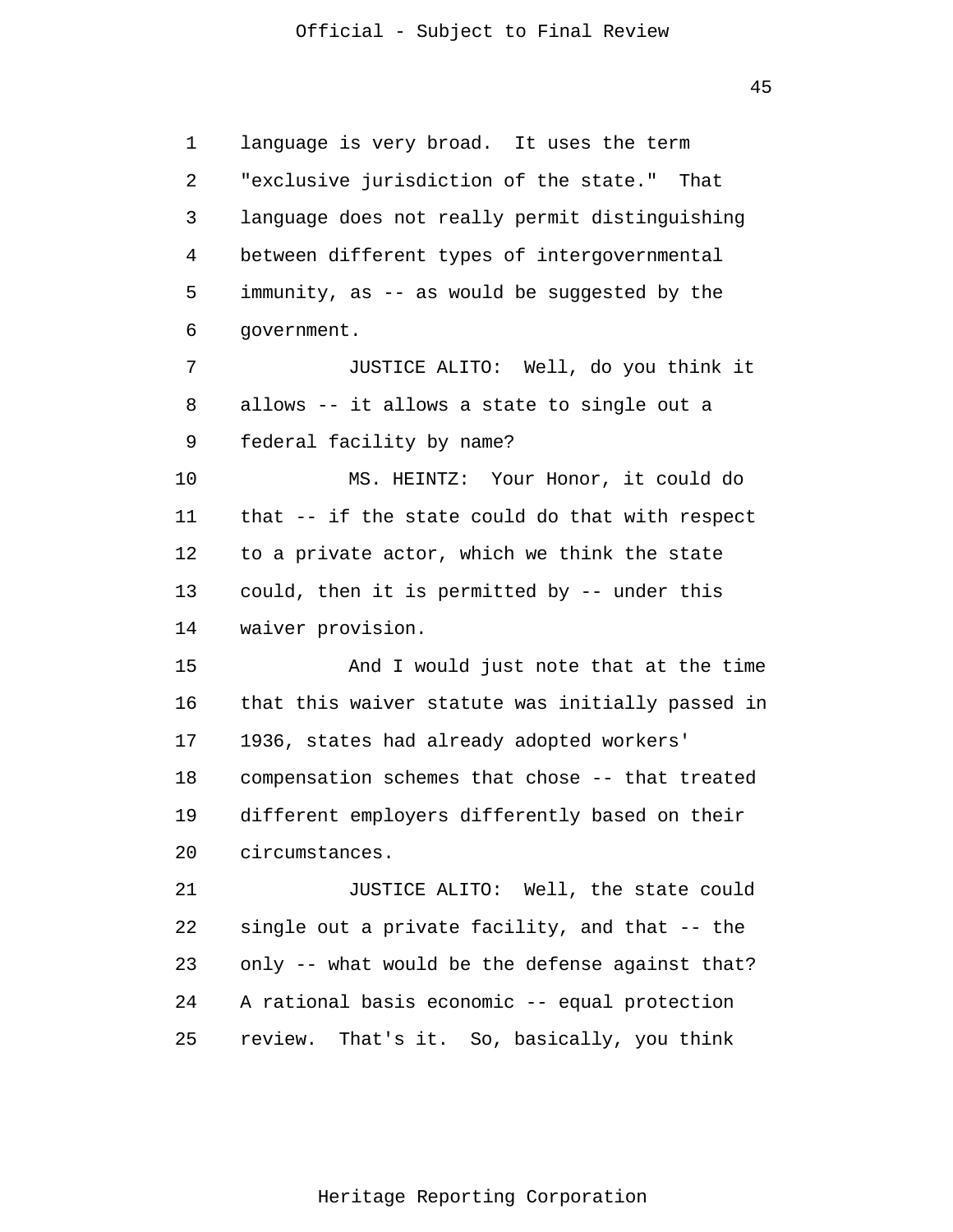1 2 3 4 5 6 7 8 9 10 11 12 13 14 15 16 17 18 19 20 21 22 23 24 25 - that this means nothing. MS. HEINTZ: I think that this waiver permits differential treatment of the federal government because it permits everything that the state could do with respect to a private actor. JUSTICE KAGAN: And it could do that CHIEF JUSTICE ROBERTS: Why -- JUSTICE KAGAN: -- with respect to federal employees, yes, not just employees of contractors? MS. HEINTZ: No, Your Honor. The federal employees are governed by a separate federal statute, the Federal Employee Compensation Act, which has a preemption provision. So this statute, even from the time it was first passed, only ever applied to federal contractors, which are private employers. And so Congress understood that at the time -- JUSTICE KAGAN: Well, but if you look at the language of this statute and if you take it to be as broad as you say the language is, why wouldn't -- why would preemption principles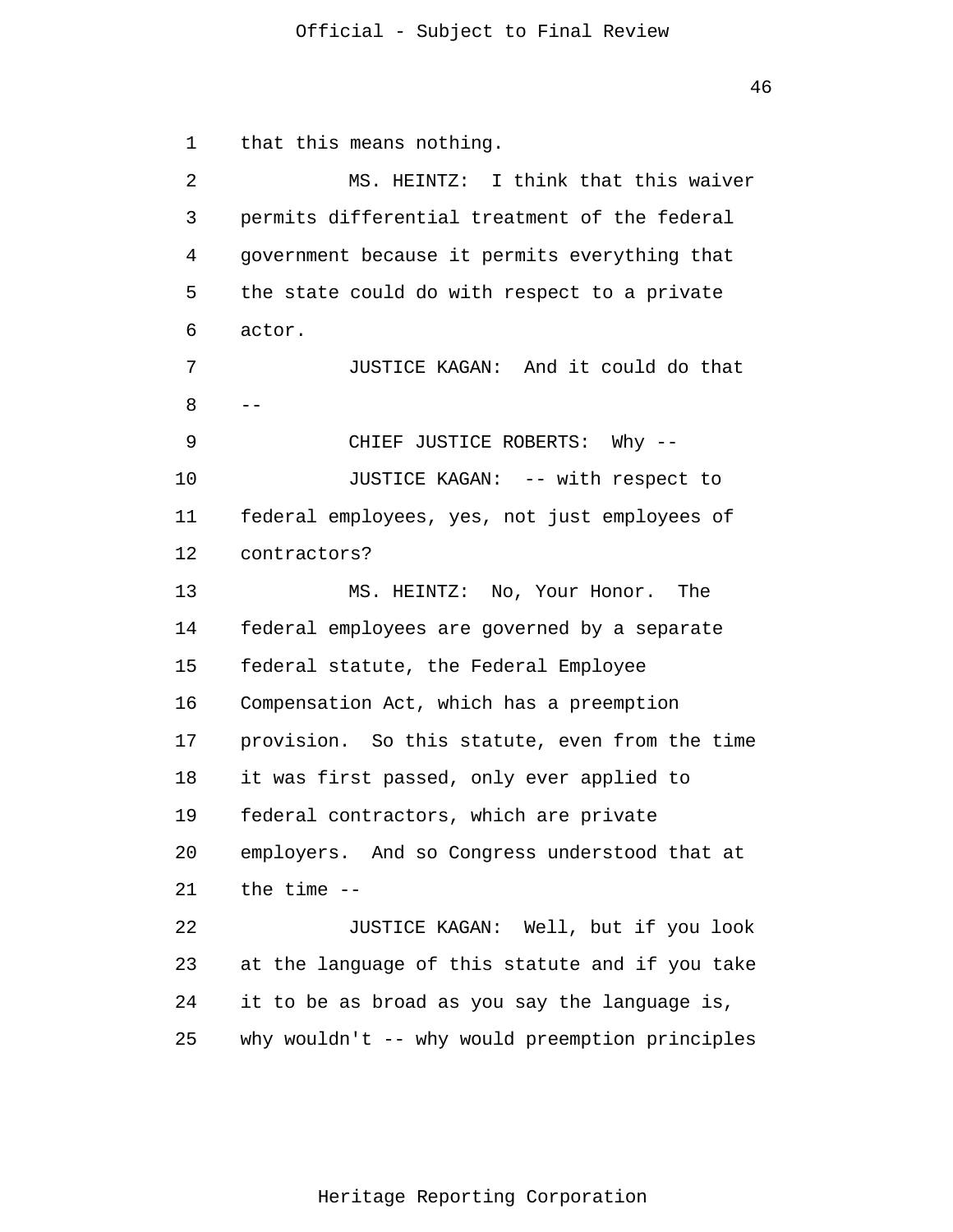1 2 3 4 5 6 7 8 9 10 11 12 13 14 15 16 17 18 19 20 21 22 23 24 25 apply? MS. HEINTZ: Your Honor, because preemption -- I have two responses, but, first, preemption applies even under the state's exclusive jurisdiction. So what you're looking at is what the state could do with respect to a private actor on state land. Even in those situations, the state cannot conflict with federal law. It is still bound to ensure that it doesn't interfere or conflict with federal law. It would similarly -- those preemption principles would apply under this. And so, as this Court recognized in North Dakota v. United States, preemption and intergovernmental immunity are two separate obstacles or barriers to state limit - regulation of federal contractors. JUSTICE BARRETT: I don't understand where it is that the state has exclusive state jurisdiction. Maybe I'm just being dense about this, but it seems to me like the Supremacy Clause stretches everywhere. So you just said in response to Justice Kagan that preemption wouldn't apply if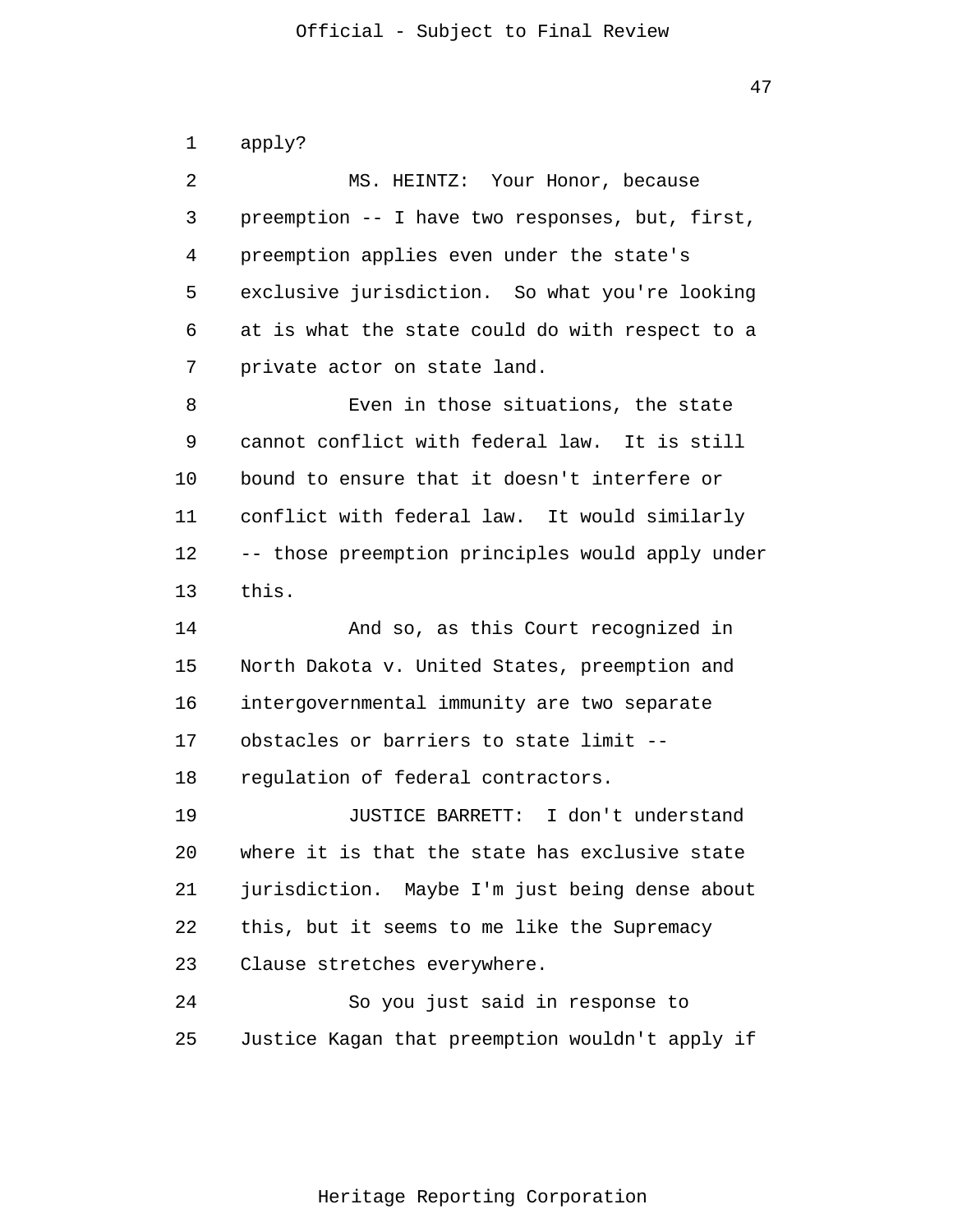48

1 2 3 4 5 6 7 8 9 10 11 12 13 14 15 16 17 18 19 20 21 22 23 24 25 it was the state's exclusive jurisdiction. Wouldn't that presuppose that Congress had already waived some sort of immunity or already said we just cede our authority over this particular piece of territory to the state? MS. HEINTZ: Your Honor, preemption principles would apply. So this does not waive preemption. This waives only intergovernmental immunity and territorial jurisdiction, and those are incidents of federal jurisdiction. But even in the state's exclusive jurisdiction, when it's regulating a private actor on state land, it is still bound to comply with other federal statutes. So --JUSTICE BARRETT: But the state doesn't have exclusive jurisdiction, right, except insofar as Congress may allow it to? MS. HEINTZ: Right, Your Honor, and so the "exclusive jurisdiction of the state," that term is reference to a virtual control that generally occurs with state regulation of private actors on state land. There is still, like, constitutional limitations and limitations of federal statutes that apply in those situations, but territorial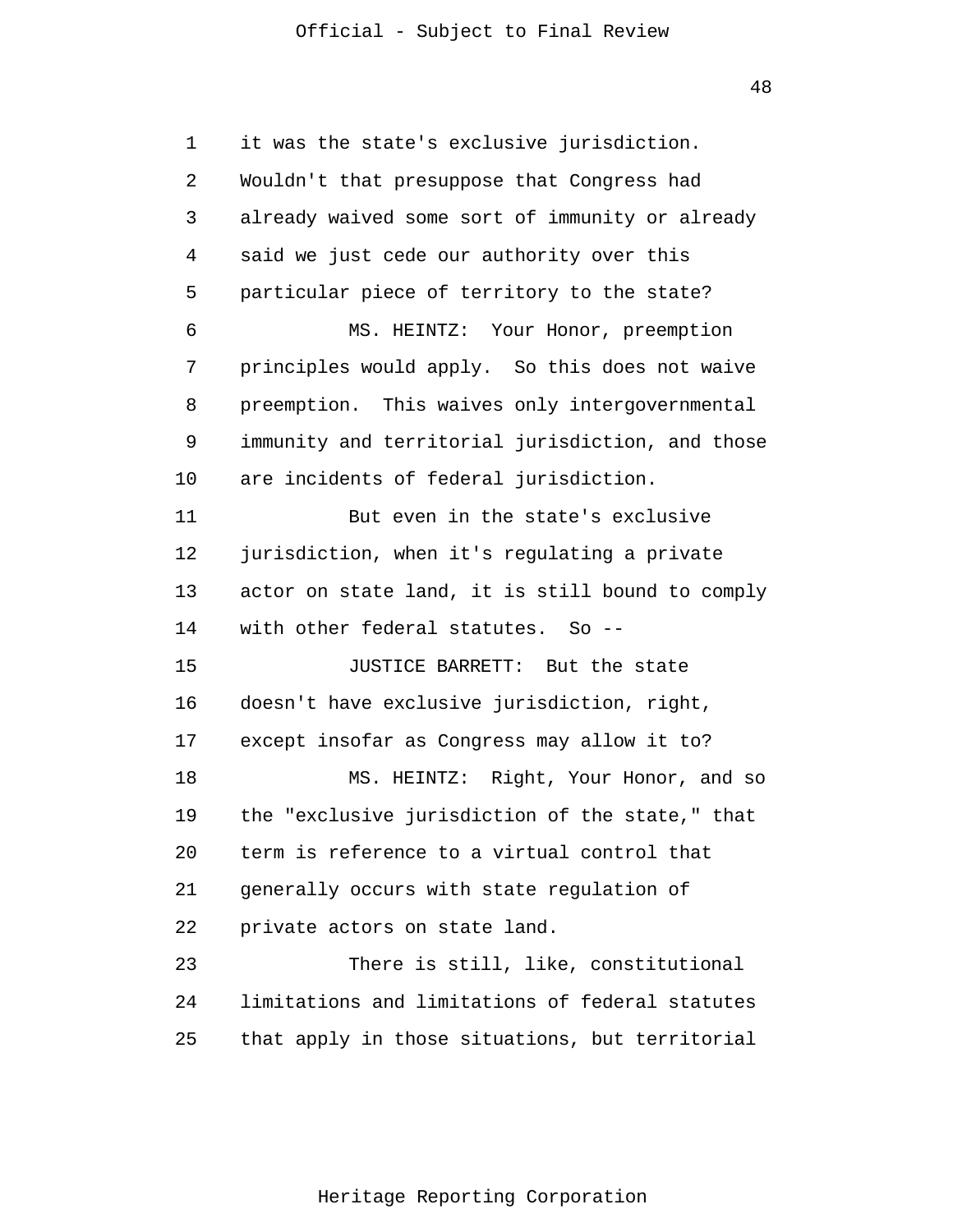1 2 limitations and limitations of intergovernmental immunity would not apply.

3 4 5 6 7 8 9 10 11 12 13 14 15 16 17 18 19 20 21 22 23 24 25 JUSTICE BREYER: Well, how could -- JUSTICE BARRETT: But you're saying that this would be so  $-$ - that  $-$ - that  $-$ - that the federal government was so deferential to the states here that if we read the waiver as you propose, Congress is essentially saying to the states you can impose whatever rules of workers' compensation liability you want. So, here, you could say it was strict -- strict liability because this was a really hazardous site, and so, if there's any kind of injury suffered by a federal contractor on this site, you know, there might be an award of a million dollars, that would be fine. MS. HEINTZ: It would depend on if the state could do that with a private regulator. JUSTICE BARRETT: Let's say it could. MS. HEINTZ: Yes. So, in that circumstance, this doctrine would not provide a limitation. If there was a conflict with some other federal statute -- and there are often federal statutes at play when you're talking about significant federal functions or federal

Heritage Reporting Corporation

49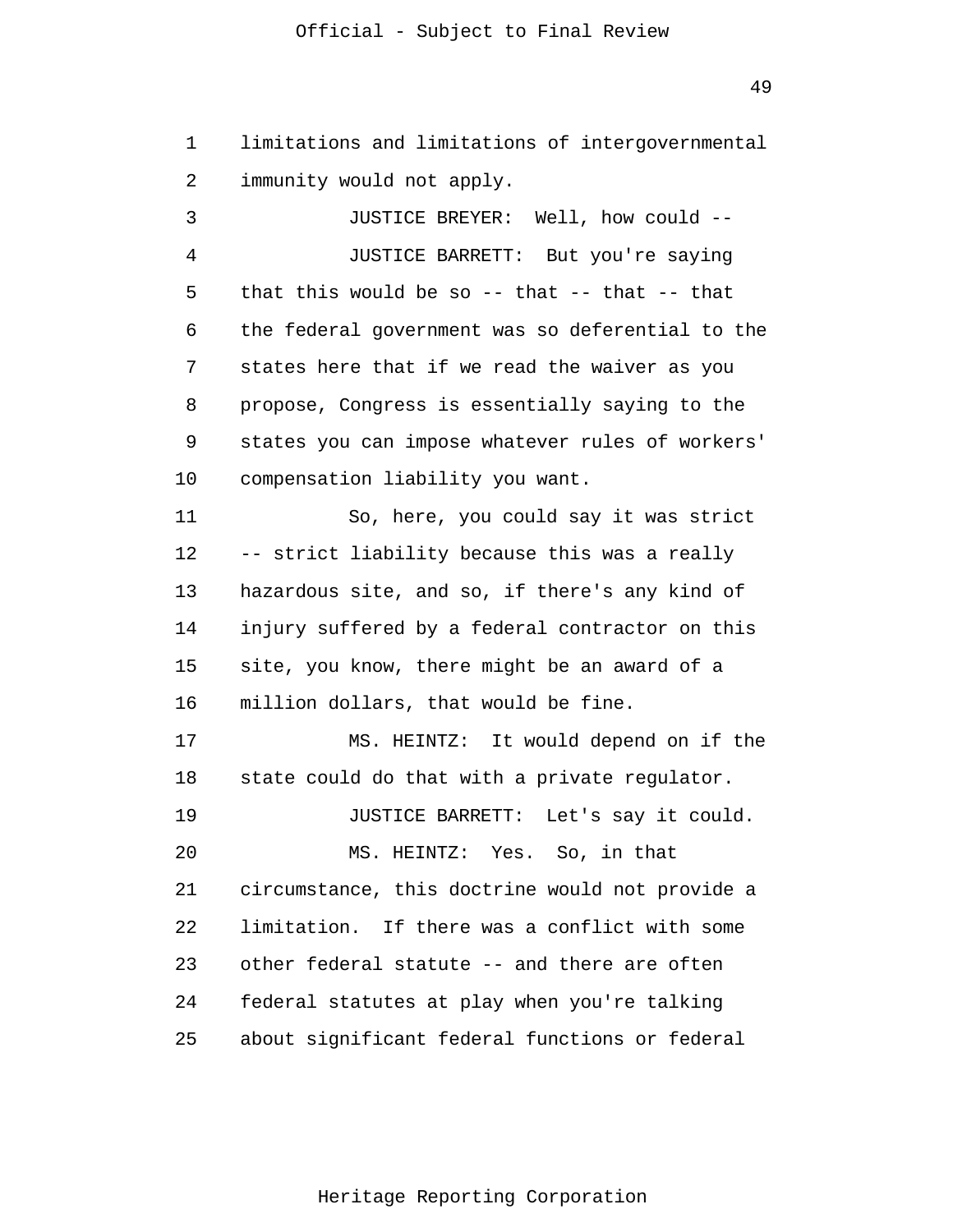1 2 3 enclaves. There's all kinds of statutes that would be at play. If there was a conflict with one of

4 5 6 7 8 9 10 11 those federal statutes, then that would still be a limitation. But intergovernmental immunity would not be that limitation. And Congress was just making the determination that states could use the full authority that they have over any private or -- or state actor or employee and apply the same rules that they would apply in those circumstances --

12 13 JUSTICE BREYER: Yeah, but there is a different --

14 15 16 17 18 19 20 21 22 23 24 25 MS. HEINTZ: -- to the private -- JUSTICE BREYER: -- I mean, that is exactly the question that is bothering me. I mean, one day in the legislature a group of federal employees from Hanford show up and they say: You know, it's tough being a federal employee. People in the state make much more money. We have more dangerous jobs. And the state laws generally are pretty fair to their workers, but try working for the federal government. This is supposed to strike a chord of agreement.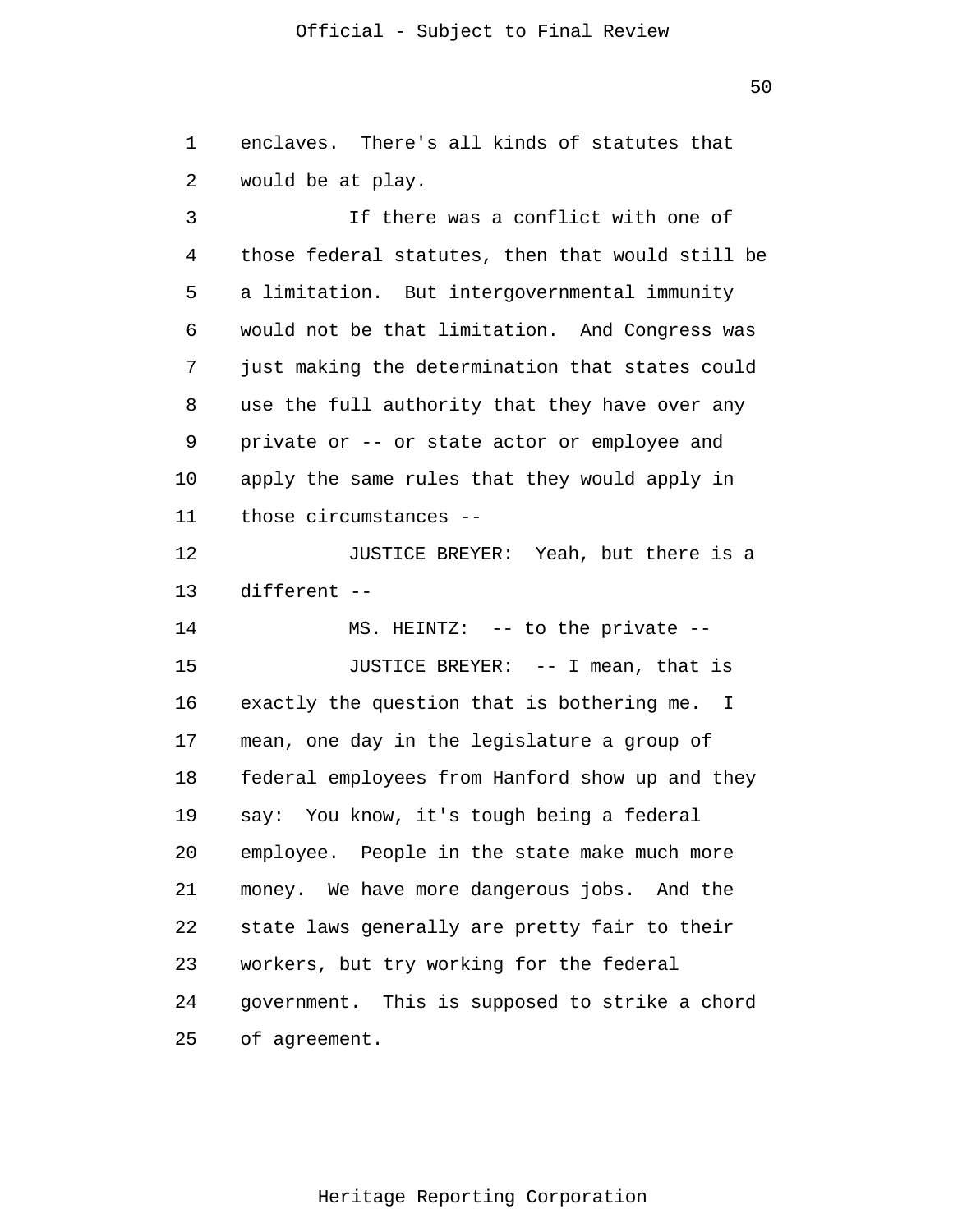51

1 2 3 4 5 6 7 8 9 10 11 12 13 14 15 16 17 18 19 20 21 22 23 24 25 So they say: Now you can't do much for us because you're a state legislature, but I'll tell you one thing you can do. What you could do for you is you give us, if we're hurt, and define hurt very broadly, please, so that if we're even hurt a little bit, we get millions. Now we've got to watch that number because -- but -- but, really, it's high. And you know the wonderful thing? If you make private employers pay this in the State of Washington, they are voters, so you have to worry about them. And if the government pays for it in the state, well, that's a problem, you're going to have to raise taxes. But do you know who's paying for this one? The feds. The feds will pay, the taxpayers in the other states. So let's go and really hit the ceiling and we'll really pay a lot of money and we won't have to pay for it. Okay. I know projects like that. I won't say which they are, but there we are. Now, to me, did I think Congress intended that? Hmm. It's going to take quite a lot of doing before I think they wanted that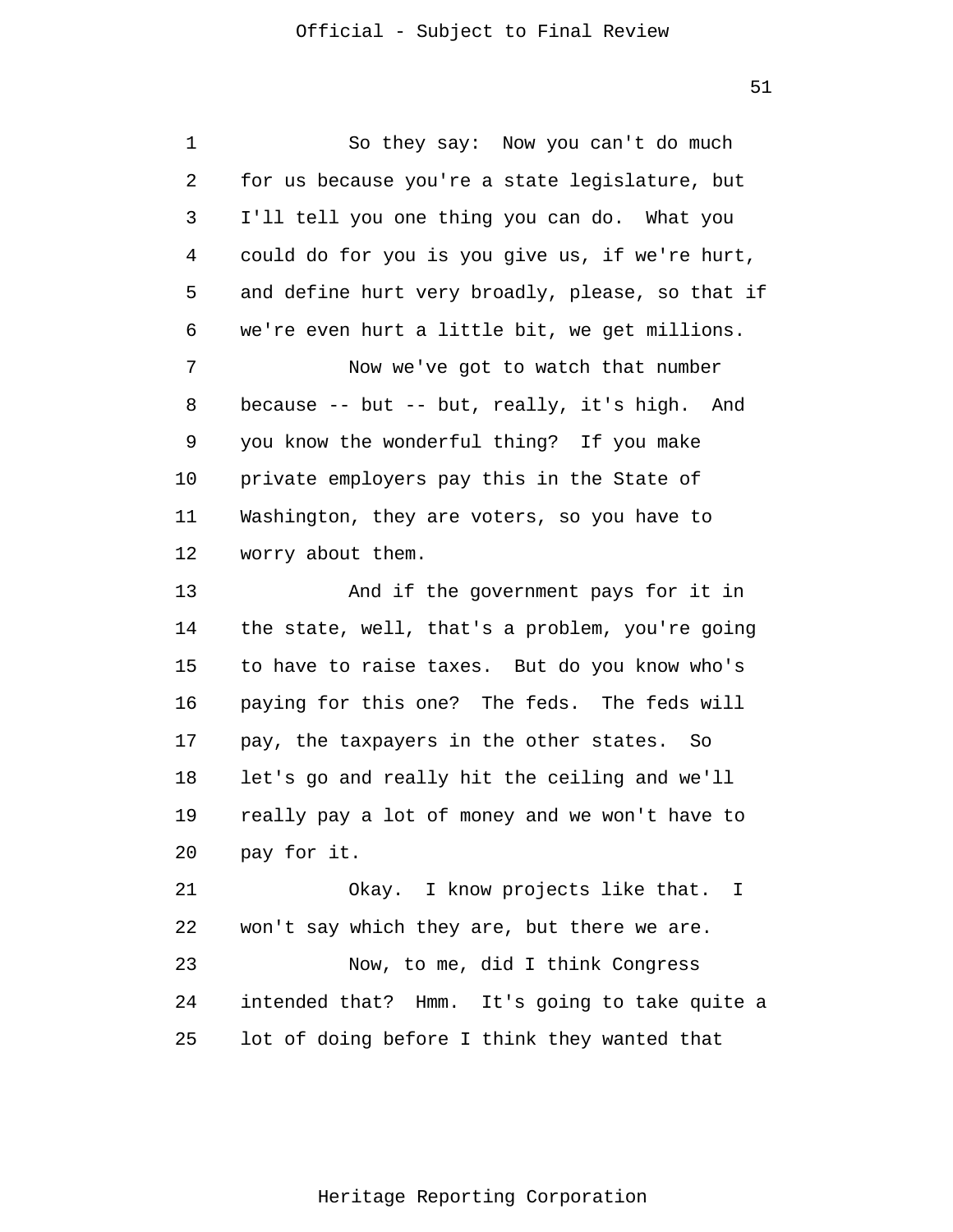52

1 2 3 4 5 6 7 8 9 10 11 12 13 14 15 16 17 18 19 20 21 22 23 24 25 result. Now that's -- that's where I am. So what do you think? MS. HEINTZ: Understood, Your Honor. Congress has the ultimate political check here. They can always amend this statute, but they used very broad language. They used the term "exclusive jurisdiction of the state." They knew it was very broad language. That exact term was used in Merrick v. Garland -- Garrick, so the case that they were responding to used exactly that same type of language. They understood that they were granting a broad authority. If they don't like the policy later, they can amend the statute. But that is not a basis to ignore the plain terms of this language, which allows a state to treat the premises as if it were under the exclusive jurisdiction of the state. JUSTICE KAGAN: Ms. Heintz, I think the question was really a question of, like, you know, maybe you're right about the text, but why would Congress have done that? I mean, we can't really believe that that's what Congress meant to do.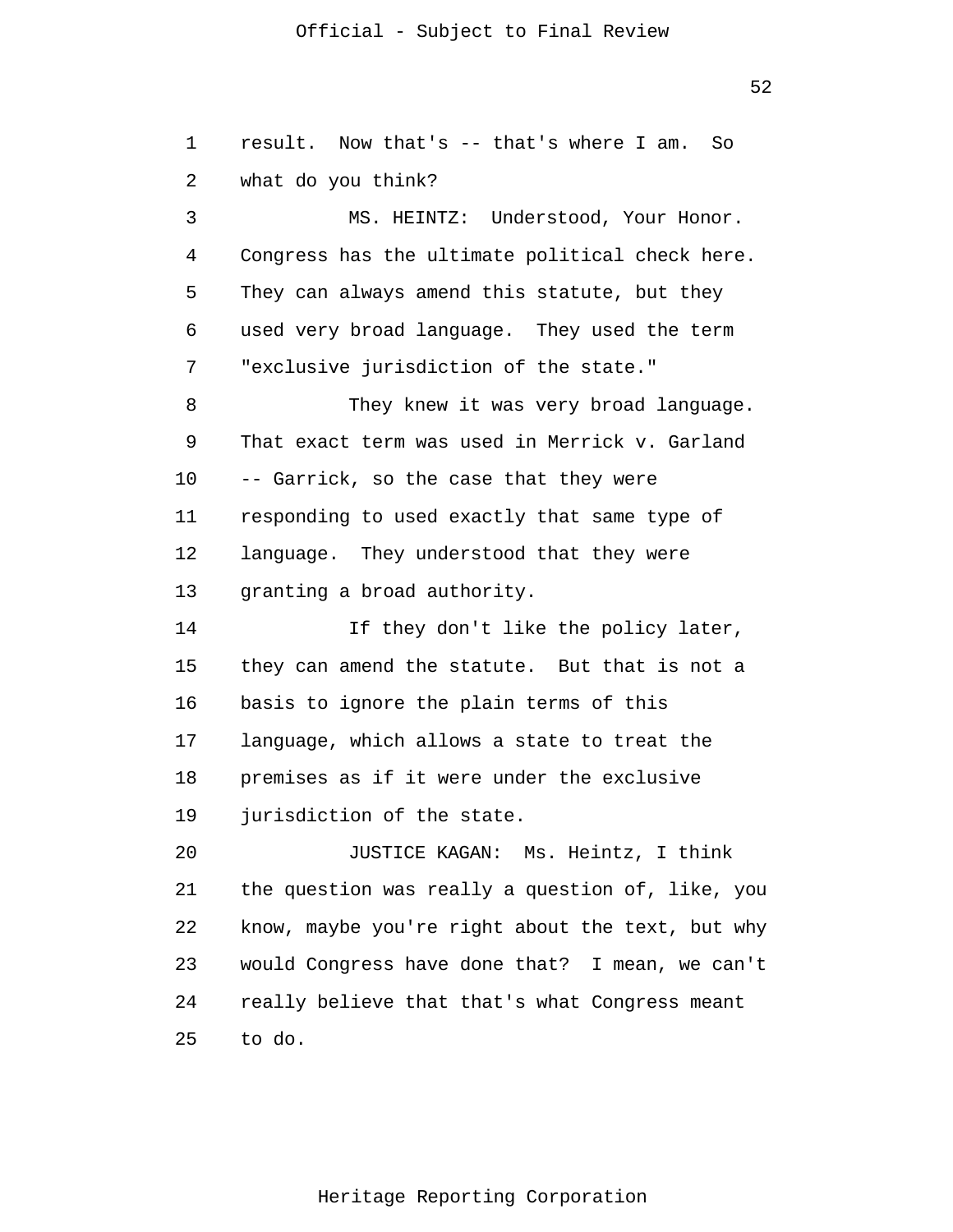1 2 3 4 5 6 7 8 9 10 11 12 13 14 15 16 17 18 19 20 21 22 23 24 25 And if you take all the other statutes which you gave us and you said, look, the text is different, and you're right, the text is different. But, at the same time, we know that Congress has a kind of modus operandi with respect to this, and it basically always says whatever you do elsewhere you can do for facilities like Hanford. It doesn't say, you know, whatever you could dream of doing elsewhere but actually wouldn't you could do to federal facilities. And I think that that's what Justice Breyer is asking. Like, what sensible Congress would have written the statute the way you say it ought to be read? MS. HEINTZ: Well, there number -- are a number of points, Your Honor. They were regulating primarily private employers, and so they could have reasonably assumed that those private employers who act as federal contractors did have some say in the legislative process, which is evident here too. The -- the federal contractors did participate in the state legislative process.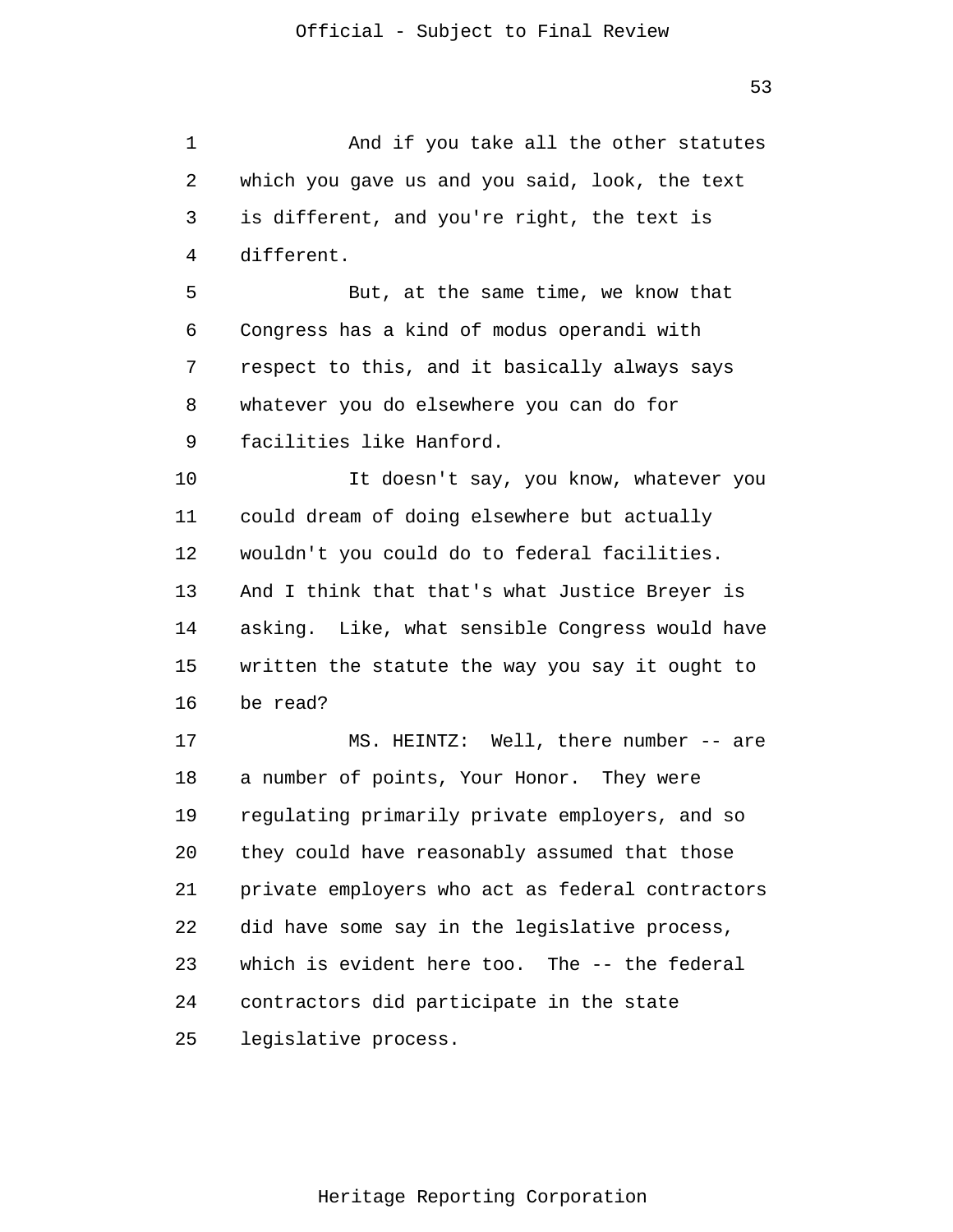1 2 3 4 5 6 7 8 9 10 11 12 13 14 15 16 17 18 19 20 21 22 23 24 And, second, Congress could very well conclude that the type of workers' compensation schemes that had already been enacted by the states, which allows distinguishing between different employers based on the specific risks of that employer, based on their specific safety profiles, based on all of the distinctive features of that employer, that that should apply with as much force to these private entities that were governed by this waiver. And -- and that's a very reasonable decision. Maybe Congress did not anticipate that it would be taken this far, but we're not really doing anything differently than what was permitted before in that Hanford is a unique site. It is the most toxic workplace in America. There -- you know, the employees there are around 56 million gallons of toxic and radiological hazard waste and they have unique exposures. And -- and another thing is that they can't always prove what they were exposed to, and that's one of the other unique dangers here.

25 And so Congress could very well have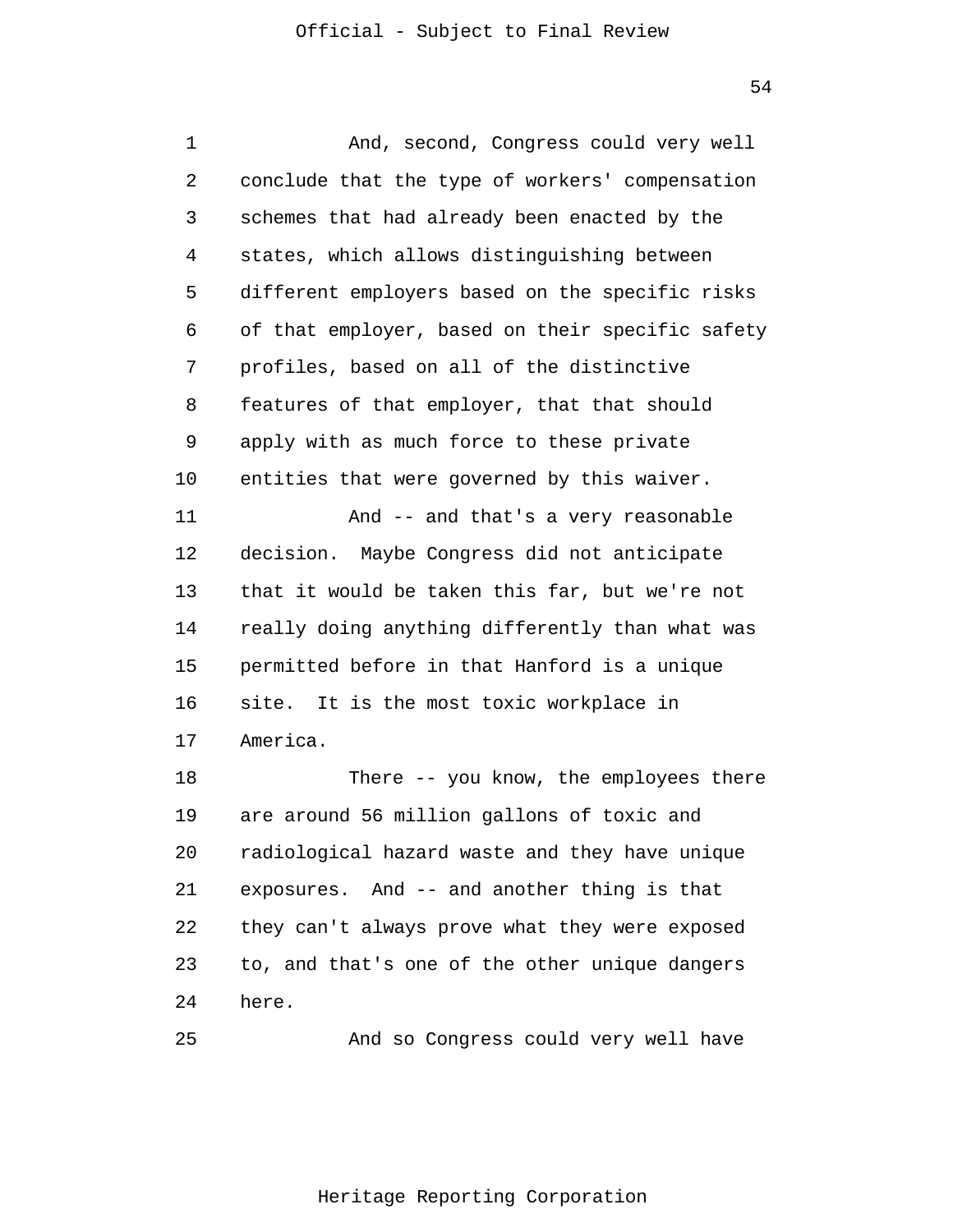1 2 3 4 5 6 7 8 9 10 11 12 13 14 15 16 17 18 19 20 21 22 23 24 25 concluded that the federal contractors, these private employees -- employers could take care of themselves and that there was every reason to allow states to regulate these private employers based on their specific circumstances. JUSTICE BARRETT: Ms. Heintz, what do you have to say to the government's language or focus on the language that makes it seem like this is aimed not at the legislature -- and by "it," I mean 3172 -- is aimed not at state legislatures but at the state bodies who enforce otherwise generally applicable laws? MS. HEINTZ: So the argument seems primarily directed towards the word "apply." And I think that argument -- JUSTICE BARRETT: Well, I think enforcing and requiring compliance was too, right? MS. HEINTZ: Yes. But that language presupposes there's a statute that's already been enacted. And the federal government doesn't argue that this language freezes the laws in place as of 1936, which would be the consequence, I think, of not permitting states to enact new laws.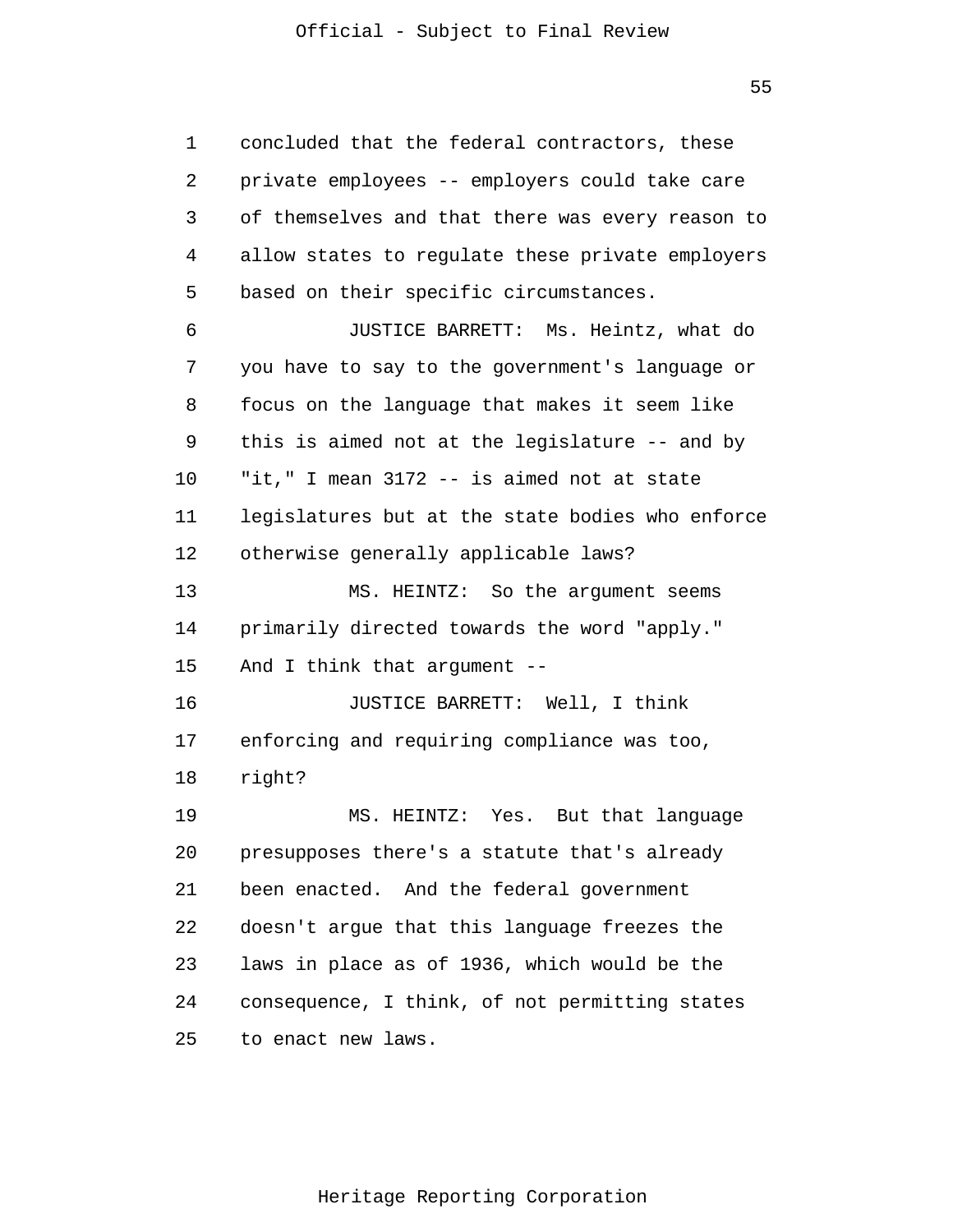1 2 3 4 5 6 7 8 9 10 11 12 13 14 15 16 17 18 19 20 21 22 23 24 25 JUSTICE BARRETT: I guess I don't understand why that position would freeze the law. I agree with you, and the government, Mr. Stewart, said that that's not their position, and I don't see how it could be. But, if the statute is aimed at the state authority charged with enforcing and requiring compliance with, that description seems to fit, you know, the executive agency. MS. HEINTZ: Because, at the time that this law was enacted, there was a broad prohibition on any form of regulation of the federal government or those with which it dealt. And so, if Congress intended at that time for this language to prohibit state legislators from doing anything, then they - then this would have very little meaning. It would only have applied to the laws that were existing at the time. It could -- JUSTICE BARRETT: So "apply," then address what you were getting ready to say about the word "apply." MS. HEINTZ: That the word "apply" really does presuppose that there's been an enactment -- and -- of a law. And so what you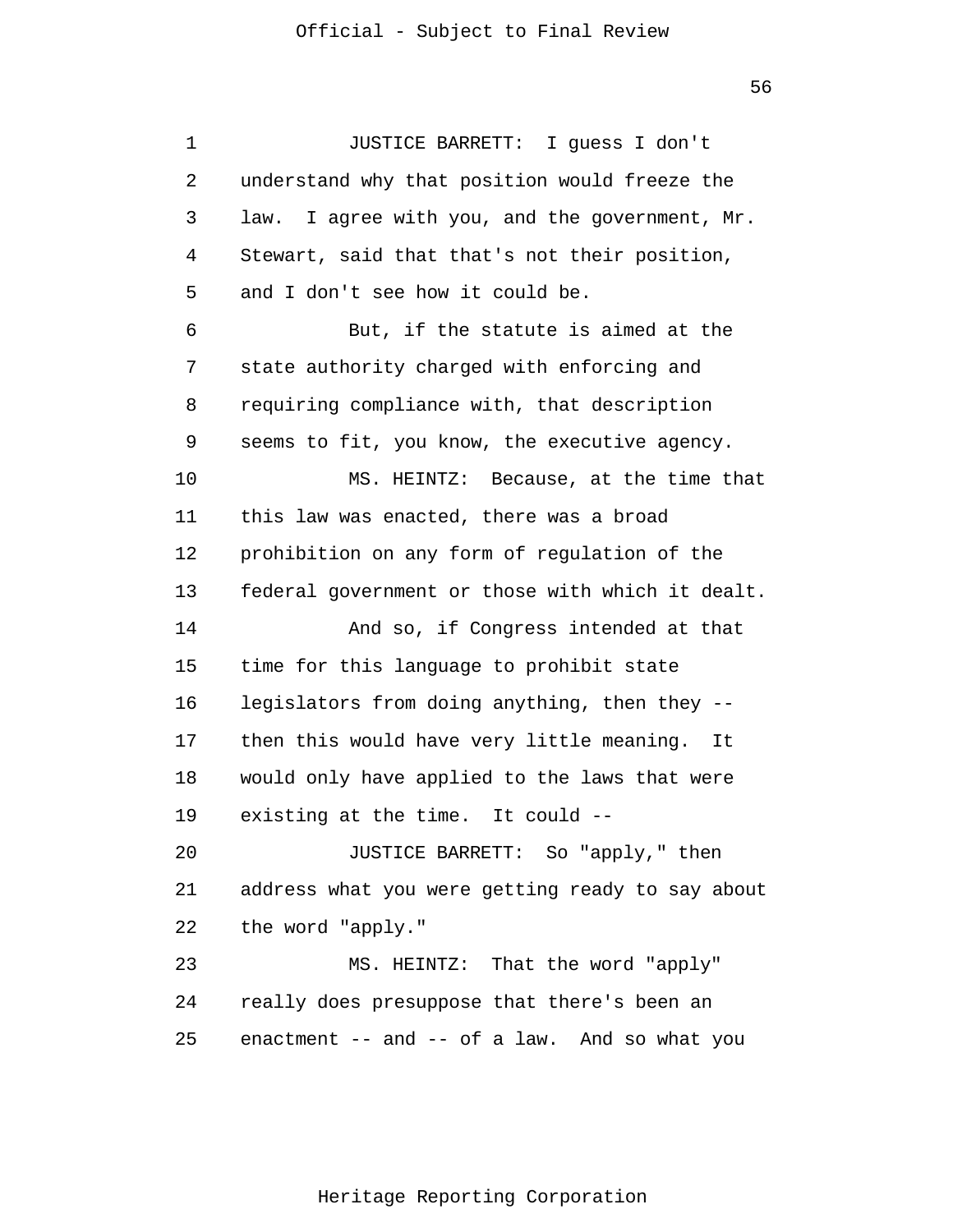57

1 2 3 4 5 6 7 8 9 10 11 12 13 14 15 16 17 18 19 20 21 22 23 24 25 really need to do is see what kind of law can - can the states enact and then apply. And, really, there's no -- the word - term "exclusive jurisdiction" does not allow for a distinction between different types of intergovernmental immunity. This Court in Goodyear has already held that this is a waiver of intergovernmental immunity. It's a clear and unambiguous waiver at least as with respect to direct regulation. And this language really doesn't allow you to distinguish between these different types. If the state can directly regulate under its exclusive jurisdiction, it can also, you know, remove all other incidents of federal jurisdiction, including all of intergovernmental immunity. JUSTICE GORSUCH: I just want to make sure I understand your mootness argument. Sorry to circle back. But your first point as I take it is that in this case, the government only sought a declaratory judgment and injunction, and there's nothing to declare and there's nothing to enjoin because the statute's gone, point one.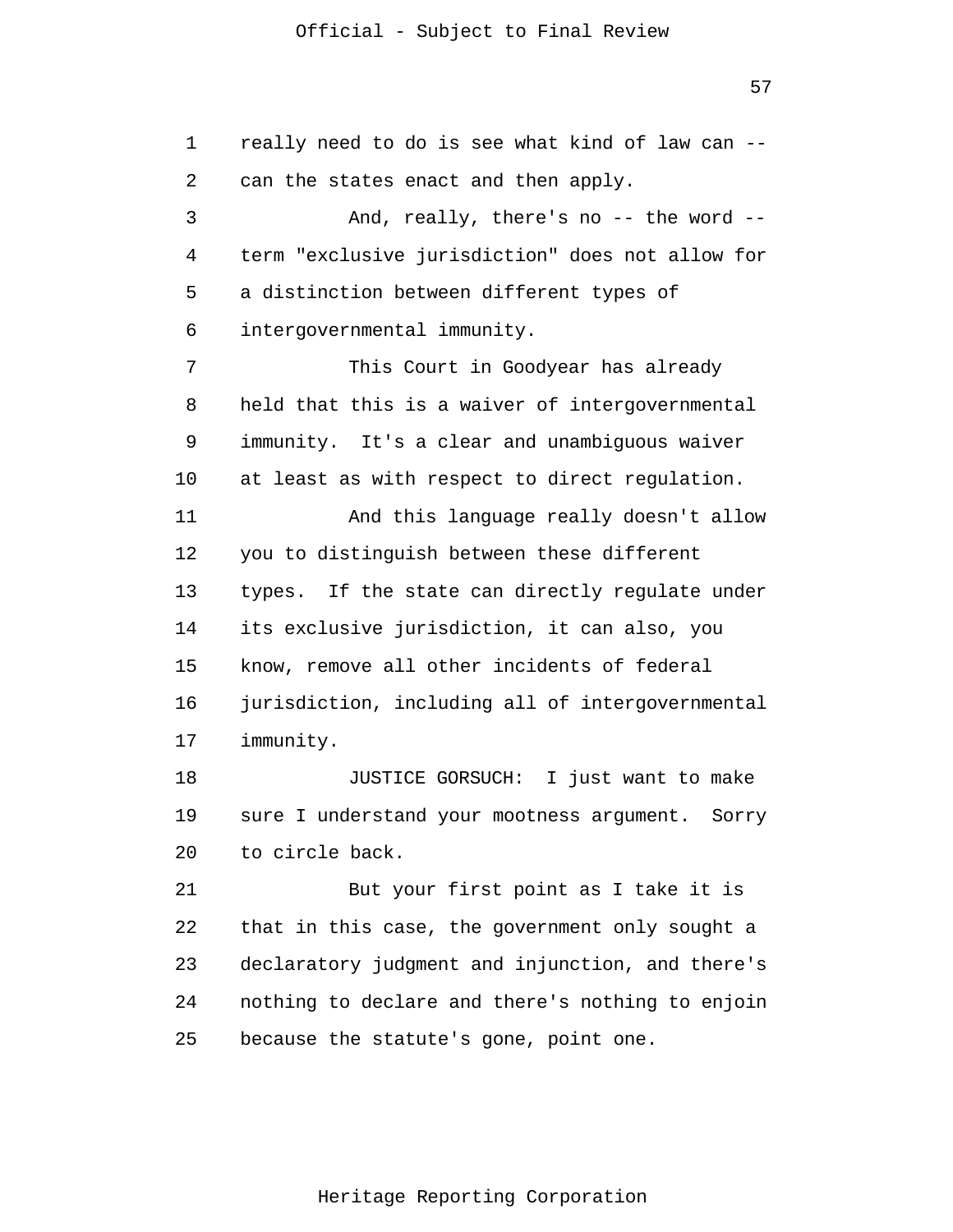1 2 3 4 5 6 7 8 9 10 11 12 13 14 15 16 17 18 19 20 21 22 23 24 25 MS. HEINTZ: Yes. JUSTICE GORSUCH: Point two, with respect to the ongoing other cases, you're confident you're representing to the Court that Washington state courts will retroactively apply the new law and not the old law? MS. HEINTZ: Yes, Your Honor. JUSTICE GORSUCH: Okay. And, number three, if you're wrong about that, the government can raise its arguments there? MS. HEINTZ: Yes, Your Honor. JUSTICE GORSUCH: And number four, that with the closed cases, they're just closed and the government lost its chance to make those arguments because they're final judgments? MS. HEINTZ: Yes, Your Honor. JUSTICE GORSUCH: All right. I got it. Thank you. MS. HEINTZ: Thank you. JUSTICE KAGAN: Do you think there's any way of certifying this issue to the Washington Supreme Court about what they will do? MS. HEINTZ: I understand that that has happened before in the past. It -- it --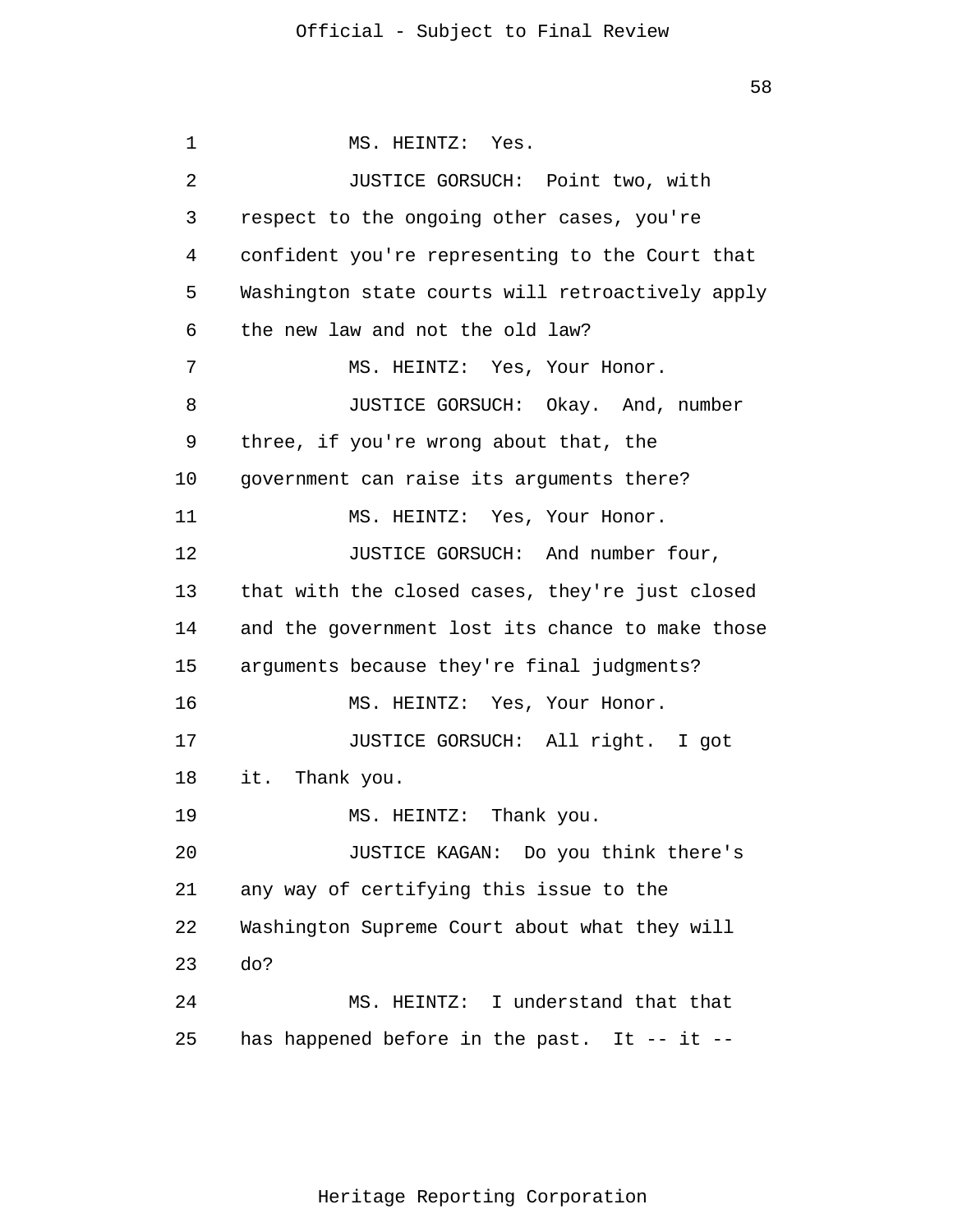1 2 3 4 5 6 7 8 9 10 11 12 13 14 15 16 17 18 19 20 21 22 23 24 25 it's been a long time, but I -- I believe there is a -- a procedure available to do that, yes. I don't think it's necessary. The state law is very clear on this point. The federal government is not really challenging that law. They're not challenging the actual language of the statute, which applies retroactively. They're raising sort of an inchoate uncertainty, but that isn't sufficient, I think, in a -- to present a live case or controversy, particularly when that alleged uncertainty deals with a collateral case, not this case-in-chief. Here, there is no ongoing violation. There are no damages. And so, in this case, there is no reasonable likelihood of an ongoing effect. JUSTICE ALITO: But what if your prediction turns out to be wrong? MS. HEINTZ: Then the federal government can raise that issue in the cases, the 66 live cases. JUSTICE ALITO: Yeah. And then what? MS. HEINTZ: And then -- and then the arguments will be made. But, in that context,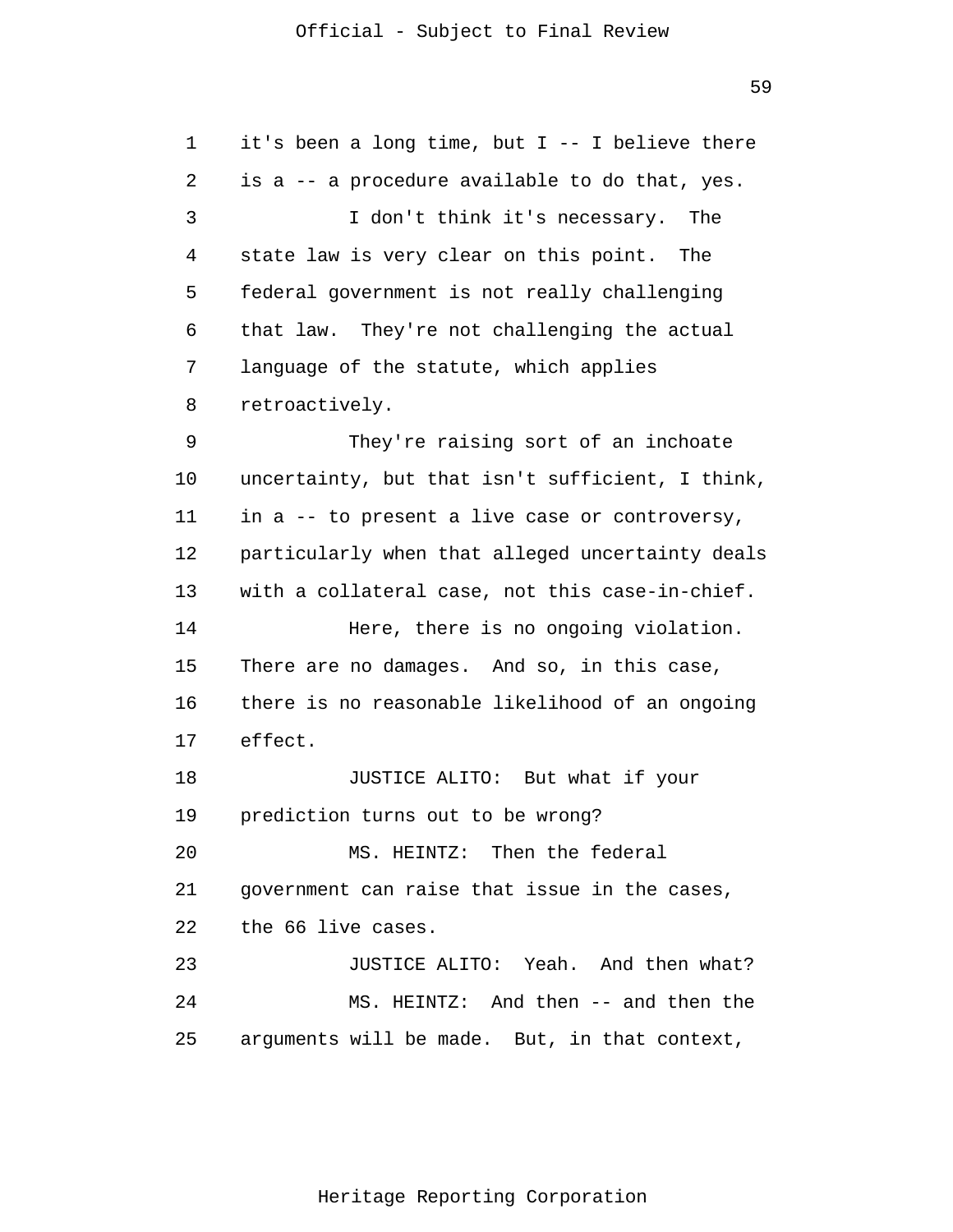1 2 3 4 5 6 7 8 9 10 11 12 13 14 15 16 17 18 19 20 21 22 23 24 25 the state will also be arguing, as would the federal government, this does apply retroactively. JUSTICE ALITO: Well, no, play it all out. So they raise it, and the state court says no, the prediction was wrong. Then what? MS. HEINTZ: Then it would -- at least at that point, you will know there's a live case or controversy. JUSTICE ALITO: Yeah. And then what? They have to file a new cert petition? MS. HEINTZ: If the state courts decide similarly, given the history in this case. It could happen. But I think there is no reasonable likelihood of that happening, that these -- these -- again, multiple levels of speculation that are built in, because even in the context where there's no retroactive application, we still have our argument that the statutes are coextensive. And even if the courts reject that, that particular worker's claim needs to fall in the gap of that coverage. We're talking a closed universe of a very small number of claims. So there are multiple layers in which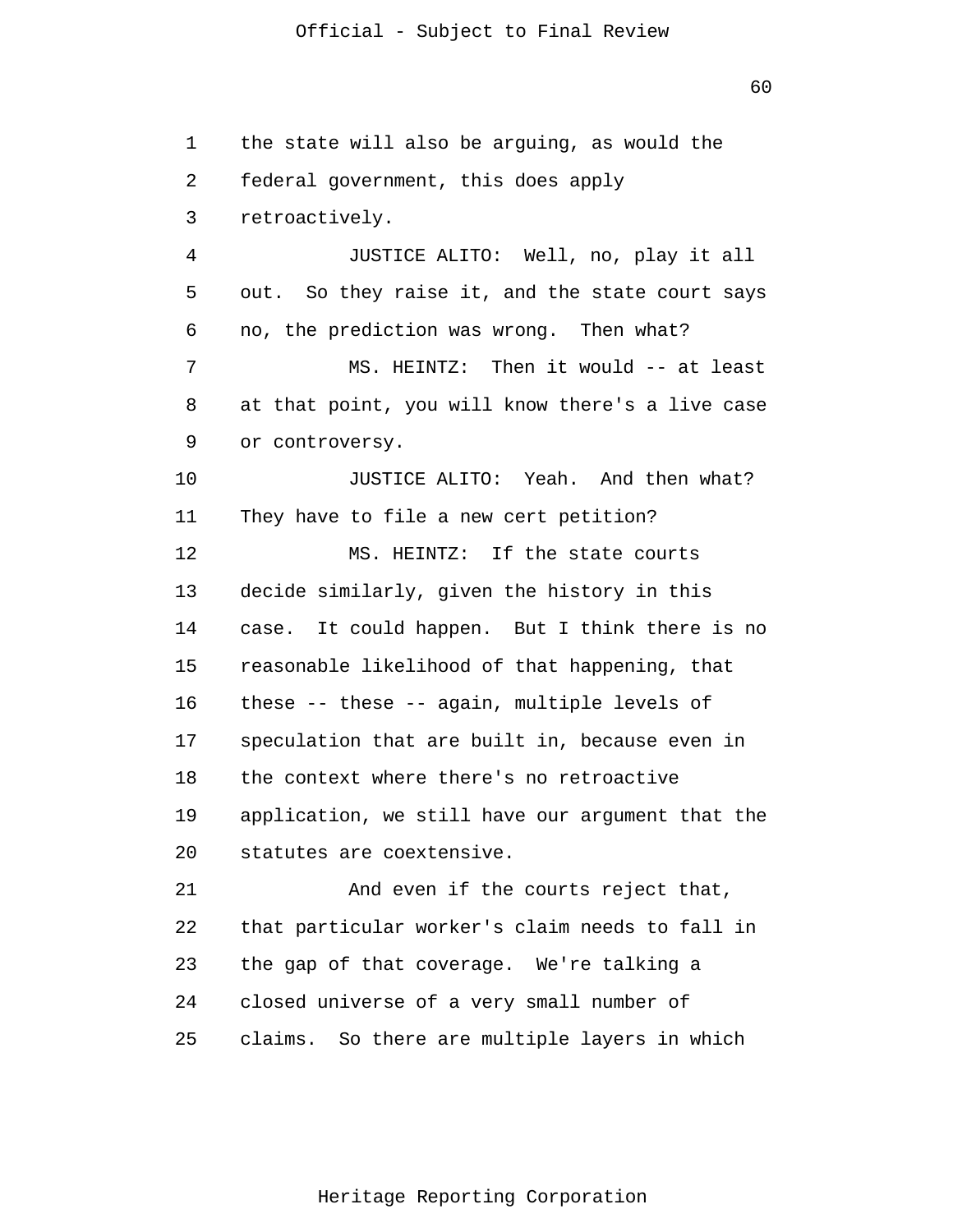1 2 3 4 5 6 7 8 9 10 11 12 13 14 15 16 17 18 19 20 21 22 23 24 25 this gets resolved based on state law grounds that never have to reach the invalidity of the underlying statute. And so, given all of that layer of speculation, it really isn't sufficient to establish a live case or controversy in this case. CHIEF JUSTICE ROBERTS: Thank you, counsel. Justice Thomas? Justice Breyer, anything further? Justice Alito, Anything? Justice Gorsuch? Nothing? Thank you, counsel. MS. HEINTZ: Thank you. CHIEF JUSTICE ROBERTS: Rebuttal, Mr. Stewart? REBUTTAL ARGUMENT OF MALCOLM L. STEWART ON BEHALF OF THE PETITIONER MR. STEWART: Thank you, Mr. Chief Justice. First, Respondents have said -- have characterized our challenge as focusing on the potential collateral consequences of HB 1723. But, when we sought declaratory and injunctive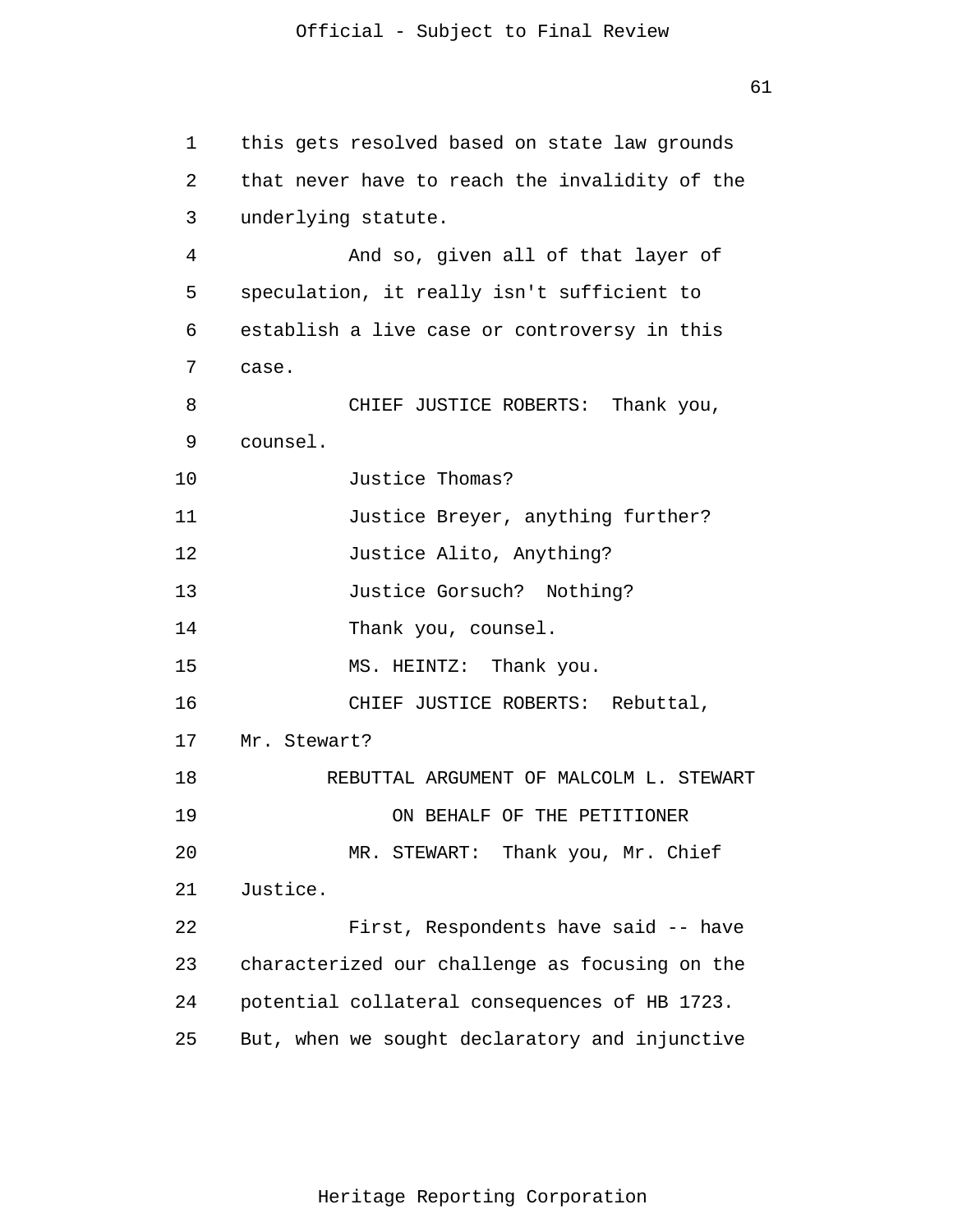1 2 3 4 5 6 7 8 9 10 11 12 13 14 15 16 17 18 19 20 21 22 23 24 25 relief at the outset against enforcement and application of HB 1723, that is a law that is applied and enforced in the context of individual benefits determinations. And so the very thing we were asking for was an order saying don't apply and enforce these unique standards in determining individual claimants' entitlement to benefits. And our position is there is still a sufficient possibility that this will wind up happening, that the case is not moot. The second thing is that, Justice Kagan, you referred to the possibility of certification. And, certainly, there is a process by which this Court can certify state law questions to the -- the state supreme court. It's often done when the Court feels that it needs to know what state law dictates before it can resolve the federal question. I've never known of it being done to inform the Court's determination whether a case is moot, and I think that's partly because cases like Mission Products really set the -- the applicable framework. Mission Products says the very existence of substantial uncertainty is a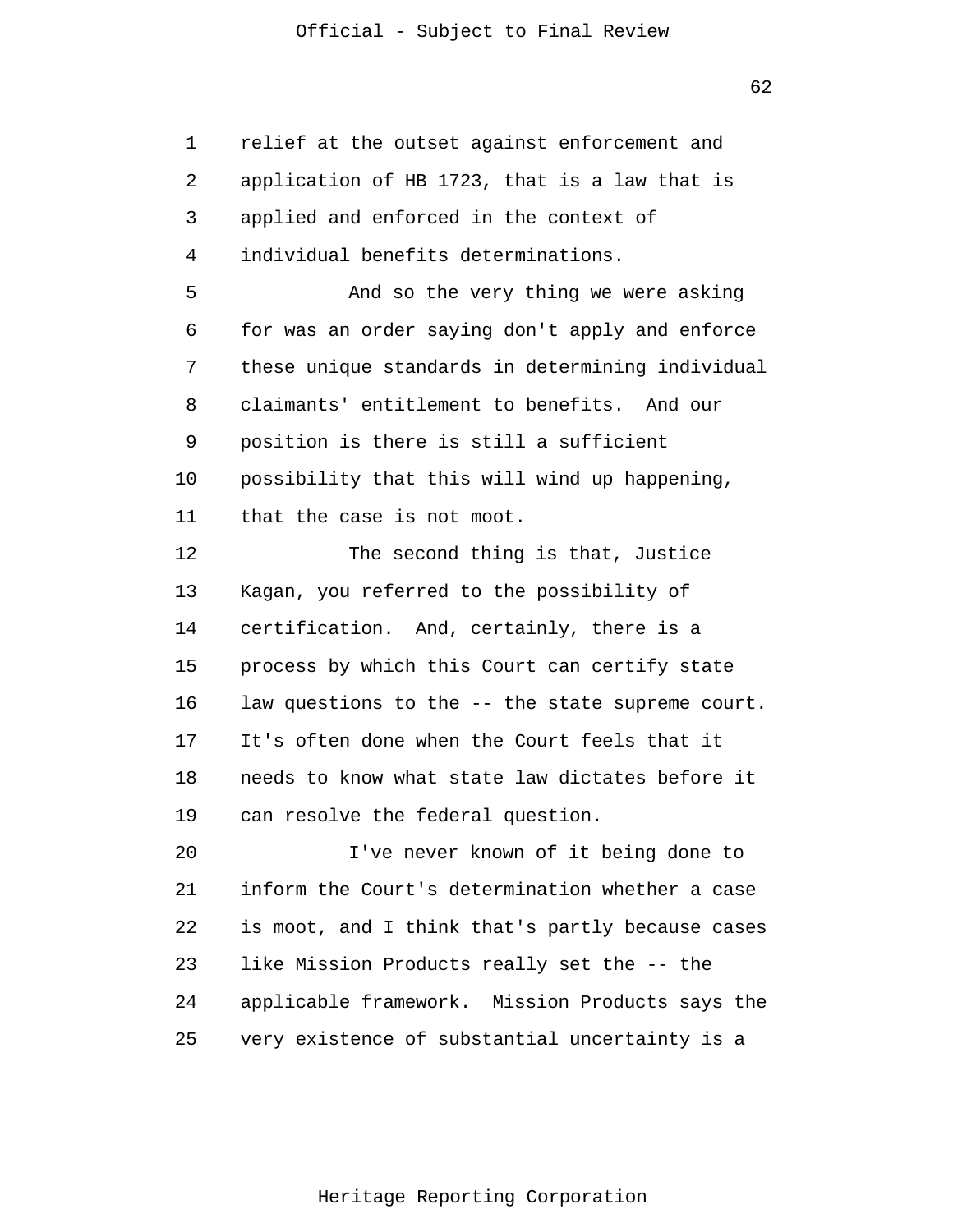1 2 3 4 5 6 7 basis for finding the Court not to be moot. It is often the case that when the Court grants cert on -- on a precise question, the ultimate practical consequences of its ruling are not clear because those depend on subsequent determinations as to other questions. That doesn't make the case moot.

8 9 10 11 12 13 14 15 16 The third thing, Justice Gorsuch, you asked about what would the authority be to vacate. We -- we think that the Court has recognized a -- a broad authority to vacate based on the principles of equity. Often, when the Court has vacated judgments below, it's done so in summary orders, and, therefore, the -- the legal principles have not been fleshed out as much as they could be.

17 18 19 20 21 22 23 24 25 But we would also say, if there is doubt about the Court's authority to vacate, the Court certainly shouldn't leave the judgment intact. It would really create dismal incentives to tell a state that if you can reduce the practical significance of the question presented enough for the Court to DIG but not enough for the court case to be moot, you can preserve your favorable judgment.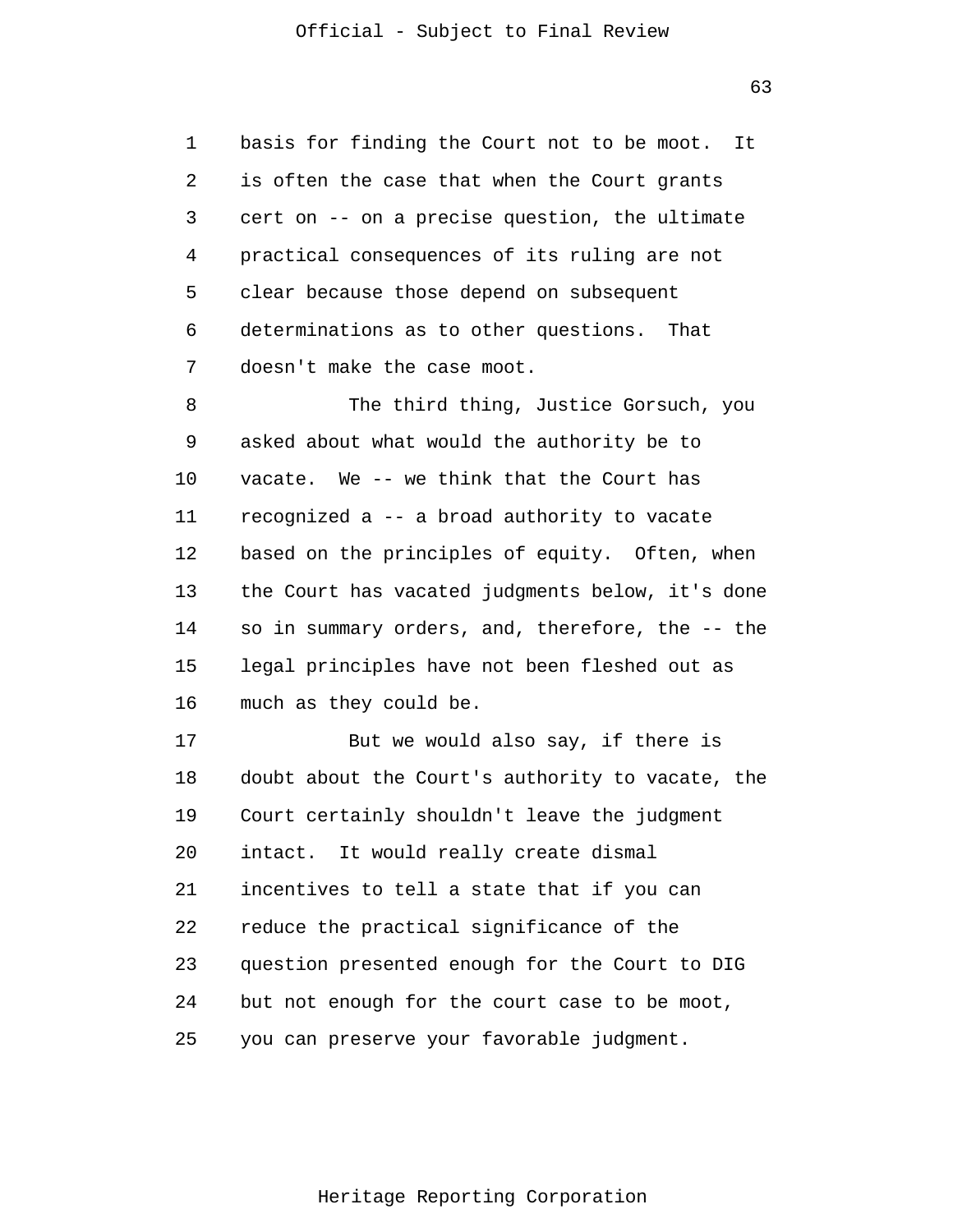| 1  | The fourth thing, just as a point of             |
|----|--------------------------------------------------|
| 2  | clarification, Justice Kagan, you asked about    |
| 3  | federal employees. Section 3172(c) says that     |
| 4  | the authorization doesn't disturb Section 8101   |
| 5  | of Title 5, and that's the Federal Employees'    |
| 6  | Compensation Act. It's apparent on the face of   |
| 7  | 3172 that this doesn't affect federal employees. |
| 8  | It affects only federal contract workers.        |
| 9  | But the reason that the Court has                |
| 10 | always framed the antidiscrimination principle   |
| 11 | as no discrimination against the federal         |
| 12 | government or those with whom it deals is that   |
| 13 | it's often predictable that when there is        |
| 14 | discrimination against federal contractors, the  |
| 15 | costs of that discrimination will ultimately be  |
| 16 | borne by the United States.                      |
| 17 | And the last thing, in response to               |
| 18 | Justice Breyer's question, our complaint here is |
| 19 | not that Washington is treated -- treating the   |
| 20 | workers too generously. If Washington wanted to  |
| 21 | spend its own funds to benefit a class of        |
| 22 | Washington residents that it believed had not    |
| 23 | been treated as well as they should have by the  |
| 24 | federal government, its authority to spend state |
| 25 | treasury funds wouldn't be impacted by           |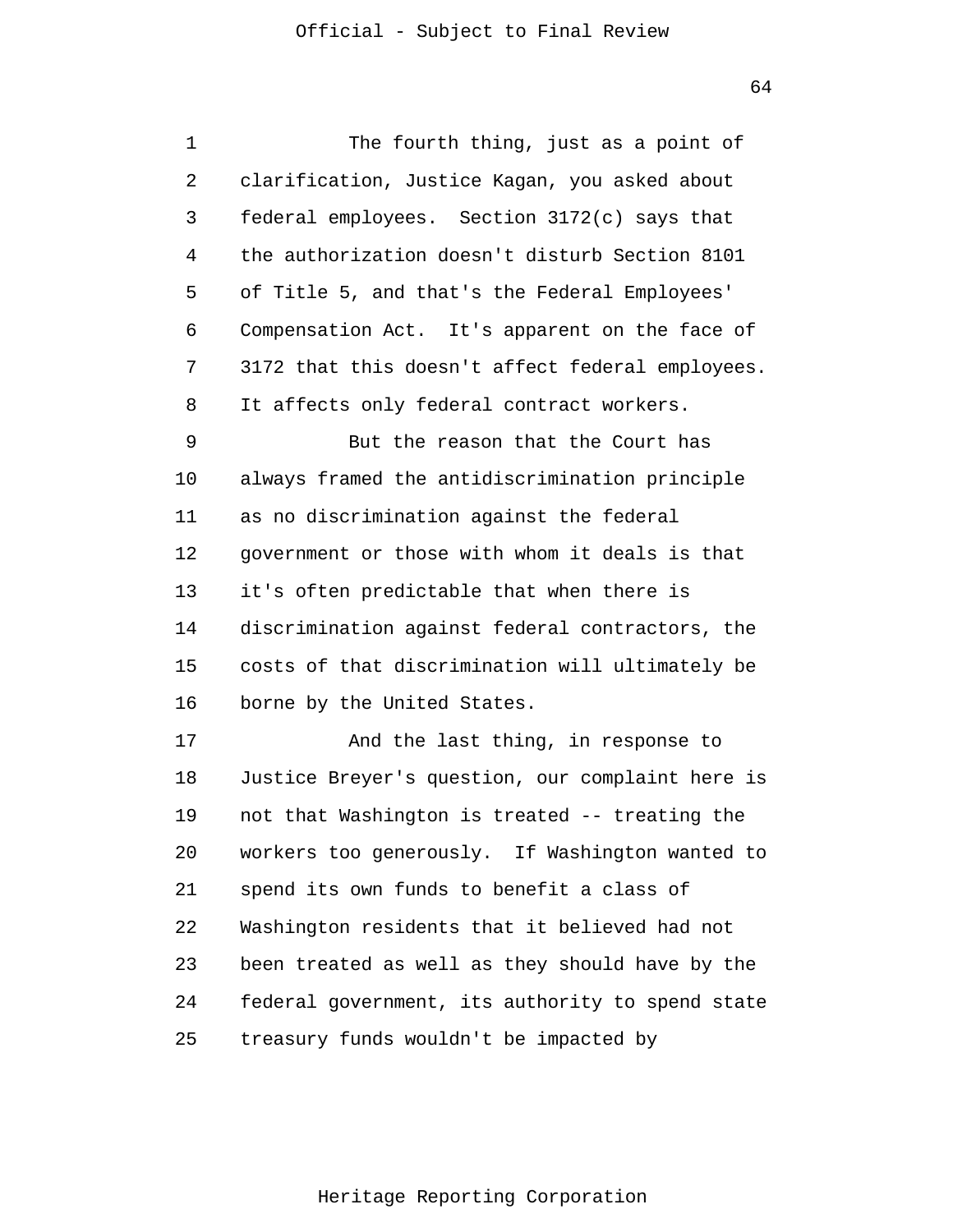```
1 
 2 
 3 
 4 
 5 
 6 
 7 
 8 
 9 
10 
11 
12 
13 
14
15
16
17
18
19
20
21
22
23
24
25
       principles of intergovernmental immunity.
                  The problem here is that Washington 
      has decided that the United States should be
       doing more for this class of Washington 
      residents, but it's not within the power of a
       single state to determine how much the federal 
      government should be doing to solve a national
       problem.
                  Thank you, Mr. Chief Justice. 
                CHIEF JUSTICE ROBERTS: Thank you, 
      counsel. The case is submitted. 
                 (Whereupon, at 11:03 a.m., the case 
      was submitted.)
```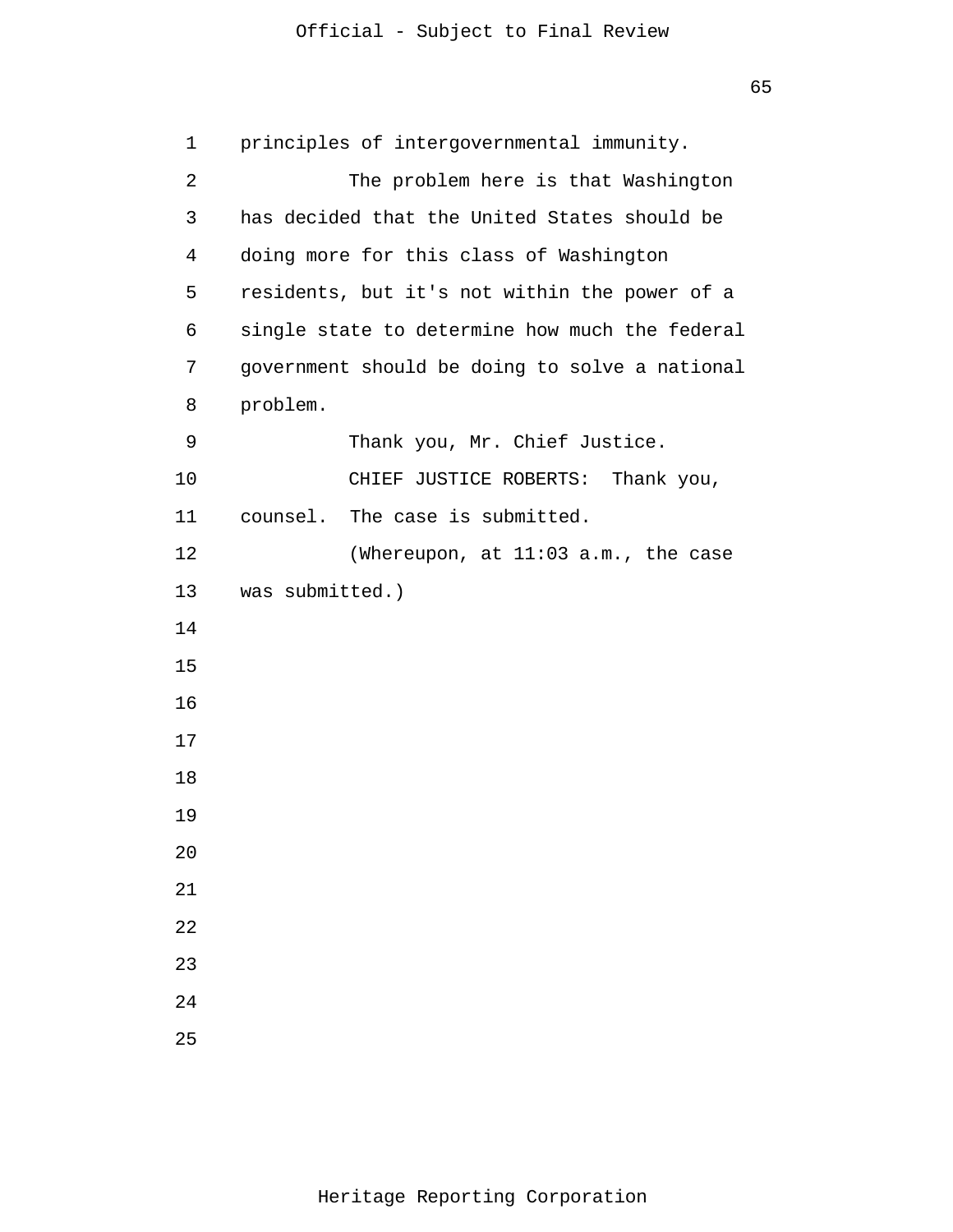| 1                                    | <b>actors</b> [1] <b>48:</b> 22    | applies [11] 3:25 6:22 22:3 30:16             | basically [4] 23:10 26:4 45:25 53:       |
|--------------------------------------|------------------------------------|-----------------------------------------------|------------------------------------------|
|                                      | acts [1] 36:14                     | 41:13,15,17 42:16 43:21 47:4 59:              |                                          |
| 10:00 [2] 1:16 3:2                   | actual [2] 6:3 59:6                | 7                                             | basis [7] 9:14,16 28:24 32:10 45:        |
| 11:03 [1] 65:12                      | actually [3] 16:22 42:14 53:11     | apply [42] 4:6,8 7:6 10:21 11:5,12            | 24 52:16 63:1                            |
| 13 [1] 43:17                         | additional [2] 7:19 33:14          | 13:15 15:2,9 17:2 26:13,13 27:18,             | bear [2] 9:13 21:7                       |
| 14 [1] 43:15                         | address [2] 44:21 56:21            | 25 28:1,3,10,25 29:1 32:1,24 34:              | beginning $[1]$ 27:17                    |
| 140 [2] 33:3,25                      | addressed [1] 16:18                | 15 37:10 38:6 41:9 47:1,12,25 48:             | behalf [8] 1:20,23 2:4,7,10 3:8 29:      |
| 160 [1] 33:2                         | adjudicated [1] 33:4               | 7,25 49:2 50:10,10 54:9 55:14 56:             | 10 61:19                                 |
| 1723 [16] 3:14,21 5:14,16,24 7:2,    | administrative [1] 28:25           | 20, 22, 23 57: 2 58: 5 60: 2 62: 6            | behind [1] 12:3                          |
| 16 8:4 9:25 11:9,23 13:14 17:12,     | adopted [5] 11:22 12:1 20:16,17    | applying [1] 9:25                             | believe [3] 44:22 52:24 59:1             |
| 12 61:24 62:2                        | 45:17                              | appreciate [1] 44:11                          | believed [2] 18:12 64:22                 |
| 18 [1] 1:11                          | adopts [1] 11:11                   | approximately [2] 33:2,25                     | below [6] 8:20,25 9:5 30:2 40:7 63:      |
| 1934 [1] 12:5                        | adverse [1] 20:14                  | April [1] 1:11                                | 13                                       |
| 1936 [2] 45:17 55:23                 | affect [2] 9:2 64:7                | area [2] 20:12 41:14                          | benefit [5] 3:15,18 5:17 24:11 64:       |
| $\boldsymbol{2}$                     | affects [1] 64:8                   | areas [2] 6:10 41:16                          | 21                                       |
|                                      |                                    |                                               |                                          |
| 200 [1] 33:24                        | affirmative [1] 9:7                | aren't [1] 23:8                               | benefits [14] 5:20 7:8,11,18 8:3 12:     |
| 2022 [1] 1:11                        | agency [6] 5:2 22:13,15 28:9,25    | argue [1] 55:22                               | 12 30:18 31:4 32:7,10 33:13 36:6         |
| 21-404 [1] 3:4                       | 56:9                               | argues [1] 30:9                               | 62:4.8                                   |
| 29 [1] 2:7                           | agree [3] 24:16 32:8 56:3          | arguing [1] 60:1                              | benefitted [1] 32:5                      |
| 3                                    | agreement [1] 50:25                | argument [23] 1:15 2:2,5,8 3:4,7 4:           | bet [1] 42:5                             |
|                                      | aimed [4] 27:12 55:9,10 56:6       | 17 7:3 17:17 27:10 29:9 32:21.23              | better [3] 23:2 35:14 40:19              |
| $3$ [1] $2:4$                        | AL [1] 1:6                         | 34:4 37:21 39:11 42:11,16 55:13,              | between [6] 8:16 24:25 45:4 54:4         |
| 3170 [1] 4:3                         | ALITO [13] 14:12 17:16 18:15 19:   | 15 57:19 60:19 61:18                          | 57:5,12                                  |
| 3172 [5] 10:12 27:12 28:12 55:10     | 21 27:2 44:11 45:7,21 59:18,23     | arguments [10] 15:22,22 16:2,4                | beyond [1] 34:22                         |
| 64:7                                 | 60:4,10 61:12                      | 38:16 42:15 44:10 58:10,15 59:25              | bill [1] 24:10                           |
| 3172(a [8] 4:4,5 9:8 11:25 12:19     | alive [1] 35:1                     | around [1] 54:19                              | <b>bit</b> [2] <b>19:7 51:</b> 6         |
| 15:18 26:19 28:17                    | alleged [1] 59:12                  | arrangements [1] 4:24                         | <b>board</b> [1] 7:12                    |
| 3172(c [1] 64:3                      | allow [5] 33:15 48:17 55:4 57:4,11 | Article [2] 37:15 44:12                       | bodies [1] 55:11                         |
|                                      | allowed [1] 29:18                  | aside [1] 5:17                                | body [4] 28:1,2,8,10                     |
| 4                                    | allows [7] 12:19 29:15 33:12 45:8. | assert [2] 36:24 42:19                        | <b>borne</b> [1] 64:16                   |
| 40 [1] 4:3                           | 8 52:17 54:4                       | asserted [1] 36:23                            | <b>bothering</b> [1] 50:16               |
| 5                                    | already [9] 30:7 33:23 43:2 45:17  | Association [1] 36:19                         | <b>bought</b> [2] 19:4,8                 |
|                                      | 48:3.3 54:3 55:20 57:7             | assume [1] 40:23                              | bound [2] 47:10 48:13                    |
| 5 [1] 64:5                           | ambiguity [3] 21:14,23 38:13       | assumed [1] 53:20                             | breach [1] 19:23                         |
| 56 [1] 54:19                         | ambiguous [3] 13:19,23 23:1        | <b>assumes</b> [1] 30:11                      | breadth $[1]$ 26:5                       |
| 5890 [10] 3:13 4:18 5:7,12,19 6:6 7: | amend [2] 52:5,15                  | Atomic [7] 12:18 14:1,25 15:18 23:            | break [1] 11:15                          |
| 2,6 8:6 20:25                        | amended [1] 9:23                   | 24 24:16 25:1                                 | Breyer [13] 27:1 40:22 43:1,10,12        |
| 6                                    | <b>America [1] 54:17</b>           | attenuated [1] 36:18                          | 44:1,5,8 49:3 50:12,15 53:13 61:         |
|                                      |                                    |                                               |                                          |
| 61 [1] 2:10                          | <b>amount</b> [1] <b>33:</b> 13    | attributable [1] 5:4                          | 11                                       |
| 66 [5] 33:25 40:25 41:2,7 59:22      | analogous [1] 23:12                | authority [18] 10:25 13:11 16:19,             | Breyer's [1] 64:18                       |
| 8                                    | analogue [1] 26:18                 | 21 25:10 27:15,17,25 39:17 44:1               | brief [1] 19:23                          |
|                                      | analogues [1] 23:21                | 48:4 50:8 52:13 56:7 63:9,11,18               | <b>briefing</b> [1] 38:16                |
| 80 [1] 22:22                         | and/or [1] 25:10                   | 64:24                                         | <b>broad</b> [9] 21:24 38:23 45:1 46:24  |
| 8101 [1] 64:4                        | another [3] 18:19 25:17 54:21      | authorization [3] 26:13,16 64:4               | 52:6,8,13 56:11 63:11                    |
| 9                                    | answer [4] 13:13 14:14 19:22 40:   | authorize [3] 4:4,9 22:24                     | broadly [3] 5:25 16:6 51:5               |
| 90 [1] 7:15                          | 18                                 | authorized [2] 11:25 29:1                     | <b>built</b> [1] 60:17                   |
|                                      | anticipate [1] 54:12               | authorizes [4] 4:6 13:15 17:4 28:             | <b>burden</b> [1] 3:20                   |
| A                                    | antidiscrimination [4] 10:15 24:   | 12                                            | burdens [2] 4:11,21                      |
| <b>a.m</b> [3] <b>1:16 3:2 65:12</b> | 7 26:9 64:10                       | available [2] 20:21 59:2                      | <b>busy</b> [1] 41:20                    |
| ability [1] 33:9                     | anybody [1] 23:10                  | avoiding [1] 9:20                             | $\mathbf C$                              |
| able [4] 5:15 12:11 13:11 14:8       | anyplace [1] 17:21                 | avoids [1] 40:24                              |                                          |
| above-entitled [1] 1:14              | apologies [1] 36:8                 | award [1] 49:15                               | came [1] 1:14                            |
| absolutely [2] 31:3 43:13            | apparent [2] 24:8 64:6             | awards [1] 27:17                              | candidly [1] 34:24                       |
| absorb [2] 4:24 24:14                | appeal [4] 7:11 30:19 38:8 41:5    |                                               | cannot [2] 32:24 47:9                    |
| abstract [1] 44:15                   | APPEARANCES [1] 1:18               | B                                             | care [2] 44:15 55:2                      |
|                                      | appears [1] 22:23                  | back [3] 40:24 43:3 57:20                     | carried [1] 3:19                         |
| accept [1] 34:9                      | appliance [1] 27:16                | <b>bad</b> [2] $43:18,23$                     | Case [48] 3:4, 11, 17 4: 16, 20 9: 8, 15 |
| accident [1] 12:6                    | applicable [4] 12:12 28:8 55:12    | <b>bar</b> [2] 33:18 38:18                    | 10:7 15:3,24 18:7 19:14,15,16 24:        |
| <b>account</b> [1] 9:12              | 62:24                              | <b>BARRETT</b> [17] <b>15:20 19:18,20 20:</b> | 17 29:21 31:5,8,9,19 32:9 34:21          |
| acknowledge [4] 3:12 13:24 19:9      |                                    | 1 27:5 28:6,21 29:3 37:17 47:19               | 35:15 36:18 37:5,13 38:19 39:11,         |
| 31:20                                | application [9] 15:1 32:17 36:15   | 48:15 49:4,19 55:6,16 56:1,20                 | 21 44:4, 14, 24 52:10 57:22 59:11,       |
| acknowledged [2] 34:25 44:25         | 37:12 38:14 42:20 43:5 60:19 62:   | <b>barriers</b> [1] 47:17                     | 13,15 60:8,14 61:6,7 62:11,21 63:        |
| act [4] 5:2 46:16 53:21 64:6         | 2                                  | <b>based</b> [9] 18:2 37:2 45:19 54:5,6,7     | 2,7,24 65:11,12                          |
| actor [6] 29:17 45:12 46:6 47:7 48:  | applied [6] 5:24 11:23 12:9 46:18  | 55:5 61:1 63:12                               | case-in-chief [2] 36:21 59:13            |
| 13 50:9                              | 56:18 62:3                         |                                               |                                          |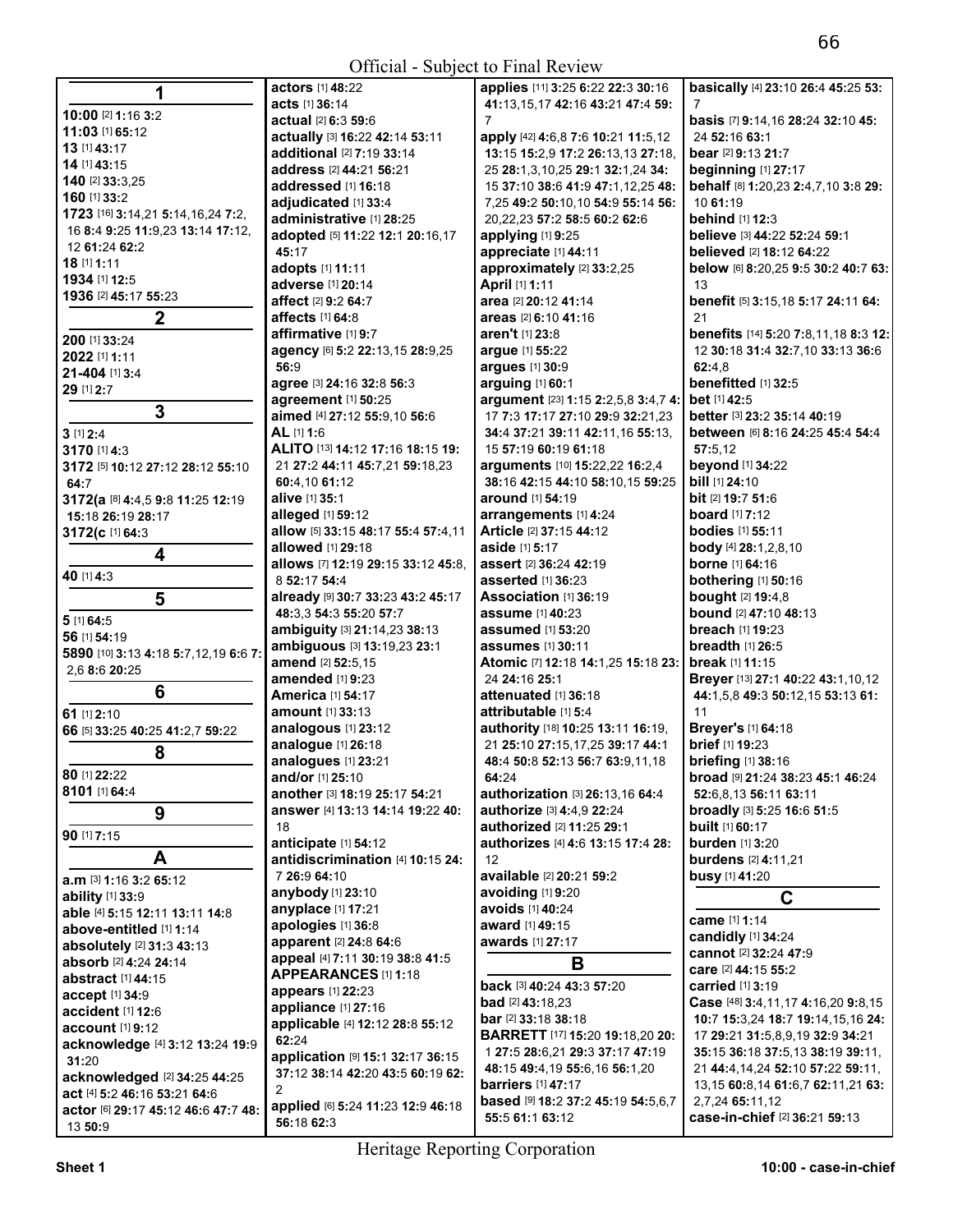|                                         | clear [13] 8:5 22:8 25:19 34:11 37:                | control [1] 48:20                   | decline [1] 30:1                     |
|-----------------------------------------|----------------------------------------------------|-------------------------------------|--------------------------------------|
| cases [16] 9:14 20:22 30:19 32:2        |                                                    |                                     |                                      |
| 33:7.11 34:25 37:1 41:7 44:7.21         | 18,23 38:2 42:3,6 43:13 57:9 59:4                  | controls [1] 27:20                  | decreased [1] 39:6                   |
| 58:3,13 59:21,22 62:22                  | 63:5                                               | controversies [1] 44:21             | defense [1] 45:23                    |
| categories [2] 6:7 20:8                 | clearly [3] 21:11,18 22:5                          | controversy [12] 7:7 30:10 35:9     | deferential [1] 49:6                 |
|                                         |                                                    |                                     |                                      |
| category [1] 21:1                       | close [1] 6:11                                     | 36:21 37:14,14 40:5 44:14,24 59:    | define [1] 51:5                      |
| causation [4] 11:10 13:16 17:23         | closed [7] 33:1,23,24 34:1 58:13,                  | 11 60:9 61:6                        | defined [3] 6:1 22:13 41:14          |
| 18:4                                    | 13 60:24                                           | Cooper [1] 22:4                     | definition [1] 19:6                  |
|                                         |                                                    |                                     |                                      |
| cede [1] 48:4                           | closest [1] 14:15                                  | corporate [1] 18:21                 | degree [2] 22:7 24:12                |
| ceded [1] 12:9                          | coextensive [3] 5:23 37:7 60:20                    | correct [2] 11:22 40:7              | <b>denied</b> [1] 7:11               |
| ceiling [1] 51:18                       | collateral [3] 37:1 59:13 61:24                    | correctly [2] 27:11 40:3            | dense [1] 47:21                      |
|                                         |                                                    |                                     |                                      |
| center [1] 6:15                         | colleagues [1] 21:12                               | correlated [1] 20:18                | Department [2] 1:20 11:3             |
| central [1] 22:19                       | collectively [1] 41:16                             | COStS [4] 4:25 5:4 24:14 64:15      | depend [3] 17:17 49:17 63:5          |
| cert [3] 9:22 60:11 63:3                | come [3] 14:16 41:7 43:19                          | couldn't [2] 17:10 42:9             | depends [1] 34:4                     |
|                                         |                                                    |                                     |                                      |
| certain [3] 26:14 28:19 34:20           | comes [2] 10:16 18:16                              | Counsel [9] 21:9,17 26:24 29:5 31:  | Deputy [2] 1:19,22                   |
| certainly [10] 9:4,8 23:10 24:2 28:     | commonly [1] 20:20                                 | 7 37:17 61:9,14 65:11               | described [1] 12:18                  |
| 16 31:17 38:23 39:5 62:14 63:19         | commonplace [1] 26:10                              | counterfactual [1] 14:15            | description [1] 56:8                 |
|                                         |                                                    |                                     | desk [1] 20:5                        |
| certification [1] 62:14                 | comparator [1] 15:4                                | country [2] 23:13 24:3              |                                      |
| certify [1] 62:15                       | comparison [1] 13:6                                | couple [1] 35:22                    | determination [3] 33:16 50:7 62:     |
| certifying [1] 58:21                    | compensated [1] 41:4                               | <b>course</b> [1] 38:5              | 21                                   |
|                                         |                                                    |                                     | determinations [2] 62:4 63:6         |
| certiorari [3] 8:14,18 34:19            | compensation [16] 4:8 5:4 10:14,                   | COURT [50] 1:1,15 3:10 8:20 9:6,9,  |                                      |
| challenge [2] 33:6 61:23                | 21 11:2,20 13:4 23:15 25:13 26:                    | 11, 19 10:4 12:5, 17 14: 24 29: 12, | determine [2] 37:5 65:6              |
| challenged [2] 29:19 30:8               | 21 28:3 45:18 46:16 49:10 54:2                     | 20 30:1,5 31:1,10,13,18,20 33:21    | determined [1] 42:20                 |
|                                         |                                                    |                                     |                                      |
| challenging [3] 33:20 59:5,6            | 64:6                                               | 34:5, 10 35:3 36:18 37:15 38:23     | determining [1] 62:7                 |
| chance [1] 58:14                        | complaint [1] 64:18                                | 39:4,19 40:9,11 43:17 44:21 47:     | developments [2] 8:8 36:5            |
| change [2] 18:3 39:20                   | complaints [1] 36:3                                | 14 57:7 58:4,22 60:5 62:15,16,17    | dictates [2] 12:19 62:18             |
| changed [1] 32:7                        |                                                    |                                     |                                      |
|                                         | completely [1] 27:21                               | 63:1,2,10,13,19,23,24 64:9          | different [9] 44:7 45:4,19 50:13 53: |
| changes [2] 24:25 32:2                  | compliance [5] 11:1 16:20 27:16                    | Court's [11] 3:16 4:12 9:16 10:6    | 3,4 54:5 57:5,12                     |
| changing [1] 38:8                       | 55:17 56:8                                         | 15:17 22:20 24:20 31:6 38:25 62:    | differential [1] 46:3                |
| characteristics [1] 18:2                | comply [1] 48:13                                   | 21 63:18                            | differently [2] 45:19 54:14          |
|                                         |                                                    |                                     |                                      |
| characterization [1] 15:17              | concedes [1] 30:4                                  | courts [12] 7:22 8:1 31:24 34:14    | $DIG$ [1] 63:23                      |
| characterized [1] 61:23                 | concern [3] 23:11 44:12,15                         | 35:4 37:5,9 38:6 43:15 58:5 60:12,  | direct [1] 57:10                     |
| charge [1] 16:12                        | <b>concerned</b> [2] 21:5 23:14                    | 21                                  | directed [2] 16:16 55:14             |
|                                         |                                                    |                                     |                                      |
| charged [5] 10:25 16:19 27:15 28:       | conclude [1] 54:2                                  | coverage [4] 5:23 10:1 37:9 60:23   | directly [2] 31:18 57:13             |
| 956:7                                   | concluded [1] 55:1                                 | covered [8] 5:13 7:2,2,14,16,23     | discouraged [1] 10:9                 |
| check [1] 52:4                          | confident [2] 35:2 58:4                            | 11:19 30:23                         | discretionary [1] 9:17               |
|                                         |                                                    |                                     |                                      |
|                                         |                                                    |                                     |                                      |
| CHIEF [27] 3:3,9 10:10,18 11:14         | conflict [4] 47:9,11 49:22 50:3                    | <b>covers</b> [1] 5:12              | discriminate [2] 14:4 21:18          |
| 12:23 13:20 14:13 16:11 23:6,17         | Congress [24] 12:14 16:7 22:5,11                   | create [1] 63:20                    | discriminates [1] 3:21               |
|                                         |                                                    |                                     |                                      |
| 26:23 29:4,6,8,11 34:3,17 35:7 36:      | 23:21 24:23 25:2 29:14 31:25 46:                   | <b>criterion</b> [1] 20:17          | discriminating [1] 19:2              |
| 10,16 46:9 61:8,16,20 65:9,10           | 20 48:2,17 49:8 50:6 51:23 52:4,                   | crucial $[1]$ 6:5                   | discrimination [7] 15:25 19:17       |
| choose [1] 25:14                        | 23,24 53:6,14 54:1,12,25 56:14                     |                                     | 20:13,23 64:11,14,15                 |
|                                         |                                                    | crystallized [1] 36:2               |                                      |
| <b>chord</b> [1] <b>50:</b> 24          | congressional [1] 26:16                            | currently [1] 6:15                  | discriminatory [3] 4:4 24:18 26:     |
| chose [2] 33:7 45:18                    | consequence [1] 55:24                              |                                     | 20                                   |
| <b>circle</b> [1] <b>57:20</b>          | <b>consequences [3] 37:1 61:24 63:</b>             | D                                   |                                      |
|                                         |                                                    | $D.C$ [2] 1:10,20                   | disfavored [1] 14:3                  |
| Circuit's [1] 8:17                      | $\overline{4}$                                     |                                     | dismal [1] 63:20                     |
| circumstance [2] 18:9 49:21             | consideration [1] 38:25                            | Dakota [1] 47:15                    | dismiss [1] 39:11                    |
| <b>circumstances</b> [7] 17:6 18:19 24: | considered [1] 36:18                               | damages [3] 36:23,25 59:15          | disposed [3] 6:8,21 41:24            |
|                                         |                                                    | dangerous [1] 50:21                 |                                      |
| 8 32:7 45:20 50:11 55:5                 | considering [2] 4:16 44:17                         |                                     | disputes [1] 22:7                    |
| civilians [1] 19:8                      | consistent [4] 15:12,14,15,16                      | dangers [3] 21:5 24:5 54:23         | distinction [1] 57:5                 |
| claim [11] 5:16 7:14,20 32:15 36:       | constitutional [4] 24:19 29:23 33:                 | <b>date</b> [1] <b>7:5</b>          | distinctive [1] 54:7                 |
| 20 37:8 42:18,19,25 43:7 60:22          | 21 48:23                                           | day [1] 50:17                       |                                      |
|                                         |                                                    | dead [1] 44:16                      | distinctly [1] 14:3                  |
| claimant [6] 7:10,14,16,17,23 8:2       | constitutionality [2] 33:6,10                      |                                     | distinguish [1] 57:12                |
| claimant's [1] 7:8                      | construction [2] 5:22 6:16                         | deals [3] 3:23 59:12 64:12          | distinguishing [2] 45:3 54:4         |
| claimants' [1] 62:8                     | context [5] 4:16 31:15 59:25 60:                   | <b>dealt</b> [1] <b>56:13</b>       | disturb [1] 64:4                     |
|                                         |                                                    | decent [1] 37:19                    |                                      |
| claiming [1] 36:24                      | 18 62:3                                            |                                     | divested [1] 5:8                     |
| claims [21] 7:19 9:2 30:13,17,21,       | continuation [1] 35:8                              | decide [4] 29:20 38:24 44:13 60:    | docket [1] 10:7                      |
| 24 32:22,25 33:1,2,3,3,8,22,23,24       | continue [1] 42:18                                 | 13                                  | Doctrine [3] 12:7 28:19 49:21        |
|                                         |                                                    | decided [2] 12:14 65:3              |                                      |
| 36:3 37:11 38:8 43:1 60:25              | continuity [1] 36:6                                |                                     | DOE [3] 5:24 7:11 17:13              |
| clarification [3] 9:7 28:15 64:2        | contract [4] 17:8,15 21:3 64:8                     | deciding [1] 9:9                    | doing [8] 12:15 14:6 51:25 53:11     |
| clarity [1] 27:9                        | contractor [1] 49:14                               | decision [7] 3:13 8:13,17 10:8 12:  | 54:14 56:16 65:4,7                   |
|                                         |                                                    | 4 41:15 54:12                       |                                      |
| class [3] 24:11 64:21 65:4              | contractors [13] 4:1,10,23 14:20                   |                                     | dollars [1] 49:16                    |
| classification [1] 20:4                 | 19:2 29:16 46:12,19 47:18 53:21,                   | decisions [3] 22:4,20 30:2          | done [7] 11:24 22:25 39:19 52:23     |
| Clause [1] 47:23                        | 24 55:1 64:14                                      | declaratory [3] 36:23 57:23 61:25   | 62:17,20 63:13                       |
|                                         |                                                    | declare [1] 57:24                   |                                      |
| cleaning [1] 41:21<br>cleanup [1] 29:14 | <b>contracts</b> [2] 4:1 5:5<br>contrast $[1]$ 6:5 | declared [1] 5:16                   | double [1] 26:2<br>doubly [1] 25:14  |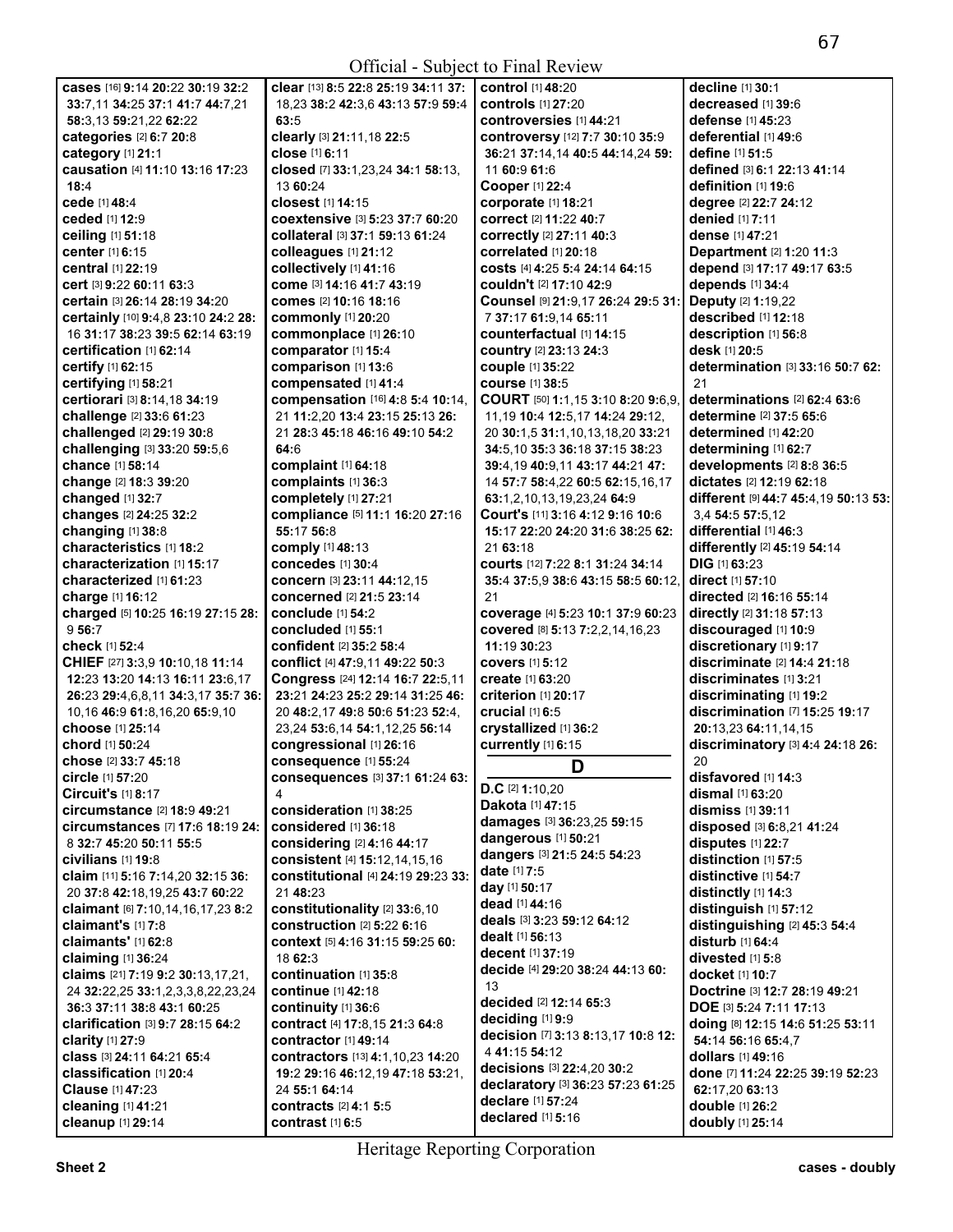**doubt** [3] **10:**19 **34:**22 **63:**18 **down** [2] **11:**15 **18:**16 **dream** [1] **53:**11 **due** [3] **8:**18 **9:**23 **32:**20 **E each** [1] **35:**23 **earlier** [1] **35:**25 **earn** [1] **18:**22 **earned** [1] **18:**22 **easy** [1] **19:**15 **economic** [1] **45:**24 **EEOICPA** [1] **23:**22 **effect** [7] **8:**21 **15:**17 **28:**23 **29:**25 **31:**4 **44:**16 **59:**17 **effective** [1] **7:**5 **effectively** [2] **5:**8 **9:**24 **effort** [1] **35:**14 **efforts** [1] **34:**20 **either** [5] **13:**7 **31:**2 **33:**22 **40:**20 **43:**  22 **eliminate** [1] **8:**9 **eliminated** [1] **30:**7 **elsewhere** [2] **53:**8,11 **Employee** [3] **46:**15 **50:**9,20 **employees** [9] **21:**20 **46:**11,11,14 **50:**18 **54:**18 **55:**2 **64:**3,7 **Employees'** [1] **64:**5 **employer** [2] **54:**6,8 **employers** [8] **45:**19 **46:**20 **51:**10 **53:**19,21 **54:**5 **55:**2,4 **enact** [4] **16:**18 **21:**4 **55:**25 **57:**2 **enacted** [10] **7:**15 **8:**16 **12:**8 **22:**22 **23:**22 **28:**17 **34:**13 **54:**3 **55:**21 **56:**  11 **enactment** [6] **3:**12 **5:**7 **8:**6 **12:**4 **15:**15 **56:**25 **enclave** [3] **12:**7,7 **28:**18 **enclaves** [1] **50:**1 **encompasses** [2] **23:**25 **24:**1 **enforce** [3] **17:**11 **55:**11 **62:**6 **enforced** [1] **62:**3 **enforcement** [2] **16:**22 **62:**1 **enforcing** [6] **11:**1 **16:**19 **27:**15 **28:**  10 **55:**17 **56:**7 **engage** [1] **26:**11 **engaged** [3] **3:**25 **24:**1 **26:**12 **engaging** [1] **35:**12 **enjoin** [1] **57:**24 **enough** [4] **19:**9 **35:**8 **63:**23,24 **ensue** [1] **3:**19 **ensure** [3] **19:**6 **36:**6 **47:**10 **ensuring** [1] **44:**20 **entered** [2] **4:**23 **5:**1 **entities** [1] **54:**10 **entitled** [2] **7:**17 **8:**3 **entitlement** [2] **7:**8 **62:**8 **entity** [1] **21:**7 **environment** [1] **23:**18 **equal** [3] **20:**11,21 **45:**24 **equally** [1] **21:**21 **equipment** [3] **18:**23 **19:**3,6 **equity** [1] **63:**12 **especially** [2] **26:**2,17 **ESQ** [3] **2:**3,6,9 **essentially** [2] **27:**13 **49:**8

| establish [1] 61:6                                                           | f      |
|------------------------------------------------------------------------------|--------|
| establishing [1] 20:16                                                       | f      |
| Estate [2] 34:11 44:3                                                        | f      |
| ET [1] 1:6                                                                   | f      |
| even [26] 3:24 4:21 5:15 7:14 8:22                                           | f      |
| 14:6 17:5,14 20:12,21 22:5 28:17                                             | f      |
| 30:19,24 32:2 38:8,16 39:4 43:15                                             | f      |
| 46:17 47:4.8 48:11 51:6 60:17.21                                             |        |
| even-handed [1] 28:24                                                        |        |
| evenhandedly [2] 4:6 26:14                                                   |        |
| events [2] 36:2 37:3                                                         |        |
| everything [1] 46:4                                                          |        |
| everywhere [1] 47:23                                                         |        |
| evident [2] 19:1 53:23                                                       |        |
| exact [1] 52:9                                                               |        |
|                                                                              |        |
| Exactly [3] 43:25 50:16 52:11                                                |        |
| example [2] 7:10 20:11                                                       |        |
| <b>exceed</b> [1] <b>44:</b> 12                                              |        |
| except [2] 41:24 48:17                                                       | f      |
| <b>exception</b> [1] 33:12                                                   | f      |
| exclusive [21] 11:8 13:13 14:23                                              | f      |
| 15:8.10 16:24 22:16 25:12.22 28:                                             | f      |
| 5 45:2 47:5,20 48:1,11,16,19 52:7,                                           | f      |
| 18 57:4,14                                                                   | f      |
| exclusively [1] 17:9                                                         | f      |
| excuse [1] 17:19                                                             | f      |
| executive [2] 27:13 56:9                                                     | f      |
| exercising [1] 9:16                                                          | f      |
| exist [2] 16:22 43:6                                                         | f      |
| existence [1] 62:25                                                          | f      |
| existing [3] 7:20 28:8 56:19                                                 |        |
| <b>exists</b> [1] 29:24                                                      | f      |
| exorbitant [1] 24:12                                                         | f      |
| expect [2] 36:10 41:24                                                       | f      |
| <b>expected</b> [2] <b>7:</b> 24 <b>23:</b> 3                                | f      |
| explanation [1] 4:14                                                         | f      |
|                                                                              | f      |
| <b>explicit [1] 19:16</b>                                                    |        |
| explicitly [1] 34:14                                                         | f      |
| explore [1] 23:4                                                             |        |
| <b>exposed</b> [1] <b>54:</b> 22                                             |        |
|                                                                              | f      |
| <b>exposures</b> [1] 54:21                                                   |        |
| express [3] 21:20 26:7,15                                                    | f      |
| expressly [1] 31:23                                                          | f      |
| <b>extant</b> [3] <b>28:</b> 8,10,16                                         | f      |
| extent [6] 11:6 13:18 17:16 21:15                                            | f      |
| 25:21 34:8                                                                   | f      |
| ⊢                                                                            | f      |
|                                                                              | f      |
| <b>FAA</b> [1] 22:4                                                          | f      |
| face [4] 3:23 12:19 14:25 64:6                                               | f      |
| <b>facial</b> [2] <b>20:</b> 4,17                                            | f      |
| <b>facially</b> [1] <b>20:</b> 17                                            | f      |
| facilities [15] 4:7 10:13,20 11:7,12                                         | f      |
| 15:2 22:14,25 25:11,11 26:15,22                                              | f      |
| 28:11 53:9,12                                                                | f      |
| <b>facility</b> [29] <b>3:</b> 24,24 <b>4:</b> 11 <b>5:</b> 25 <b>6:</b> 14, |        |
| 19 11:18,18 12:2,10,17,21 13:2                                               | f      |
| 14:8,18 15:6 17:2,7,18,20 18:1,10,                                           | f      |
| 10 21:19 25:11 28:2 29:1 45:9,22                                             | f      |
| fact ⊠ 15:10 23:7 24:20                                                      | f      |
|                                                                              | f      |
| factors [1] 39:3<br><b>fair</b> [1] <b>50:</b> 22                            | f<br>f |

| $\sim$ 1.1141 $\sim$                        |                 |
|---------------------------------------------|-----------------|
| fairly [1] 6:11                             | fulso           |
| <b>faith [1] 36:5</b>                       | func            |
| fall [2] 4:22 60:22                         | fund            |
| falls [1] 37:8                              | furth           |
| far [1] 54:13                               | futuı           |
|                                             |                 |
| <b>favor</b> [1] <b>21:</b> 10              |                 |
| <b>favorable</b> [1] <b>63:25</b>           | gallo           |
| <b>features</b> [1] <b>54:</b> 8            |                 |
| federal [98] 3:22,24 4:1,7,10,22 5:         | gam             |
| 5 11:7,7,17 12:1,6,7,9,10,17,20 14:         | gap             |
| 4, 19, 25 17: 8, 15, 18, 25 18: 1, 10, 25   | Garl            |
| 19:2,4,17 21:3,19,19 22:14,24 24:           | Garr            |
| 9 25:11 26:14,21 27:19 28:1,11,             | gave            |
| 18,25 29:13,16,22 31:21 33:5,9,19           | Gen             |
| 34:12 36:3,21 38:13 41:20 45:9              | gene            |
| 46:3,11,14,15,15,19 47:9,11,18 48:          | 215             |
| 10, 14, 24 49: 6, 14, 23, 24, 25, 25 50: 4, | gene            |
|                                             | geog            |
| 18, 19, 23 53: 12, 21, 23 55: 1, 21 56:     | geog            |
| 13 57:15 59:5,20 60:2 62:19 64:3,           | geog            |
| 5,7,8,11,14,24 65:6                         | gets            |
| feds [2] 51:16,16                           |                 |
| feel [2] 24:10 40:19                        | getti           |
| feels [1] 62:17                             | give            |
| fell [1] 44:23                              | give            |
| few [2] 41:1.1                              | 4               |
| fight [1] 32:16                             | givir           |
| fighting [1] 44:17                          | Goo             |
| file [2] 8:13 60:11                         | 23,2            |
| filed [6] 8:14,19,19 30:14,18,22            | GOF             |
| final [5] 32:18,19 33:4,8 58:15             | 12,1            |
|                                             | 63:8            |
| finances [1] 31:5                           | got [           |
| financial [8] 3:15 4:15,20,21 5:9,          | gove            |
| 17 8:7 21:8                                 |                 |
| find [2] 38:17 39:4                         | gove            |
| finding [2] 9:14 63:1                       | gove            |
| finds $[1]$ 39:5                            | 4 18            |
| fine [1] 49:16                              | 29:2            |
| firefighters [1] 20:6                       | 37:1            |
| <b>firms</b> $[1]$ 18:22                    | 24 <sub>5</sub> |
| first [13] 3:4,11 4:22 5:12 21:25 32:       | 10,1            |
| 11, 11, 14 35: 20 46: 18 47: 3 57: 21       | gove            |
| 61:22                                       | 55:7            |
| fit $[1]$ 56:9                              | govo            |
| fitting $[1]$ 24:9                          | gran            |
| fleshed [1] 63:15                           | gran            |
|                                             | gran            |
| flipping [1] 17:23                          | grea            |
| focus [1] 55:8                              | grea            |
| focusing [1] 61:23                          | grou            |
| follow [1] 41:9                             |                 |
| follows [3] 34:11 38:12 44:4                | grou            |
| force [1] 54:9                              | gues            |
| <b>forget</b> [1] <b>34:21</b>              |                 |
| form [1] 56:12                              | Hant            |
| former [5] 29:19 30:6,12,18 31:3            | 8 14            |
| forms [2] 19:16 41:23                       |                 |
| <b>forth</b> [1] <b>17:11</b>               | 29:1            |
| found [3] 31:9,12 38:19                     | Hant            |
| <b>four</b> [1] <b>58:12</b>                | Hant            |
| fourth [3] 23:5 37:21 64:1                  | happ            |
| <b>framed</b> [1] 64:10                     | happ            |
| framework [1] 62:24                         | happ            |
|                                             | happ            |
| freeze [1] 56:2                             | hard            |
| freezes [1] 55:22                           | hard            |
| full [2] 10:1 50:8                          |                 |

**fulsome** [1] **4:**14 **functions** [1] **49:**25 **funds** [2] **64:**21,25 **further** [2] **30:**3 **61:**11 **future** [4] **7:**6 **9:**14 **10:**1 **37:**3 **G gallons** [1] **54:**19 **gambit** [1] **35:**13 **gap** [2] **37:**9 **60:**23 **Garland** [1] **52:**9 **Garrick** [1] **52:**10 **gave** [1] **53:**2 **General** [4] **1:**19,22 **22:**1,4 **generally** [6] **12:**12 **22:**3 **28:**8 **48:**  21 **50:**22 **55:**12 **generously** [1] **64:**20 **geographic** [2] **41:**16 **42:**24 **geographical** [1] **42:**6 **geographically** [1] **41:**14 **gets** [1] **61:**1 **getting** [1] **56:**21 **give** [4] **4:**14 **13:**20,23 **51:**4 **given** [5] **21:**16 **26:**4 **35:**9 **60:**13 **61: giving** [1] **9:**25 **Goodyear** [9] **12:**18 **14:**1,25 **15:**18, 23,23 **24:**16 **25:**1 **57:**7 **GORSUCH** [13] **39:**8,10,22,25 **40:**  12,17 **57:**18 **58:**2,8,12,17 **61:**13 **63:**8 **got** [5] **41:**3 **43:**2 **44:**8 **51:**7 **58:**17 **govern** [2] **7:**18 **30:**17 **governed** [2] **46:**14 **54:**10 **government** [38] **3:**22 **9:**3 **12:**9 **14:**  4 **18:**25 **19:**4,17 **24:**9 **25:**13 **27:**20 **29:**22 **30:**4,9,20 **33:**5,10,19 **36:**22 **37:**18 **43:**3,20 **45:**6 **46:**4 **49:**6 **50:**  24 **51:**13 **55:**21 **56:**3,13 **57:**22 **58:**  10,14 **59:**5,21 **60:**2 **64:**12,24 **65:**7 **government's** [4] **31:**5 **36:**3 **43:**19 **55:**7 **governmental** [1] **21:**12 **grant** [3] **10:**4 **30:**5 **34:**19 **granting** [1] **52:**13 **grants** [1] **63:**2 **great** [2] **23:**11 **39:**13 **greater** [1] **20:**6 **grounds** [2] **40:**10 **61:**1 **group** [1] **50:**17 **guess** [4] **8:**23 **12:**22 **27:**9 **56:**1 **H Hanford** [20] **4:**10 **5:**24 **6:**1,23 **13:**7, 8 **14:**8 **15:**6 **17:**1,7,13 **23:**8,21,25 **29:**14 **41:**2,21 **50:**18 **53:**9 **54:**15 **Hanford's** [1] **41:**15 **Hanford-specific** [1] **23:**23 **happen** [1] **60:**14 **happened** [1] **58:**25 **happening** [3] **6:**18 **60:**15 **62:**10 **happens** [1] **17:**24 **hard** [1] **44:**17

**harder** [2] **18:**7 **19:**11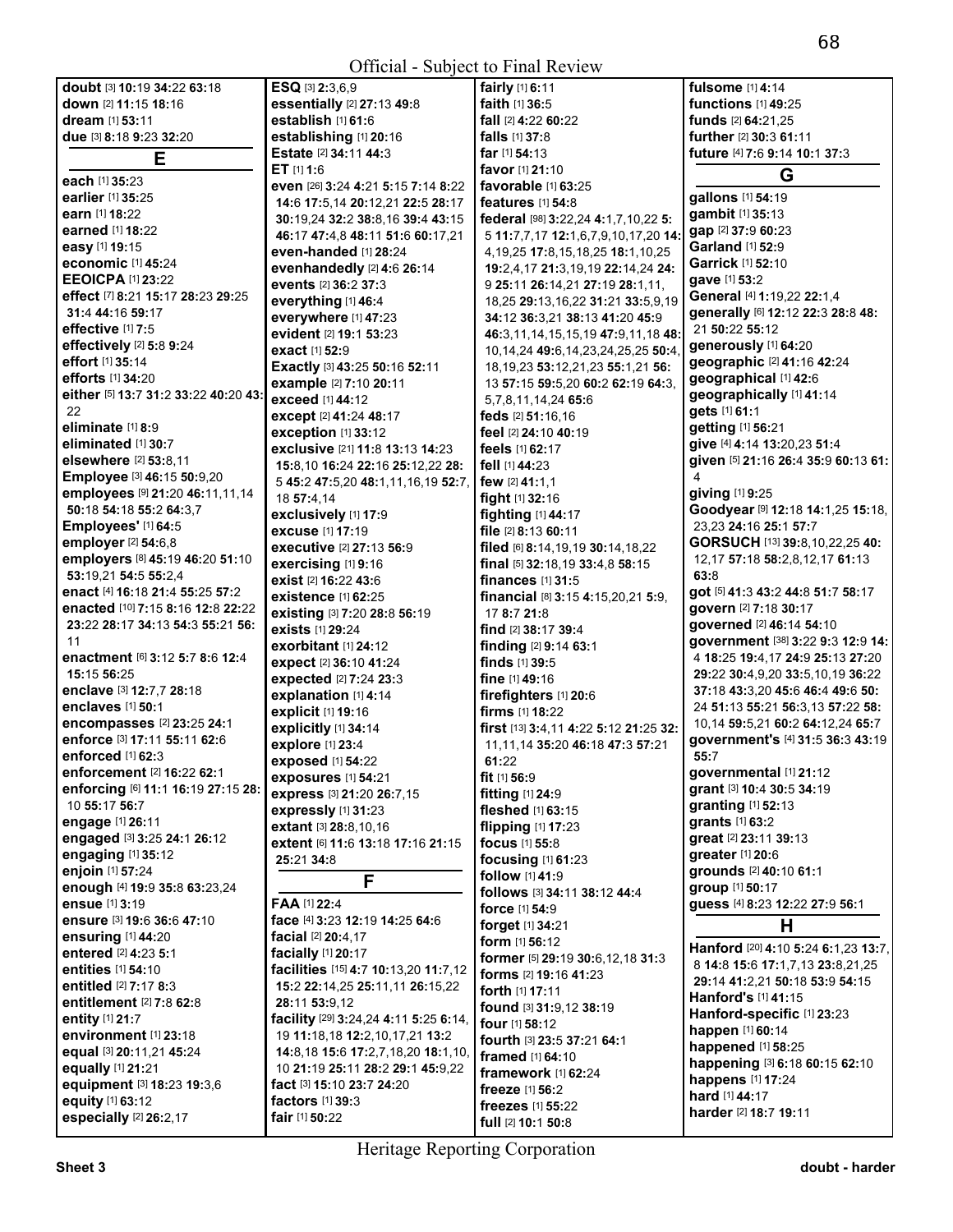| <b>harm</b> [2] 8:7,7                             | increas               |
|---------------------------------------------------|-----------------------|
| <b>hazard</b> [1] <b>54:20</b>                    | individu              |
| hazardous [4] 6:3,24 23:18 49:13                  | individu              |
| HB [16] 3:14,21 4:3 5:13,24 7:2,16                | industri              |
| 8:3 9:25 11:9,23 13:14 17:12,12                   | Industri              |
| 61:24 62:2                                        | inform [ˈ             |
| <b>hear</b> [1] <b>3:</b> 3                       | initially             |
| heavy [1] 3:20                                    | injunctio             |
| HEINTZ [57] 1:22 2:6 29:8,9,11 31:                | injunctiv             |
| 11, 17 32: 12 34: 7 35: 6, 18 36: 13,             | injury <sup>[2]</sup> |
| 17 37:24 38:22 39:9,18,24 40:9,                   | inquiry l             |
| 15,21 42:13 43:4,11,25 44:3,6,9,                  | insofar ∣             |
| 19 45:10 46:2,13 47:2 48:6,18 49:                 | instance              |
| 17,20 50:14 52:3,20 53:17 55:6,                   | instead               |
| 13, 19 56: 10, 23 58: 1, 7, 11, 16, 19, 24        | instincti             |
| 59:20,24 60:7,12 61:15                            | intact [1]            |
| held [2] 37:15 57:8                               | intende               |
| Hemberton [2] 34:11 44:3                          | intent [5]            |
| <b>high</b> [2] <b>38:18 51:8</b>                 | intentio              |
| higher [3] 17:21 18:12,21                         | intentio              |
| history [1] 60:13                                 | interest              |
| hit [1] 51:18                                     | 10:6 44:              |
| <b>Hmm</b> [1] 51:24                              | interest:             |
| <b>hold</b> [1] <b>8:2</b>                        | interfere             |
| Honor [22] 31:11,25 32:12 34:7 35:                | intergov              |
| 18 36:8 37:24 38:22 40:16 42:13                   | 2,20 25:              |
| 43:4 44:19 45:10 46:13 47:2 48:6.                 | 50:5 57:              |
| 18 52:3 53:18 58:7,11,16                          | interval              |
| hook [2] 27:7,10                                  | invalid [             |
| however [2] 3:17 35:1                             | invalida              |
| hundreds [1] 41:17                                | invalida              |
|                                                   |                       |
| hurt [3] 51:4,5,6                                 | 39:2,7                |
| hypothesizing [1] 19:21                           | invalida              |
| hypothetical [3] 17:6 18:20 26:19                 | invalidit             |
| ı                                                 | involved              |
| identified [4] 5:10 6:13 18:1.2                   | Isn't [11]            |
| identify [1] 37:20                                | 16,1640               |
|                                                   | issue [10             |
| identifying [2] 17:17 20:7<br>identity [1] 21:6   | $9,1235$ :            |
| ignore [1] 52:16                                  | issued [              |
| III [2] 37:16 44:12                               | issues <b>[</b>       |
|                                                   | issuing               |
| imagine [3] 6:10 14:18,21<br>immediately [1] 38:3 | itself <sup>[2]</sup> |
| immunities [1] 22:3                               |                       |
| immunity [19] 14:10 21:12,14 22:2,                | jobs [1] 5            |
| 6,20 25:16 26:3,7 45:5 47:16 48:3,                | judgmer               |
| 9 49:2 50:5 57:6,9,17 65:1                        | 19 33:4               |
| impact [3] 30:12 33:22 35:9                       | 63:19,25              |
| impacted [1] 64:25                                | iudame                |
| impetus [4] 12:3,25 15:14 16:3                    | iudicata              |
| implementing [1] 38:5                             | jurisdict             |
| import [1] 22:11                                  | 15:8,11               |
| <b>important</b> [1] <b>20:1</b> 0                | ، 38:24 5             |
| importing [1] 22:18                               | 10,12,16              |
| impose [3] 25:10 26:20 49:9                       | <b>Justice</b>        |
| imposed [2] 18:20 21:5                            | 23 10:10              |
| imposing [1] 25:3                                 | 14:11,12              |
| incentives [1] 63:21                              | 16 <b>18:</b> 15      |
| inchoate [1] 59:9                                 | 923:6,1               |
| incidents [2] 48:10 57:15                         | 25 27:1,              |
| including [1] 57:16<br>income [1] 18:21           | 1131:7,<br>10,1637    |

**invalidation** [1] **36:**22 **invalidity** [1] **61:**2 **involved** [1] **9:**13 **Isn't** [11] **8:**24 **9:**15 **27:**21 **35:**7,8 **39:**  16,16 **40:**4 **42:**6 **59:**10 **61:**5 **issue** [10] **9:**10 **24:**17 **29:**21,23 **34:**  9,12 **35:**1 **38:**1 **58:**21 **59:**21 **issued** [1] **31:**18 **issues** [2] **33:**21 **38:**24 **issuing** [1] **10:**8 **itself** [2] **6:**12 **24:**13 **income** [1] **18:**21 10,16 **37:**17 **38:**15 **39:**8,10,14,22, **legislative** [7] **18:**16 **20:**3,10 **35:** <sup>15</sup> **incorrect** [1] **30:**15 25,25 **40:**2,12,17,22 **43:**1,10,12 **44:** 25 **39:**20 **53:**22,25 **miles** [1] **41:**<sup>17</sup>

```
harm [2] 8:7,7 increased [1] 5:3 1,5,8,11 45:7,21 46:7,9,10,22 47: legislators [1] 56:16 
                                                       hazard [1] 54:20 individual [2] 62:4,7 19,25 48:15 49:3,4,19 50:12,15 legislature [17] 10:25 16:17,18 19: 
                                                       als [1] 30:21 52:20 53:13 55:6,16 56:1,20 57: 5 25:9 27:13 31:25 34:15 35:12,<br>al [1] 7:12 18:2.8.12.17.20 59:18.23 60:4. 21.22.24 36:4.14 50:17 51:2 55:9
                                                       H 1 16 58:2,8,12,17,20 59:18,23 60:4, 21,22,24 36:4,14 50:1<br>10 61:8,10,11,12,13,16,21 62:12 direct in 55:11
                                                       8:3 9:25 11:9,23 13:14 17:12,12 Industries [1] 11:4 10 61:8,10,11,12,13,16,21 62:12 legislatures [1] 55:11 
                                                                                          63:8 64:2,18 65:9,10
                                                       hear [1] 3:3 initially [3] 30:14,18 45:16 justification [1] 17:22 letter [2] 7:4 37:20 
                                                       heavy [1] 3:20 injunction [1] 57:23 justify [1] 18:3 levels [1] 60:16 
HEINTZ [57] 1:22 2:6 29:8,9,11 31: injunctive [1] 61:25K liability [2] 49:10,12 
                                                        11,17 <b>49:14<br>
11,20:25<br>
11,20:25<br>
11,20:25<br>
11,20:25<br>
11,20:25<br>
11,20:25<br>
11,20:25<br>
11,20:25
                                                       1737:24 38:22 39:9,18,24 40:9, inquiry [1] 20:25 KAGAN [20] 8:11,23 12:22 14:11 likelihood [3] 19:1 59:16 60:15
                                                       15,21 42:13 43:4,11,25 44:3,6,9, insofar [1] 48:17 15:19,21 24:17 25:4,23 26:138: likely [2] 9:12 19:3
                                                       1945:10 46:2,13 47:2 48:6,18 49: instance [2] 4:22 32:11 15 39:14 46:7,10,22 47:25 52:20 limit [1] 47:17
                                                       17,20 50:14 52:3,20 53:17 55:6, instead [1] 30:2 58:20 62:13 64:2 limitation [4] 28:6 49:22 50:5,6 
                                                       13,19 56:10,23 58:1,7,11,16,19,24 instinctive [1] 24:20 Kagan's [2] 40:1,3 limitations [4] 48:24,24 49:1,1 
                                                       53:20,163:20,kAVANAUGH [1] 19:19 c inted [3] <b>3:23 16:21 17:14<br>d [3] 34:13 51:24 56:14 kind [7] 14:2 16:7 24:10 35:13 49: iiiiiaation [1] 38:9
                                                        i \begin{bmatrix} 3 & 34:13 & 51:24 & 56:14 \end{bmatrix} kind [7] 14:2 16:7 24:10 35:13 49: 18:17 20:3,11 22:11 32:1 13 53:6 57:1
                                                                                          Hemberton [2] 34:11 44:3 intent [5] 18:17 20:3,11 22:11 32:1 13 53:6 57:1 little [4] 19:7 38:4 51:6 56:17
                                                       high [2] 38:18 51:8 intention [1] 22:6 kinds [1] 50:1 live [12] 30:10 36:20 37:13 40:5,6 
                                                       higher [3] 17:21 18:12,21 intentional [2] 20:13,23 known [1] 62:20 44:14,21,24 59:11,22 60:8 61:6
                                                       history [1] 60:13 interest [7] 4:20 5:9 8:24 9:19,20 L locations [1] 6:1
                                                       hit [1] 51:18 10:6 44:20 L&I [7] 11:4,11 13:15 15:9 16:23 long [4] 3:17 28:23 37:23 59:1
                                                       Hmm [1] 51:24 interests [1] 4:15 17:10 27:25 longer [4] 29:24 38:4 39:13 44:24
                                                       hold [1] 8:2 interfere [1] 47:10 L&I's [1] 16:21 look [12] 13:1 14:1,1,2 16:9 25:5
                                                       Honor [22] 31:11,25 32:12 34:7 35: intergovernmental [13] 14:922: Labor [1] 11:3 28:19 40:23 42:23 44:5 46:22 53: 
                                                       1836:8 37:24 38:22 40:16 42:13 2,20 25:16 45:4 47:16 48:8 49:1 land [11] 13:11,16 14:23 15:6,9 17: 2
                                                       43:4 44:19 45:10 46:13 47:2 48:6, 50:5 57:6,8,16 65:1 8 27:18,18 47:7 48:13,22 looking [3] 15:5 20:4 47:5
                                                       1852:3 53:18 58:7,11,16 interval [1] 24:25 lands [5] 6:6,9,10,20 41:18 loss [1] 21:8
                                                       hook [2] 27:7,10 invalid [1] 5:16 language [29] 5:22 6:5 10:24 13:1, lost [1] 58:14
                                                       however 18:12<br>
however 18:14 29:23 30:11 18:14:5 21:13,20,24 24:21 25:20 <b>lot \begin{bmatrix} 18 & 14:5 \\ 27 \cdot 14 & 28 \cdot 12 \end{bmatrix} and 19:12 18:18,24
                                                                                          hundreds [1] 41:17 invalidating [5] 3:14 29:23 30:11 27:14 28:12 34:22 45:1,3 46:23, luck [2] 43:18,24 
hurt [3] 51:4,5,6 39:2,7 24 52:6,8,12,17 55:7,8,19,22 56: M hypothesizing [1] 19:21
                                                                                          15 57:11 59:7 
                                                                                         large [1] 21:2 
                                                                                         last [4] 7:4 24:15 35:23 64:17 
                                                                                         later [1] 52:14 
                                                                                         Laughter [2] 36:12 40:14 
                                                                                         law [96] 7:6,9,13,17,18,23 8:8,16, 
                                                                                          22 9:23 10:14 11:22 12:13,15 15: 
                                                                                          1,15 16:3,16 17:4 18:24 19:10,24 
                                                                                          21:4 23:1,2 24:18 25:18 28:9,10, 
                                                                                          11 29:19,24 30:6,12,14,17,19,22 
                                                                                          31:3,21 32:1,6,9,10,15,17,24 33:6, 
                                                                                                                                      made [3] 7:4 37:19 59:25 
                                                                                                                                      majority [1] 21:3 
                                                                                                                                      MALCOLM [5] 1:19 2:3,9 3:7 61: 
                                                                                                                                       18 
                                                                                                                                      management [1] 10:7 
                                                                                                                                      maneuver [1] 10:9 
                                                                                                                                      maneuvers [1] 9:21 
                                                                                                                                      manifested [2] 22:6,11 
                                                                                                                                      many [1] 23:8 
                                                                                                                                      mark [1] 14:16 
                                                                                                                                      matter [2] 1:14 43:21 
                                                       \frac{1}{10:21} 11,12 34:8,12,15 38:6,11,12,13,14 mean [24] 10:19 12:22,25 13:2 15:<br>40:24 <b>41:3,7,12,12,12,17 42:3,6, \begin{bmatrix} 19.23 & 16:10 & 23:7.12 & 16 \\ 19.23 & 16:10 & 23:7.12 & 16 \\ 23:7 & 12.16 & 25:6 & 8.23 \end{bimmunity [19] 14:10 21:12,14 22:2, jobs [1] 50:21 40:24 41:3,7,12,12,12,17 42:3,6, 19,23 16:10 23:7,12,16 25:6,8,23 
                                                       nt [12] 8:20,25 9:5 32:18, \begin{array}{|c|c|c|c|c|c|}\n16.19.19.27.23.24 & 43.66,6,7.13.14.20 & 26.3 & 27.23 & 31.14 & 34.3 & 35.11 & 37.61 & 37.61 & 37.61 & 37.61 & 37.61 & 37.61 & 37.61 & 37.61 & 37.61 & 37.61 & 37.61 & 37.61 & 37.61 & 37.61 & 37.36:23 39:16 40:7 57:23  | 44:2,6,16,23 47:9,11 56:3,11,25 | <sub>18</sub> 44:19 50:15,17 52:23 55:10
                                                                                          impact [3] 30:12 33:22 35:9 63:19,25 57:1 58:6,6 59:4,6 61:1 62:2,16, meaning [2] 6:16 56:17
                                                       impacted [1] 64:25 judgments [2] 58:15 63:13 18 meaningful [1] 17:10
                                                        impetus [4] 12:3,25 15:14 16:3 judicata [2] 33:18 37:10 laws [22] 4:8 11:2,6,20 12:8 13:4 means [4] 25:7 38:8 43:5 46:1
                                                       implementing [1] 38:5 jurisdiction [26] 11:8 13:13 14:24 14:3 15:1 16:22 25:13 26:14,21 meant [2] 24:21 52:24
                                                       import [1] 22:11 15:8,11 16:24 22:16 25:12,22 28: 27:18 28:17,22 29:1 39:2 50:22 medical [1] 33:14
                                                       important [1] 20:10 5 38:24 44:13 45:2 47:5,21 48:1,9, 55:12,23,25 56:18 meet [1] 35:22
                                                        importing [1] 22:18 10,12,16,19 52:7,19 57:4,14,16 layer [1] 61:4 memorandum [1] 5:1
                                                       impose [3] 25:10 26:20 49:9 Justice [118] 1:20 3:3,10 4:13 8:11, layers [1] 60:25 merit [1] 38:25
                                                       imposed [2] 18:20 21:5 23 10:10,18 11:14 12:22,23 13:20 learned [1] 38:5 merits [3] 9:11 10:8 31:2
                                                                                         ieast [9] 6:25 7:25 13:21 16:1 20:<br>24 24:22 31:12 57:10 60:7
                                                        incentives [1] 63:21 16 18:15 19:18,19,20,21 20:1 21: 24 24:22 31:12 57:10 60:7 met [1] 35:24
                                                       inchoate [1] 59:9 9 23:6,17 24:16 25:4,23 26:1,23, leave [1] 63:19 method [1] 20:21
                                                       incidents [2] 48:10 57:15 25 27:1,2,3,4,5 28:6,21 29:3,4,7,8, legal [2] 9:12 63:15 might [11] 5:10 8:18,19 18:24 20: 
                                                       14 32:4 34:2.3.17 35:7 36: Pegislation [3] 34:13 35:24 38: /   1 10 23:14 25:14 37:3.11 39:11 49:
```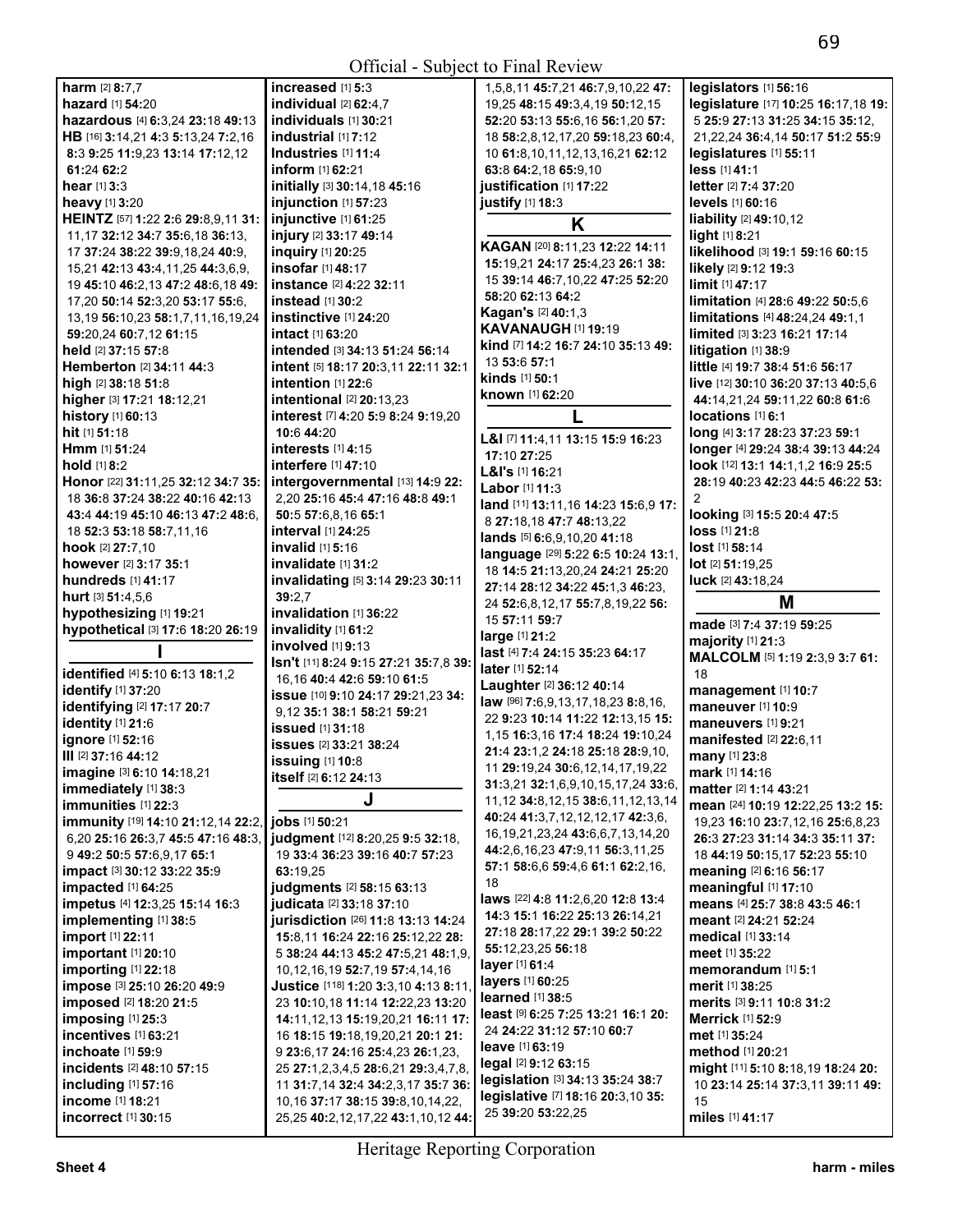| military [3] 18:23 19:3,6                                  | nondiscrimination [3] 15:16 22:     | <b>outside</b> [2] 6:10 17:1               | potential [4] 18:7 19:22 36:25 61:               |
|------------------------------------------------------------|-------------------------------------|--------------------------------------------|--------------------------------------------------|
| milling [1] 24:2                                           | 12,18                               | over [2] 48:4 50:8                         | 24                                               |
| million [2] 49:16 54:19                                    | North [1] 47:15                     | oversight [1] 38:10                        | power [1] 65:5                                   |
| millions $[1]$ 51:6                                        | note [1] 45:15                      | own [6] 15:7 23:22 24:11 26:14 41:         | powers [1] 9:17                                  |
| <b>miners</b> [1] 20:6                                     | nothing [6] 13:14 41:25 46:1 57:    | 3 64:21                                    | practical [3] 8:21 63:4,22                       |
| mining [1] 24:2                                            | 24,24 61:13                         | owned [3] 10:13,20 14:19                   | precedent [2] 38:20,23                           |
| minor [1] 24:24                                            | nowhere [1] 41:22                   |                                            | precedents [1] 3:16                              |
| Mission [2] 62:23,24                                       |                                     | P                                          |                                                  |
|                                                            | number [12] 21:17 30:13 34:25 36:   | PAGE [1] 2:2                               | precipitated [1] 14:2                            |
| Mister [1] 15:20                                           | 1 37:2 43:17 51:7 53:17,18 58:8,    | paid [1] 43:2                              | precise [1] 63:3                                 |
| model [1] 27:8                                             | 12 60:24                            | pan [1] 35:4                               | preclude [1] 37:10                               |
| <b>modus</b> [1] 53:6                                      | O                                   | part [2] 20:24 39:9                        | predictable [1] 64:13                            |
| Monday [2] 1:11 7:4                                        | obligation [2] 31:24 34:15          | part-time [1] 35:21                        | prediction [4] 34:4 35:2 59:19 60:               |
| money [3] 43:3 50:21 51:19                                 | obstacles [1] 47:17                 | participate [1] 53:24                      | 6                                                |
| <b>months</b> $[1]$ 35:23                                  | obtain [2] 5:20 12:11               | particular [7] 7:8 12:6 21:1 26:9          | predictions [1] 35:4                             |
| moot [20] 3:11,17 9:9,15,15 10:8                           | obviously [1] 16:13                 | 41:23 48:5 60:22                           | preemption [9] 46:16,25 47:3,4,                  |
| 29:21 31:5 34:20 39:4,12,16,22                             | occupational [1] 33:16              |                                            | 12, 15, 25 48: 6, 8                              |
| 40:4 42:12 62:11,22 63:1,7,24                              |                                     | particularly [4] 23:18 34:19 39:1<br>59:12 | premises [6] 11:8 16:23 22:16 25:                |
| <b>mooted</b> [1] <b>39:</b> 21                            | <b>occupations</b> [1] 21:6         |                                            | 21 27:19 52:18                                   |
| mootness [9] 4:17 5:7 7:3 37:22                            | <b>occur</b> [1] 37:3               | partly [1] 62:22                           | present [3] 25:1 37:14 59:11                     |
| 38:18 39:23 42:14 44:10 57:19                              | occurred [1] 12:6                   | parts [1] 28:4                             | presented [1] 63:23                              |
| morning $[1]$ 3:4                                          | <b>occurs</b> [1] 48:21             | pass [2] 12:15 24:19                       | preserve [1] 63:25                               |
| most [4] 4:25 5:4 19:3 54:16                               | office [3] 6:23 37:4,8              | passed [4] 4:19 29:14 45:16 46:18          | presumption [3] 21:10,10 30:16                   |
| Ms [54] 29:8,11 31:11,17 32:12 34:                         | often [6] 24:10 49:23 62:17 63:2,   | past [3] 9:22 39:19 58:25                  | presumptions [6] 11:10,23 12:1                   |
| 7 35:6,18 36:13,17 37:24 38:22                             | 12 64:13                            | pay [5] 5:3 51:10,17,19,20                 | 13:15 17:3,11                                    |
| 39:9,18,24 40:9,15,21 42:13 43:4,                          | <b>Ohio</b> [1] 15:3                | paying [1] 51:16                           | presuppose [2] 48:2 56:24                        |
| 11,25 44:3,6,9,19 45:10 46:2,13                            | okay [10] 18:15 40:17,25 41:22,25   | pays [1] 51:13                             | presupposes [1] 55:20                            |
| 47:2 48:6,18 49:17,20 50:14 52:3,                          | 43:10.24 44:5 51:21 58:8            | pending [11] 7:7,12 30:13,17,21            | pretty [2] 34:18 50:22                           |
| 20 53:17 55:6,13,19 56:10,23 58:                           | old [16] 30:14,22 32:6,9,15 33:6,11 | 32:2,22 33:22,25 38:7 42:18                | prevent [1] 44:17                                |
| 1,7,11,16,19,24 59:20,24 60:7,12                           | 37:7 41:3,12,12 42:22 43:6 44:15,   | people [6] 23:19,25 24:1 41:1,2 50:        | previously [2] 5:13 32:15                        |
| 61:15                                                      | 23 58:6                             | 20                                         | primarily [2] 53:19 55:14                        |
| much [12] 8:25 17:21 18:7 19:11                            | <b>Olympia</b> [1] 1:22             | performance [1] 4:1                        | principle [6] 10:16 15:16 22:12 24:              |
| 31:8 36:17 42:15 50:20 51:1 54:9                           | Once [1] 32:19                      | permit [1] 45:3                            | 7 31:12 64:10                                    |
| 63:16 65:6                                                 | One [15] 6:14 7:24 16:1 17:19 18:8  | permits [2] 46:3,4                         | principles [9] 9:13 25:15 31:21 46:              |
|                                                            | 25:7 27:5,9 38:15 50:3,17 51:3,16   | permitted [2] 45:13 54:15                  |                                                  |
| multiple [3] 44:7 60:16,25                                 | 54:23 57:25                         | permitting [1] 55:24                       | 25 47:12 48:7 63:12,15 65:1<br>prior [1] 7:23    |
| Murray [1] 12:5                                            | <b>onerous</b> [1] 4:11             | petition [4] 8:13,17 9:23 60:11            |                                                  |
| muskrat [3] 41:21 42:7 43:22                               | ongoing [5] 29:25 37:12 58:3 59:    | Petitioner [6] 1:4,21 2:4,10 3:8 61:       | private [21] 4:2 15:2 17:9 18:22 29:             |
| muskrats [1] 41:24                                         | 14,16                               | 19                                         | 17 45:12,22 46:5,19 47:7 48:12,                  |
| N                                                          | only [17] 3:25 7:19 15:13 17:24 28: | phrase [1] 6:8                             | 22 49:18 50:9,14 51:10 53:19,21                  |
| name [2] 18:1 45:9                                         | 14 30:9 33:13,24 35:22 36:22 43:    | piece [1] 48:5                             | 54:9 55:2,4                                      |
| namely [1] 26:12                                           | 20 45:23 46:18 48:8 56:18 57:22     | place [1] 55:23                            | probably [1] 14:16                               |
| narrowed [1] 36:2                                          | 64:8                                | places [4] 16:25 23:8,11,13                | problem [10] 14:12 18:5,7 19:21                  |
| <b>national</b> [1] 65:7                                   | open [1] 6:25                       | plain [1] 52:16                            | 40:25 42:10,11 51:14 65:2,8                      |
|                                                            | operandi [1] 53:6                   | plaintiff [3] 20:13,15,22                  | <b>problems</b> [2] <b>19:</b> 12,22             |
| <b>natural</b> [2] <b>5:21 22:17</b><br>naturally [1] 6:19 |                                     |                                            |                                                  |
|                                                            |                                     |                                            | procedure [1] 59:2                               |
|                                                            | operated [1] 13:8                   | plausible [1] 24:22                        | proceed [1] 43:8                                 |
| nature [2] 14:3 35:10                                      | operative [1] 8:4                   | play [3] 49:24 50:2 60:4                   | proceedings [1] 30:3                             |
| near [1] 41:22                                             | opinion [1] 34:9                    | please [3] 3:10 29:12 51:5                 | process [4] 32:20 53:22,25 62:15                 |
| necessary [2] 20:12 59:3                                   | opportunity [1] 33:5                | <b>Pluit</b> [1] 44:4                      | processing [1] 7:20                              |
| need [3] 29:20 33:14 57:1                                  | opposing [1] 21:17                  | point [16] 16:25 24:6,17,23 25:18          | produce [2] 3:14 5:17                            |
| needs [2] 60:22 62:18                                      | options [1] 23:4                    | 28:19 31:19 35:20 37:19 43:12 57:          | producing [1] 18:22                              |
| negating $[1]$ 3:20                                        | oral [5] 1:15 2:2,5 3:7 29:9        | 21,25 58:2 59:4 60:8 64:1                  | <b>Products [2] 62:23,24</b>                     |
| Neither [1] 40:12                                          | <b>order</b> [1] 62:6               | pointed [3] 8:9 21:13 27:8                 | profiles [1] 54:7                                |
| nests [3] 41:22 42:7 43:22                                 | <b>orders</b> [1] 63:14             | points [3] 21:17 32:13 53:18               | profits [1] 18:21                                |
| nets [2] 41:21 42:7                                        | other [21] 4:8 11:12 13:11,24 15:9  | policy [1] 52:14                           | prohibit [1] 56:15                               |
| <b>neutral</b> [1] 20:17                                   | 16:25 23:11 24:3 28:3 36:7,8 37:1   | political [1] 52:4                         |                                                  |
| never [2] 61:2 62:20                                       | 44:14 48:14 49:23 51:17 53:1 54:    | popping [1] 40:2                           | prohibition [1] 56:12                            |
| <b>Nevertheless</b> [1] 24:19                              | 23 57:15 58:3 63:6                  | pose [1] 19:11                             | projects [2] 29:13 51:21                         |
| new [24] 5:22 7:17,18,19,24 8:8 19:                        | otherwise [2] 28:7 55:12            | posed [1] 14:10                            | proof [1] 20:21                                  |
| 24 32:17 36:19 37:6 40:24 41:7,                            | <b>ought</b> [1] 53:15              | position [6] 8:3,12 28:7 56:2,4 62:        | Properly [1] 4:5                                 |
| 12, 17 42: 19, 20, 24 43: 6, 7, 14, 20 55:                 | out [19] 18:9,11 21:1,13 24:23 27:8 | 9                                          | property [1] 12:8                                |
| 25 58:6 60:11                                              | 34:21 35:4,16,20 39:21 41:10,21     | possibility [8] 3:18,20 8:1,10 9:1,        | propose [1] 49:8                                 |
| <b>Ninth [1] 8:16</b>                                      | 42:2 45:8,22 59:19 60:5 63:15       | 25 62:10,13                                | prospective [1] 30:5                             |
| non-discrimination [1] 25:3                                | outcome [2] 32:3 38:9               | possible [2] 5:10 7:21                     | protect [1] 29:13                                |
| non-textual [1] 15:22                                      | outset [2] 10:24 62:1               | post-certiorari [1] 9:21                   | protection [3] 20:12,22 45:24<br>prove [1] 54:22 |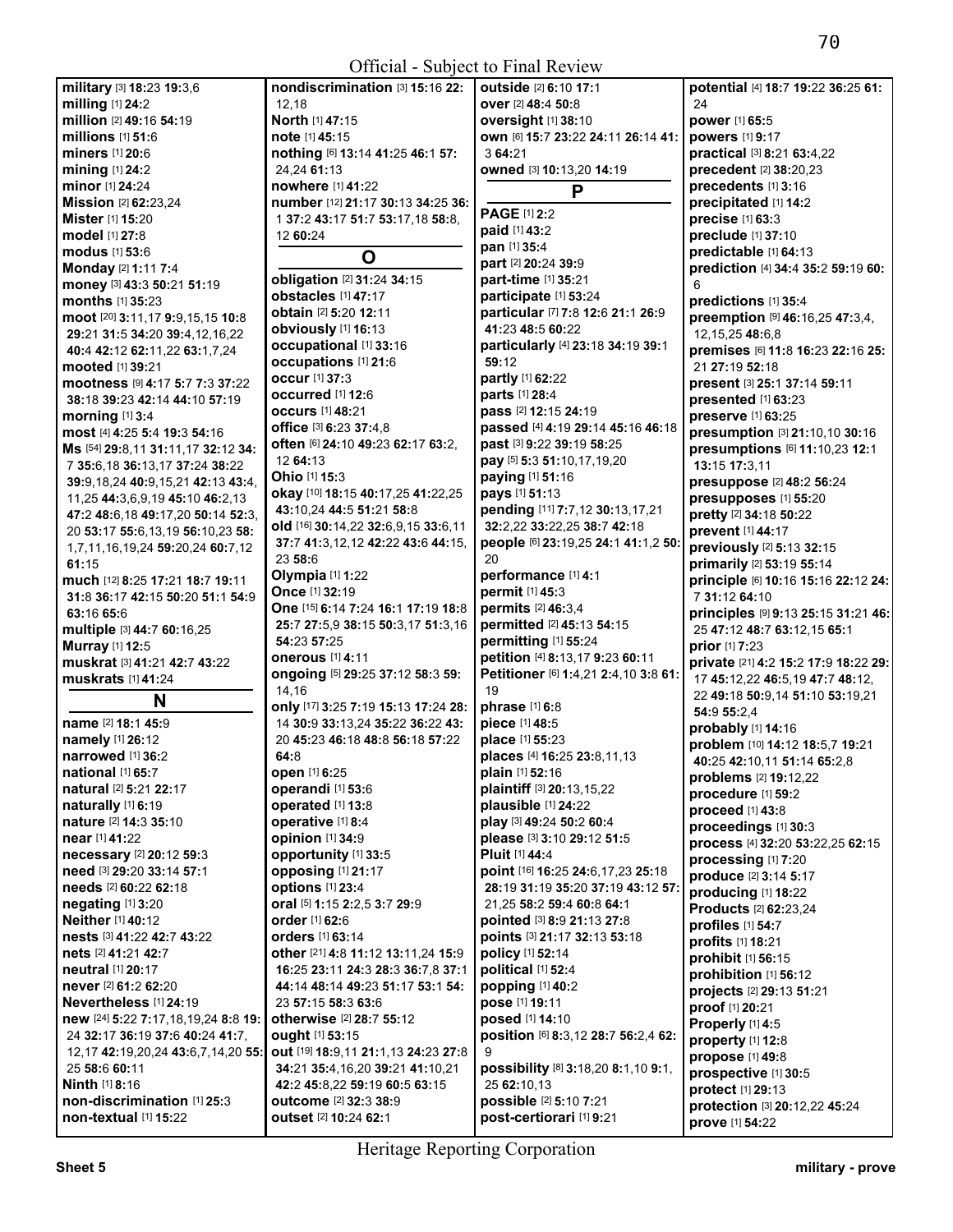| provide [2] 9:6 49:21                       | regime [1] 23:15                                      | 34:3,17 35:7 36:10,16 46:9 61:8,             | sincere [1] 35:14                                                     |
|---------------------------------------------|-------------------------------------------------------|----------------------------------------------|-----------------------------------------------------------------------|
| provision [4] 7:5 24:24 45:14 46:           | regrets [1] 37:25                                     | 16 65:10                                     | sincerely [1] 37:25                                                   |
| 17                                          | regulate [3] 29:15 55:4 57:13                         | rooted [1] 27:22                             | single [6] 18:9,11 21:1 45:8,22 65:                                   |
| provisions [1] 30:7                         | regulating [2] 48:12 53:19                            | rule [3] 18:4 22:1,5                         | 6                                                                     |
| proximity [2] 6:2,11                        | regulation [4] 47:18 48:21 56:12                      | rules [6] 10:21 11:11 15:8 28:3 49:          | site [13] 5:5 6:1,15 17:13,14,15,25,                                  |
| purely [2] 4:2 15:2                         | 57:10                                                 | 950:10                                       | 25 18:3 20:5 49:13,15 54:16                                           |
| purposes [3] 5:6 27:22 37:16                | regulator [1] 49:18                                   | ruling [5] 9:11 29:23 31:18 33:21            | situation [3] 14:21 23:9 43:14                                        |
| pursue [1] 32:9                             | reject [1] 60:21                                      | 63:4                                         | situations [2] 47:8 48:25                                             |
| pursued [1] 19:14                           | rejected [1] 30:25                                    | S                                            | small [4] 30:13 33:11 40:5 60:24                                      |
| put [1] 16:1                                | relatively [1] 26:10                                  | sacrifice [1] 10:3                           | solely [1] 42:20                                                      |
| Q                                           | relevant [2] 15:4 20:8                                | safety [1] 54:6                              | <b>Solicitor</b> [2] 1:19,22                                          |
| question [23] 4:19 5:6 7:1 10:12            | relief [2] 30:5 62:1                                  | same [20] 4:7 5:20,20 6:22 10:14             | <b>solve</b> [1] 65:7                                                 |
| 13:10,14 14:9 18:16 20:2,3,7 36:7           | relitigate [1] 33:10                                  | 11:6,6 12:20 14:12 15:1,3,5 17:7             | <b>someone</b> [1] 32:5                                               |
| 8 40:1,3,18 50:16 52:21,21 62:19            | relitigation [3] 33:15,19 37:10                       | 24:4 25:20 29:1,16 50:10 52:11               | sometimes [2] 20:15 35:3                                              |
| 63:3,23 64:18                               | remains [1] 8:4                                       | 53:5                                         | <b>sooner</b> [1] 38:1                                                |
| questions [4] 4:12 31:6 62:16 63:           | remand [1] 30:2                                       | satisfied [1] 25:2                           | SOrry [6] 4:3 11:14 12:24 19:20 33:                                   |
|                                             | remember [1] 36:11                                    | save [1] 19:9                                | 357:19                                                                |
| quite [4] 10:11 12:24 16:5 51:24            | remove [1] 57:15<br>reopen [2] 33:13 37:4             | saying [6] 20:4 26:6 27:24 49:4,8            | sort [8] 10:9 16:10 17:3 22:24 26:                                    |
| quoted [1] 28:13                            |                                                       | 62:6                                         | 11 38:25 48:3 59:9<br><b>sorts</b> [1] 9:20                           |
| R                                           | representing [1] 58:4<br>represents [1] 23:3          | says [14] 5:15 11:5,16 13:1 16:11,           | <b>SOTOMAYOR [2] 21:9 27:3</b>                                        |
|                                             | require [1] 39:2                                      | 12 25:6 27:14 41:8 43:5 53:7 60:5            | sought [3] 36:22 57:22 61:25                                          |
| race [2] 20:15,18                           | required [1] 24:14                                    | 62:24 64:3                                   | <b>sound</b> [1] 10:6                                                 |
| radiological [1] 54:20                      | requirement [4] 17:23 22:9,19 25:                     | SB [12] 3:13 4:18 5:7,12,16,19 6:6           | Sovereign [1] 39:2                                                    |
| raise [5] 38:17 51:15 58:10 59:21           | 3                                                     | 7:2,5,15 8:6 20:25                           | span [1] 41:16                                                        |
| 60:5                                        | requires [3] 15:1 26:15 42:22                         | <b>scheme</b> [1] 39:20                      | special [1] 18:20                                                     |
| raised [1] 38:1                             | requiring [5] 11:1 16:20 27:16 55:                    | schemes [2] 45:18 54:3                       | specific [6] 3:23 23:21,23 54:5,6                                     |
| raising [1] 59:9                            | 17 56:8                                               | scope [7] 9:7 21:23,23 22:7 42:6,            | 55:5                                                                  |
| rarely [1] 20:19                            | Res [2] 33:18 37:10                                   | 24 44:23                                     | specifically [1] 18:25                                                |
| rather [1] 32:8                             | <b>reserved</b> [1] <b>19:23</b>                      | Second [6] 3:21 7:3 9:18 22:10 54:           | specified [2] 5:25 6:7                                                |
| rational [1] 45:24<br>re-codified [1] 24:24 | residents [3] 24:11 64:22 65:5                        | 162:12                                       | speculates [1] 30:20                                                  |
| re-file [1] 5:19                            | residual $[1]$ 9:1                                    | Section [3] 4:5 64:3,4                       | <b>speculation [2] 60:17 61:5</b>                                     |
| reach [2] 31:1 61:2                         | resist [1] 7:24                                       | <b>sector</b> [1] 23:24                      | speculative [1] 37:2                                                  |
| reaction $[1]$ 24:21                        | resolution [1] 9:13                                   | See [3] 27:9 56:5 57:1                       | spend [2] 64:21,24                                                    |
| read [12] 14:5 16:4,5,10 22:23 25:2         | <b>resolve</b> [1] 62:19                              | <b>seem</b> [1] 55:8                         | stacked [1] 43:16                                                     |
| 41:11,12,19 42:8 49:7 53:16                 | resolved $[1]$ 61:1                                   | seemed [2] 19:15,15                          | stage [1] 38:21                                                       |
| reading [6] 7:22 13:19,25 15:13             | resources [1] 9:10                                    | seems [4] 16:7 47:22 55:13 56:9              | stages [2] 7:7,19                                                     |
| 23:2 24:22                                  | respect [13] 11:9 19:10,24 20:25                      | self-defining [1] 6:9                        | stakes [1] 39:5                                                       |
| ready [1] 56:21                             | 22:2,14 45:11 46:5,10 47:6 53:7                       | self-insurer [1] 5:3                         | standards [3] 34:18 35:10 62:7                                        |
| real [3] 8:24 38:13 42:11                   | 57:10 58:3                                            | sense [1] 17:10<br><b>sensible</b> [1] 53:14 | <b>started</b> [1] 35:25                                              |
| really [19] 14:5 25:19 42:12 45:3           | respondent [1] 34:20                                  | sentence [1] 15:24                           | state [141] 4:2,9 5:2 7:4,12 8:9 9:                                   |
| 49:12 51:8,18,19 52:21,24 54:14             | Respondents [7] 1:7,23 2:7 3:19                       | separate [4] 42:14 44:9 46:14 47:            | 22 10:2,13,20,21,24,25 11:2,9,13,                                     |
| 56:24 57:1,3,11 59:5 61:5 62:23             | 5:9 29:10 61:22                                       | 16                                           | 18, 19, 22, 24, 24 12: 8, 12, 16 13: 2, 3,                            |
| 63:20                                       | responding [2] 36:4 52:11                             | <b>series</b> [1] 37:2                       | 8, 9, 11, 13 14: 7, 18, 19, 24 15: 3, 7, 11                           |
| reason [6] 19:13 30:9 39:12,21 55:          | response [4] 37:20 39:14 47:24                        | <b>services</b> [1] 33:14                    | 16:4, 12, 13, 13, 16, 18, 19, 24 17:1, 4,                             |
| 3 64:9                                      | 64:17                                                 | <b>session [1] 35:25</b>                     | 9,20,21 18:9,20 19:5 20:16 21:1                                       |
| reasonable [5] 3:18 8:1 54:11 59:           | responses [2] 35:19 47:3<br>rest [3] 12:16 23:13 29:2 | set [3] 5:16 17:11 62:23                     | 22:13, 15, 17, 23 23: 2, 13 24: 13, 18                                |
| 16 60:15                                    | result [1] 52:1                                       | settled [7] 31:21 34:8,12 38:12,13           | 25:6,9,10,24 26:5,13,20 27:15,19,<br>24 28:5,17,22 29:2,24 30:6 31:13 |
| reasonably [1] 53:20                        | retroactive [13] 31:22,23,24 32:1,                    | 44:6.7                                       | 34:5, 10 35:3 36:4, 9, 13, 19 37:25                                   |
| reasons [1] 5:10                            | 16 34:14 36:14 38:3.7 41:8 43:5.                      | several [1] 41:20                            | 38:2.6.11 39:3.7 42:7 44:20 45:2.                                     |
| <b>REBUTTAL [3] 2:8 61:16,18</b>            | 14 60:18                                              | <b>sex</b> [2] 20:15.18                      | 8, 11, 12, 21 46: 5 47: 6, 7, 8, 17, 20, 20                           |
| <b>receive</b> [1] 12:21                    | retroactively [7] 30:16 32:24 34:                     | shouldn't [2] 19:8 63:19                     | 48:5,13,15,19,21,22 49:18 50:9,20,                                    |
| <b>recent</b> [1] 3:12                      | 16 42:17 58:5 59:8 60:3                               | show [4] 20:13,22 21:22 50:18                | 22 51:2,10,14 52:7,17,19 53:24                                        |
| recognized [2] 47:14 63:11                  | retroactivity [1] 37:21                               | showing [1] 20:16                            | 55:10.11 56:7.15 57:13 58:5 59:4                                      |
| reduce [1] 63:22                            | review [3] 10:5 24:19 45:25                           | side [1] 16:1                                | 60:1,5,12 61:1 62:15,16,18 63:21                                      |
| reduced $[1]$ 8:21                          | revised [3] 30:17,23,25                               | side's [1] 13:24                             | 64:24 65:6                                                            |
| refer [2] 18:24 26:3                        | Rifle [1] 36:19                                       | significance [3] 35:16 39:13 63:             | state's [4] 25:18 47:4 48:1,11                                        |
| reference [4] 16:25 22:15 42:22<br>48:20    | rigorous [2] 34:18 35:9                               | 22                                           | statement [1] 22:9                                                    |
| referred [3] 9:21 11:4 62:13                | risk [3] 17:20 20:6,8                                 | significant [2] 36:1 49:25                   | <b>STATES</b> [27] <b>1:1,3,16 <b>3:5,15 4:15</b>,</b>                |
| refers [2] 10:24 17:12                      | risks [2] 18:12 54:5                                  | significantly [1] 4:25                       | 20,23 5:8,18 8:7 23:3 24:10 26:11                                     |
| regard [4] 6:2 21:6 25:15 26:9              | river [1] 41:21                                       | similarly [2] 47:11 60:13                    | 29:15 45:17 47:15 49:7,9 50:7 51:                                     |
| regarding [1] 37:22                         | ROBERTS [20] 3:3 10:10,18 11:14                       | simply [2] 8:19 32:8                         | 17 54:4 55:4,24 57:2 64:16 65:3                                       |
|                                             | 12:23 13:20 23:6,17 26:23 29:4,8                      | since [2] 35:23 41:8                         | status [1] 44:18                                                      |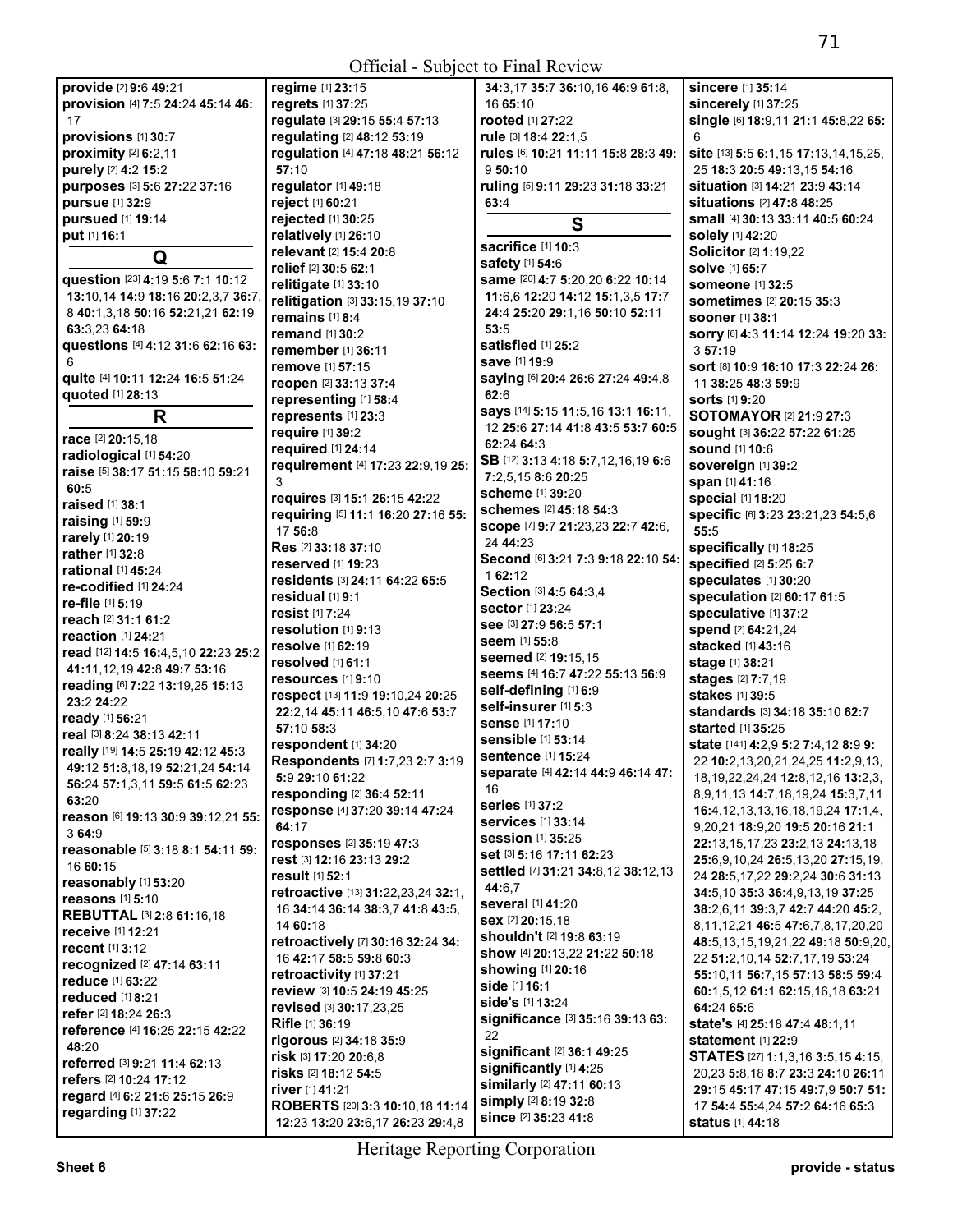Official - Subject to Final Review

| statute [34] 12:4 21:21 22:12,22             | T                                   | <b>ultimate</b> [2] <b>52:4 63:3</b>      | 46:2 49:7 54:10 57:8,9       |
|----------------------------------------------|-------------------------------------|-------------------------------------------|------------------------------|
| 23:22 25:2,5 26:4 27:22 29:15 30:            |                                     | ultimately [7] 3:14 6:17 8:2 21:7         | waives [1] 48:8              |
| 16, 23, 25 31: 22, 23 33: 20 37: 6, 7, 7     | talked [1] 12:25                    | 29:20 32:2 64:15                          | wanted [2] 51:25 64:20       |
| 38:3 39:7 41:4 45:16 46:15,17,23             | targeting $[1]$ 22:24               | unambiguous [1] 57:9                      | wants [2] 16:5 43:3          |
| 49:23 52:5,15 53:15 55:20 56:6               | tax [2] 18:21,21                    | unambiguously [1] 21:11                   | <b>warrant</b> [1] 39:6      |
| 59:7 61:3                                    | taxes [1] 51:15                     | uncertain [1] 3:13                        | WASHINGTON [43] 1:6          |
| statute's [2] 27:8 57:25                     | taxpayers [1] 51:17                 | uncertainty [4] 38:11 59:10,12 62:        | 3:5 4:6,9 7:21 11:13 13      |
| statutes [10] 19:10 21:17 31:15 48:          | technically [1] 9:9                 | 25                                        | 6 15:9 17:1 22:25 25:6       |
| 14,24 49:24 50:1,4 53:1 60:20                | temptation [1] 24:10                | unclear [1] 10:4                          | 9, 16, 24 31: 10, 13, 21 33  |
| statutory [1] 5:22                           | TERA [3] 1:22 2:6 29:9              | Under [32] 3:16 5:16,19 6:16 7:5,9,       | 37:5.9 38:12 41:4 42:3.      |
| STEWART [37] 1:19 2:3,9 3:6,7,9              | term [5] 45:1 48:20 52:6,9 57:4     | 16 11:8 12:12 14:23 15:7 22:3 25:         | 44:2 51:11 58:5,22 64:       |
| 4:13,18 8:15 9:4 10:10,17,23 11:             | terms [4] 5:20 10:6 17:12 52:16     | 18 30:14, 18, 22, 23, 25 32: 9, 9, 15 33: | 65:2.4                       |
| 21 13:5,22 14:22 16:15 18:6,18               | territorial $[2]$ 48:9,25           | 12 41:3,4 42:19 43:7 44:2 45:13           | Washington's [11] 3:12       |
| 19:25 20:9 21:25 23:16.20 25:8.              | territory [1] 48:5                  | 47:4,12 52:18 57:13                       | 29:18 30:6,12,15,23,25       |
| 24 26:8 27:6,23 28:14,22 29:6 56:            | text [5] 15:13 16:9 52:22 53:2,3    | underdeveloped [1] 19:11                  | 21                           |
| 4 61:17,18,20                                | textual [3] 25:17 27:7,10           | underlying [2] 33:20 61:3                 | waste [7] 6:4,7,14,16,24     |
| still [14] 10:14 14:13 30:10,12 33:          | themselves [2] 22:8 55:3            | understand [14] 10:11 11:16,17            | 20                           |
| 18 35:1 40:6 44:22 47:9 48:13,23             | there's [21] 6:25 7:25 17:3,22 28:7 | 14:14,14 27:7 38:4 39:10 40:3 42:         | wastes [1] 6:21              |
| 50:4 60:19 62:9                              | 32:19,20 33:1 39:19 41:2 42:3 49:   | 13 47:19 56:2 57:19 58:24                 | watch [1] 51:7               |
| storage $[1]$ 6:3                            | 13 50:1 55:20 56:24 57:3.23.24      | understanding [3] 5:1 24:12 27:           | way [10] 5:24 9:23 10:14     |
| stored [1] 6:7                               | 58:20 60:8.18                       | 11                                        | 17 16:11 25:20 44:22 5       |
| straightforward [1] 42:15                    | therefore [4] 5:14 17:22 42:9 63:   | understood [10] 4:5 20:20 21:2            | ways [1] 13:7                |
| stretch [2] 14:5 16:5                        | 14                                  | 35:6 38:2 40:15,15 46:20 52:3,12          | weapons [1] 23:24            |
| <b>stretches</b> [1] 47:23                   | they'll [1] 41:9                    | undertakes [1] 34:20                      | welcome [2] 4:12 31:6        |
| <b>strict</b> [2] 49:11,12                   | they've [1] 5:12                    | unique [4] 54:15,20,23 62:7               | whatever [8] 9:1 12:15       |
| strike [1] 50:24                             | Third [3] 4:3 22:21 63:8            | uniquely [1] 4:11                         | 25 28:2 49:9 53:8,10         |
| strong [3] 13:25 16:2,3                      | THOMAS [7] 4:13 26:25 31:7,14       | UNITED [15] 1:1,3,16 3:5,15 4:15,         | whereby [2] 4:24 5:2         |
| stronger [3] 15:21 31:8,19                   | 32:4 34:2 61:10                     | 19,23 5:8,18 8:6 26:10 47:15 64:          | Whereupon [1] 65:12          |
| structure [4] 6:11,12 41:18,23               | though [3] 4:21 14:6 40:5           | 16 65:3                                   | whether [12] 3:13 5:7 7:     |
| <b>structures</b> [5] <b>6:</b> 6,8,14,20,23 | <b>three</b> $[1]$ 58:9             | universe [2] 33:24 60:24                  | 12 24:18 38:19 42:17,1       |
| struggling [1] 16:10                         | throughout [1] 11:23                | unlike [1] 23:11                          | 21                           |
| stuff [1] 19:7                               | Title [1] 64:5                      | <b>unmoored</b> [1] 27:21                 | who's [1] 51:15              |
| subject [9] 4:10 13:3,12 20:5,14             | took [1] 38:4                       | until [2] 32:17 37:21                     | whole [1] 24:6               |
| 22:8 23:10 24:4 42:4                         | tools [1] 29:16                     | unusual [2] 26:17 35:4                    | whom [2] 3:22 64:12          |
| submission [1] 37:22                         | <b>total</b> $[1]$ 33:24            | unwilling [1] 10:2                        | will [28] 3:3,14,19 6:16 7   |
| <b>submitted</b> [3] 7:15 65:11,13           | totally [2] 35:15,16                | up [5] 9:25 40:2 43:16 50:18 62:10        | 22 9:2,13 10:9 30:17 3       |
| subsequent [1] 63:5                          | tough [1] 50:19                     | update [1] 28:16                          | 41:7,8,10 42:19 43:19,2      |
| substantial [1] 62:25                        | towards [1] 55:14                   | updated [1] 32:7                          | 58:5,22 59:25 60:1,8 62      |
| substantially [1] 39:6                       | toxic [2] 54:16,19                  | uphold [1] 31:2                           | willing [1] 42:5             |
| substantive [3] 11:11 28:1.2                 | tract [2] 15:5 17:7                 | uranium $[1]$ 24:2                        | wind [1] 62:10               |
| Successful [1] 20:20                         | <b>tracts</b> $[1]$ 15:9            | uses [1] 45:1                             | wiped [2] 41:10 42:2         |
| sued [1] 41:3                                | treasury [1] 64:25                  | using [1] 29:16                           | wise [1] 9:10                |
| <b>suffer</b> [1] 8:7                        | treat $[1]$ 52:17                   | v                                         | wishes [1] 37:25             |
| suffered [2] 33:16 49:14                     | treated [6] 6:17,21 21:21 45:18 64: |                                           | within [18] 3:24 6:1 11:1    |
| sufficient [4] 37:15 59:10 61:5 62:          | 19,23                               | vacate [10] 8:20,25 30:2 38:18 39:        | 15:3,10 16:24,25 17:14       |
| 9                                            | treating [2] 20:2 64:19             | 15 40:8,11 63:10,11,18                    | 3,25 25:12,21 28:4 37:8      |
| suggest [2] 35:12 39:3                       | treatment [6] 4:5 6:3,14 12:20 20:  | <b>vacated</b> [2] 9:5 63:13              | 5                            |
| suggested [1] 45:5                           | 14 46:3                             | <b>various</b> [1] 4:24                   | without [3] 6:2 21:6 25:     |
| suggesting [1] 25:1                          | tries [1] 37:4                      | version [1] 26:19                         | won [4] 43:15,18,18,18       |
| suit [1] 22:3                                | true [1] 30:24                      | versus [2] 3:5 22:4                       | wonderful [1] 51:9           |
| <b>summarize</b> [1] 8:5                     | truly [2] 18:11 23:1                | vested [3] 32:16,20,22                    | word [4] 55:14 56:22,23      |
| summary [1] 63:14                            | try [1] 50:23                       | view [2] 7:13 25:18                       | work [6] 6:2 7:6 10:14,1     |
| supplying [1] 18:23                          | trying [1] 36:5                     | vigorously [1] 19:14                      | 18                           |
| <b>supports [1] 21:24</b>                    | turn [1] 20:10                      | <b>violation</b> [1] 59:14                | worked [2] 6:23 41:2         |
| Suppose [4] 17:19 40:4,4,6                   | turns [1] 59:19                     | <b>virtual</b> [1] 48:20                  | Worker [9] 5:18 12:19 2      |
| supposed [1] 50:24                           | tweaked [1] 19:5                    | void [1] 44:16                            | 21,23 33:13 37:4 42:17       |
| Supremacy [1] 47:22                          | two [11] 5:10 6:13 13:7 19:16 32:   | voters [1] 51:11                          | worker's [4] 5:15 12:10      |
| SUPREME [11] 1:1,15 31:9,13,18               | 12 35:19 42:14 44:9 47:3,16 58:2    | W                                         | 22                           |
| 34:5,10,10 35:3 58:22 62:16                  | type [3] 37:13 52:11 54:2           | wait [1] 37:23                            | workers [29] 3:25 4:2 5      |
| <b>survivor</b> [1] <b>12:11</b>             | types [5] 6:13 19:10 45:4 57:5,13   | waive [3] 21:12 22:6 48:7                 | 23 7:1 10:22 11:19 12:2      |
| <b>survivor's [1] 12:11</b>                  | typically [2] 9:11 19:8             | waived [1] 48:3                           | 9, 10, 13, 15, 24, 25 20: 52 |
| <b>sustain</b> [1] 7:22                      | U                                   | waiver [18] 21:11, 13, 15 22:8 26:3,      | 24 24:1,4 29:13 41:18,2      |
| <b>sweeps</b> [1] 40:24                      | $U.S.C$ [1] $4:3$                   | 7,11 29:15,18 44:23,25 45:14,16           | 64:8,20                      |
| <b>swept [1] 19:7</b>                        |                                     |                                           | workers' [14] 4:7 5:4 10     |

16,23,25 **31:**22,23 **33:**20 **37:**6,7,7 **talked** [1] **12:**25 **29:**20 **32:**2 **64:**15 **wanted** [2] **51:**25 **64:**<sup>20</sup> **38:**3 **39:**7 **41:**4 **45:**16 **46:**15,17,23 **targeting** [1] **22:**24 **unambiguous** [1] **57:**9 **wants** [2] **16:**5 **43:**<sup>3</sup> **59:**7 **61:**3 **taxes** [1] **51:**15 **uncertain** [1] **3:**13 **WASHINGTON** [43] **1:**6,10,20,23 **statute's** [2] **27:**8 **57:**25 **taxpayers** [1] **51:**17 **uncertainty** [4] **38:**11 **59:**10,12 **62: 3:**5 **4:**6,9 **7:**21 **11:**13 **13:**12,17 **14: statutes** [10] **19:**10 **21:**17 **31:**15 **48: technically** [1] **9:**9 25 6 **15:**9 **17:**1 **22:**25 **25:**6 **26:**6 **28:**4, 14,24 **49:**24 **50:**1,4 **53:**1 **60:**20 **temptation** [1] **24:**10 **unclear** [1] **10:**4 9,16,24 **31:**10,13,21 **33:**12 **34:**<sup>5</sup> **statutory** [1] **5:**22 **TERA** [3] **1:**22 **2:**6 **29:**9 **Under** [32] **3:**16 **5:**16,19 **6:**16 **7:**5,9, **37:**5,9 **38:**12 **41:**4 **42:**3,8 **43:**13,16 **5:7 22:3 25:** 44:2 51:11 58:5,22 64:19,20,22<br>32:9.9.15 33: 65:2,4 <sup>21</sup>**13:**5,22 **14:**22 **16:**15 **18:**6,18 **territorial** [2] **48:**9,25 12 **41:**3,4 **42:**19 **43:**7 **44:**2 **45:**13 **Washington's** [11] **3:**12 **7:**13 **11:**<sup>3</sup> **19:**25 **20:**9 **21:**25 **23:**16,20 **25:**8, **territory** [1] **48:**5 **47:**4,12 **52:**18 **57:**13 **29:**18 **30:**6,12,15,23,25 **31:**3 **35: the i 1**:3 **b defining <b>waste** <sup>[7]</sup> **6:**4,7,14,16,24 **41:**23 **54: 6: 1 storage** [1] **6:**3 13 **50:**1 **55:**20 **56:**24 **57:**3,23,24 **understanding** [3] **5:**1 **24:**12 **27: way** [10] **5:**24 **9:**23 **10:**14 **11:**6 **12: stored** [1] **6:**7 **58:**20 **60:**8,18 11 17 **16:**11 **25:**20 **44:**22 **53:**15 **58:**<sup>21</sup> **stretch** [2] **14:**5 **16:**5 14 **35:**6 **38:**2 **40:**15,15 **46:**20 **52:**3,12 **weapons** [1] **23:**<sup>24</sup> **stretches** [1] **47:**23 **they'll** [1] **41:**9 **undertakes** [1] **34:**20 **welcome** [2] **4:**12 **31:**<sup>6</sup> **62:7** *whatever* **[8] <b>9:1 12:15 25:13 27: strike** [1] **50:**24 **Third** [3] **4:**3 **22:**21 **63:**8 **uniquely** [1] **4:**11 25 **28:**2 **49:**9 **53:**8,10 **strong** [3] **13:**25 **16:**2,3 **THOMAS** [7] **4:**13 **26:**25 **31:**7,14 **UNITED** [15] **1:**1,3,16 **3:**5,15 **4:**15, **whereby** [2] **4:**24 **5:**<sup>2</sup> **stronger** [3] **15:**21 **31:**8,19 **32:**4 **34:**2 **61:**10 19,23 **5:**8,18 **8:**6 **26:**10 **47:**15 **64: Whereupon** [1] **65:**<sup>12</sup> **structure** [4] **6:**11,12 **41:**18,23 **though** [3] **4:**21 **14:**6 **40:**5 16 **65:**3 **whether** [12] **3:**13 **5:**7 **7:**1 **10:**3,4, **structures** [5] **6:**6,8,14,20,23 **three** [1] **58:**9 **universe** [2] **33:**24 **60:**24 12 **24:**18 **38:**19 **42:**17,18 **43:**21 **62: 22:**8 **23:**10 **24:**4 **42:**4 **tools** [1] **29:**16 **unusual** [2] **26:**17 **35:**4 **whom** [2] **3:**22 **64:**<sup>12</sup> **submission** [1] **37:**22 **total** [1] **33:**24 **unwilling** [1] **10:**2 **will** [28] **3:**3,14,19 **6:**16 **7:**6,17,18, **submitted** [3] **7:**15 **65:**11,13 **totally** [2] **35:**15,16 **up** [5] **9:**25 **40:**2 **43:**16 **50:**18 **62:**10 22 **9:**2,13 **10:**9 **30:**17 **31:**3 **33:**<sup>22</sup> **subsequent** [1] **63:**5 **tough** [1] **50:**19 **update** [1] **28:**16 **41:**7,8,10 **42:**19 **43:**19,20 **51:**<sup>16</sup> **substantial** [1] **62:**25 **towards** [1] **55:**14 **updated** [1] **32:**7 **58:**5,22 **59:**25 **60:**1,8 **62:**10 **64:**<sup>15</sup> **wind** [1] **62:10 wiped** [2] **41:10 42:2 wise** [1] **9:10 within** [18] **3:**24 **6:**1 **11:**13 **13:**12 **sufficient** [4] **37:**15 **59:**10 **61:**5 **62:** 19,23 **vacate** [10] **8:**20,25 **30:**2 **38:**18 **39: 15:**3,10 **16:**24,25 **17:**14 **22:**16 **24:**  <sup>9</sup>**treating** [2] **20:**2 **64:**19 15 **40:**8,11 **63:**10,11,18 3,25 **25:**12,21 **28:**4 **37:**8 **44:**23 **65: suggested** [1] **45:**5 14 **46:**3 **various** [1] **4:**24 **without** [3] **6:**2 **21:**6 **25:**<sup>15</sup> **suggesting** [1] **25:**1 **tries** [1] **37:**4 **version** [1] **26:**19 **won** [4] **43:**15,18,18,18 **suit** [1] **22:**3 **true** [1] **30:**24 **versus** [2] **3:**5 **22:**4 **wonderful** [1] **51:**<sup>9</sup> **summarize** [1] **8:**5 **truly** [2] **18:**11 **23:**1 **vested** [3] **32:**16,20,22 **word** [4] **55:**14 **56:**22,23 **57:**<sup>3</sup> **summary** [1] **63:**14 **try** [1] **50:**23 **view** [2] **7:**13 **25:**18 **work** [6] **6:**2 **7:**6 **10:**14,19 **25:**19 **41: supports** [1] **21:**24 **turn** [1] **20:**10 **violation** [1] **59:**14 **worked** [2] **6:**23 **41:**<sup>2</sup> **Suppose** [4] **17:**19 **40:**4,4,6 **turns** [1] **59:**19 **virtual** [1] **48:**20 **worker** [9] **5:**18 **12:**19 **28:**2 **32:**14, **supposed** [1] **50:**24 **tweaked** [1] **19:**5 **void** [1] **44:**16 21,23 **33:**13 **37:**4 **42:**<sup>17</sup> **Supremacy** [1] **47:**22 **two** [11] **5:**10 **6:**13 **13:**7 **19:**16 **32: voters** [1] **51:**11 **worker's** [4] **5:**15 **12:**10 **37:**8 **60: workers** [29] **3:**25 **4:**2 **5:**13,25 **6:**18, 23 **7:**1 **10:**22 **11:**19 **12:**20 **13:**3 **17:**  9,10,13,15,24,25 **20:**5 **21:**2,4 **23: sustain** [1] **7:**<sup>22</sup>**U waiver** [18] **21:**11,13,15 **22:**8 **26:**3, 24 **24:**1,4 **29:**13 **41:**18,20 **50:**<sup>23</sup> **swept** [1] **19:**7 **workers'** [14] **4:**7 **5:**4 **10:**13,21 **11:**